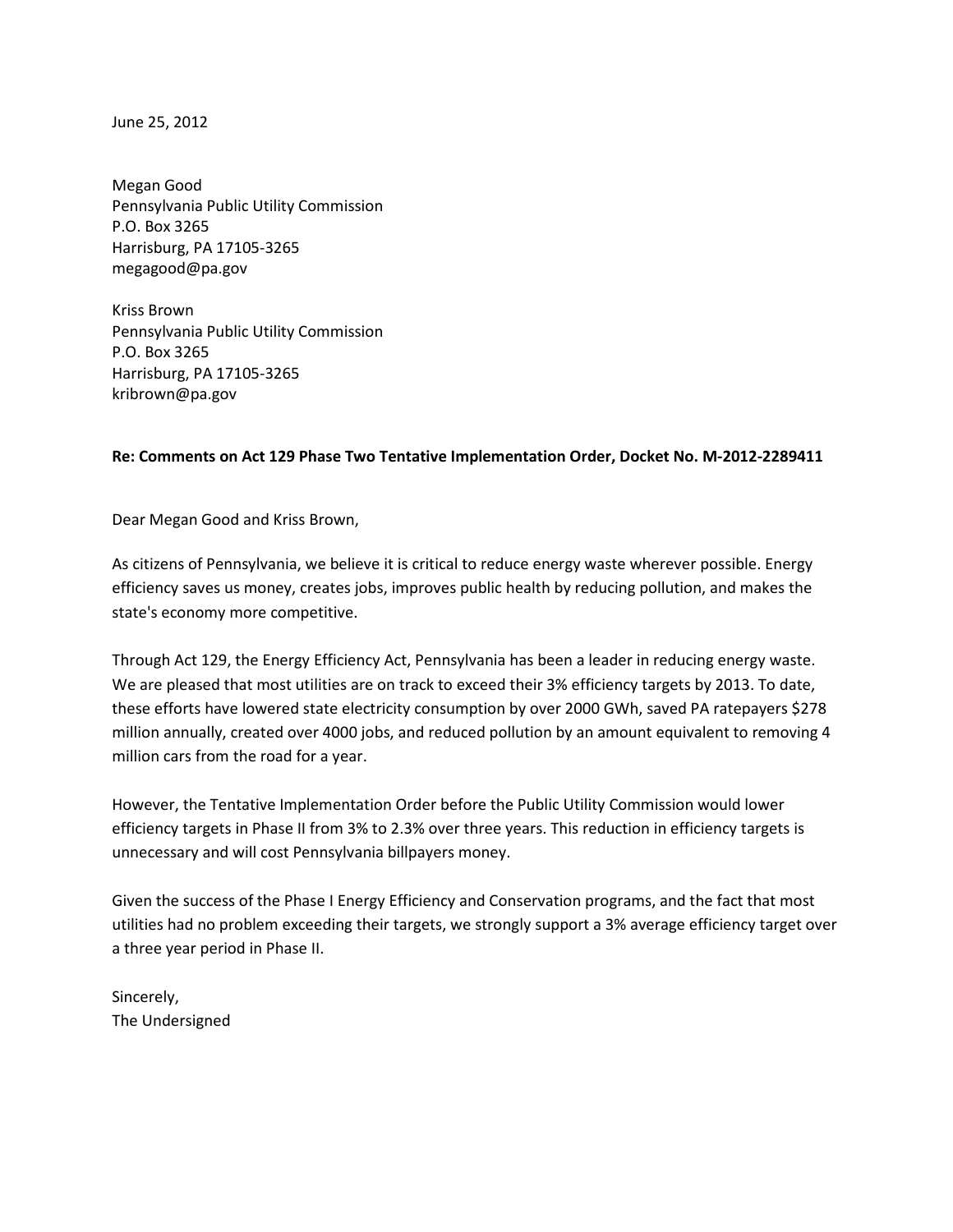Vicki Adams Pittsburgh, PA

Kellyann Adams Philadelphia, PA

Adebayo Adejare Albrightsville, PA

S Ader Reinholds, PA

Eileen Ahearn Hawley, PA

Damon Albert Bala Cynwyd, PA

Donna Albright Scottdale, PA

David And Judith Allara State College, PA

Lisa Allarde Green Lane, PA

Robin Allaway Pittsburgh, PA

John Allen Lewisburg, PA

Jeff Allen Oakmont, PA

Russ Allen Jenkintown, PA

Amy Macelle Allen Butler, PA

Tim Allen Homestead, PA

Richard Alloway Philadelphia, PA

TJ Almerini Willow Grove, PA

Jeff Alper Elkins Park, PA

Marlene Ambroziak Coatesville, PA

Don Ament Leola, PA

Pete Amento Ambler, PA

James Amory Le Raysville, PA

Julia Amsler Clarion, PA

Sidney Amster Philadelphia, PA

Rhonda Anderson Kennett Square, PA

William Anderson York, PA

William Anderson Philadelphia, PA

Joan Anderson Ardmore, PA

Richard Anderson Media, PA

Leonard Anderson Philadelphia, PA

Monique Annan Philadelphia, PA

Jacqueline Apone Pittsburgh, PA

Karen Aquino East Stroudsburg, PA

Gerald Arcuri Benton, PA

Brigitta Arden Glenshaw, PA

Norman Armer Greenville, PA

Chara Armon Wallingford, PA

Stephan Armstrong Watsontown, PA

Judy Arnal Mckeesport, PA

Lee Ann Arnold Madison Township, PA

Oneida Arosarena Philadelphia, PA

Donna Arthur Mechanicsburg, PA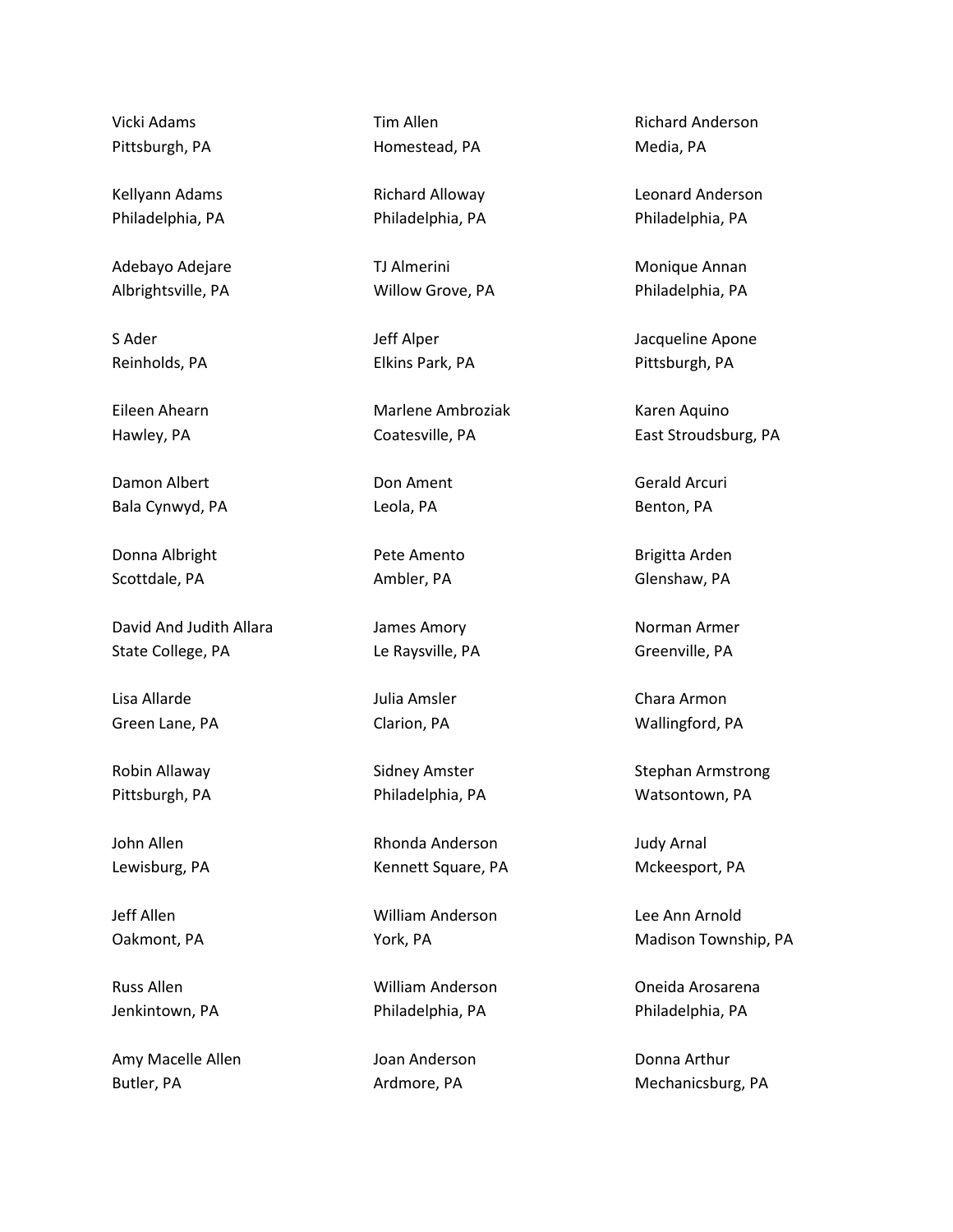Micheal Atherton Greensburg, PA

Marian Augustine Limerick, PA

Richard Aukerman Burgettstown, PA

Greta Aul Lancaster, PA

Joann Aurand Pittsburgh, PA

Robin Aurandt Williamsburg, PA

Sharon Aveni Philadelphia, PA

Susan B Philadelphia, PA

Terri Bachman Chambersburg, PA

Lori Bae Bushkill, PA

Sidne Baglini Malvern, PA

Lloyd Baldwin Erie, PA

Tom Bale Elkins Park, PA

Michael Balsai Philadelphia, PA Jim Bandy Bloomsburg, PA

Robert Banner Milford, PA

Mark Barbash Philadelphia, PA

Christian Barbato Plymouth Meeting, PA

John Barbour Monroeville, PA

John Barham Pittsburgh, PA

David Barlup New Cumberland, PA

Regina & Victor Barna Greentown, PA

Keith Barnaby Chester Springs, PA

Ann Barnes Russell, PA

Gregory Barowsky Levittown, PA

MaryAnn Barrett Easton, PA

Nadia Barrionuevo Harrisburg, PA

Jim Barry North Wales, PA

Purnima Barve King of Prussia, PA

Diana Bastian Liberty, PA

Victoria Bastidas Bethlehem, PA

Moses Bates Philadelphia, PA

Thomas Batterton Philadelphia, PA

Linda Battoni Wapwallopen, PA

Scott Baumann Pittsburgh, PA

Deanna Baurkot Easton, PA

Dorothy Beacham Ambler, PA

Pat Beaman Easton, PA

Charles Beard Palmyra, PA

Robert & Sharon Beattie Pittsburgh, PA

Jean Bechtel Philadelphia, PA

Daniel Beck East Waterford, PA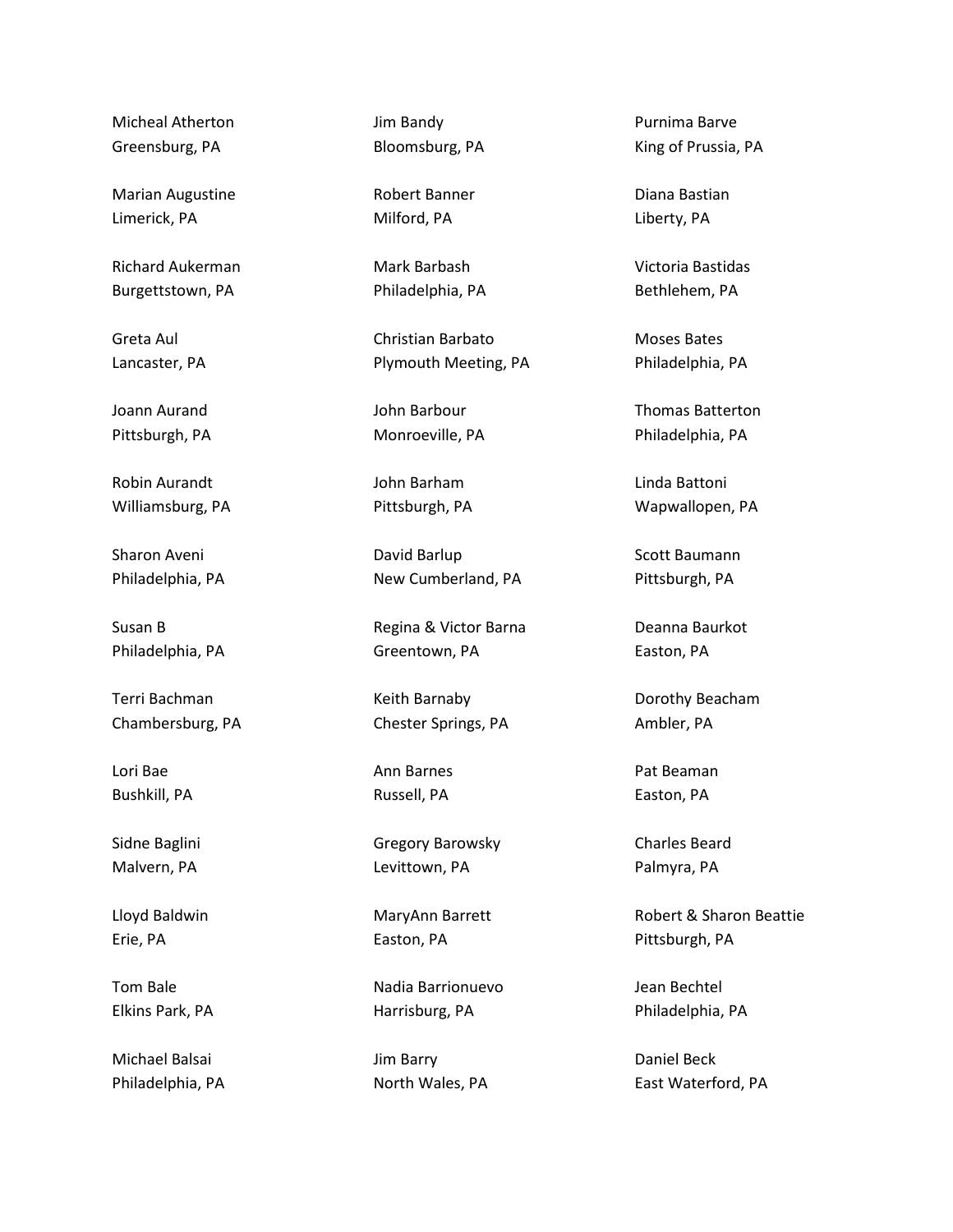Jeffrey Bedrick Newtown Square, PA

Jennifer Behm Waynesburg, PA

Rose-Anna Behr New Cumberland, PA

Alan Beil Whitehall, PA

margaret beitzel Mount Joy, PA

Carrie Bell Lansdale, PA

Avram Bell Philadelphia, PA

Virginia Bell Pittsburgh, PA

Robert Bender Royersford, PA

Edward Bendick Winfield, PA

Joshua Benner Lancaster, PA

Joyce Benson Glenside, PA

Shawna Benston Haverford, PA

Jen Bentley Schaefferstown, PA Keith Bentz Harrisburg, PA

Therese Beranck Lancaster, PA

Adam Bercosky Beallsville, PA

Rich Bergen Lansdale, PA

Grace Bergin Du Bois, PA

Henry Berkowitz Sabinsville, PA

Joseph Berkowitz Tafton, PA

Candy Berlin Swarthmore, PA

Penny Berlin-Thomas West Chester, PA

Jeffrey Berndt Harrisburg, PA

Caroline Berner Perkasie, PA

Chris Berns Blandon, PA

Jacqueline Berry Philadelphia, PA

Kylene Bertoia-Hart King of Prussia, PA

Susan Betta Pittsburgh, PA

Diane Bianchi Charleroi, PA

Lee Bible Abbottstown, PA

Kenneth Bickel Pittsburgh, PA

Joseph Bieliunas Springfield, PA

Sean Bienert Glenmoore, PA

Herb Bierly Dover, PA

Nancy Bilheimer Levittown, PA

Kathleen Bird Fairless Hls, PA

Janet Bischoff Erie, PA

Joseph Bishkoff Pittsburgh, PA

Sally Bishop Plymouth Meeting, PA

Daryl Bishop Richlandtown, PA

Paul Bisio Lansdale, PA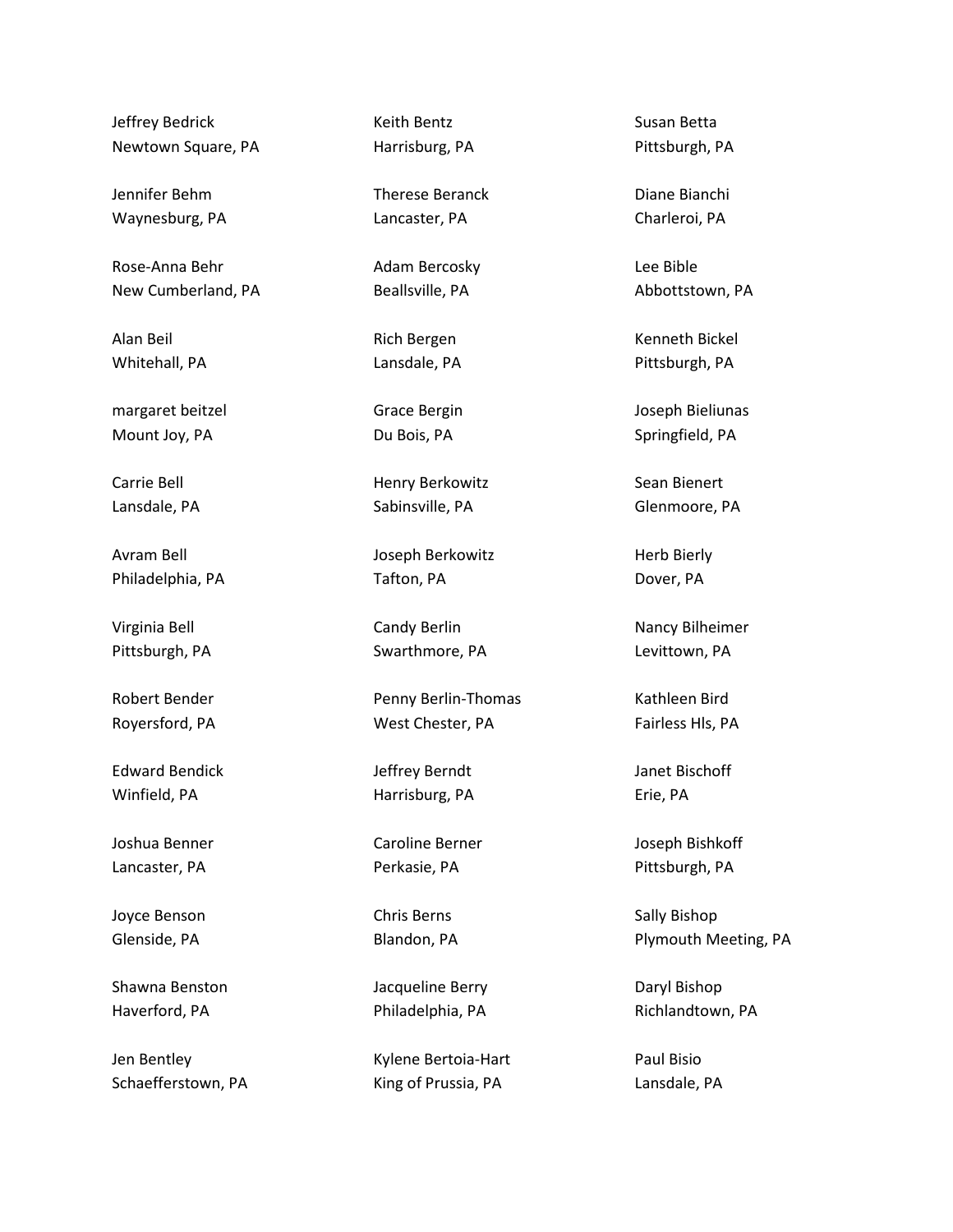Perry Black Philadelphia, PA

Elizabeth Blahusch New Cumberland, PA

Sergio Blanco Philadelphia, PA

Jennifer Blank Pittsburgh, PA

Alyson Blazinski Bethlehem, PA

Ben Blevins Phoenixville, PA

Rebecca Bloom Ebensburg, PA

Dalton Blose Freeport, PA

Linda Blythe Philadelphia, PA

Joanne Bobek Orwigsburg, PA

Beverly Bock Glenmoore, PA

Judith Bohler Ephrata, PA

Jason Bolger King of Prussia, PA

James Bolton Oley, PA

Patricia Bond Lewisburg, PA

Nickle Bonnie West Chester, PA

Joan Book Shrewsbury, PA

L. Boone Hatboro, PA

James Bordell Media, PA

Diane Borger Ness Peach Bottom, PA

Rob Borgo Pittsburgh, PA

Silvana Borrelli Bala Cynwyd, PA

Sara Bosh Aliquippa, PA

Sarah Boucas Neto Merion Station, PA

Kiah Boudreau Orrtanna, PA

Brynya Bowden Meadville, PA

Jim Boyd Coal Township, PA

Cecilia Boyer East Stroudsburg, PA

Richard Boyum Ii Pittsburgh, PA

Carol Ann Brady Valley Forge, PA

John Braxton Philadelphia, PA

Kate Bregman Philadelphia, PA

Pamela Breneman Wernersville, PA

Carol Brennian Philadelphia, PA

Carole Breslin Philadelphia, PA

Will Bricker Philadelphia, PA

Margaret Bridge Belle Vernon, PA

Jasper And Lindsay Brinton Phoenixville, PA

Tammi Briscoe Philadelphia, PA

Joshua Broerman Grove City, PA

Mildred Brooks Elkins Park, PA

Neil Brown Allentown, PA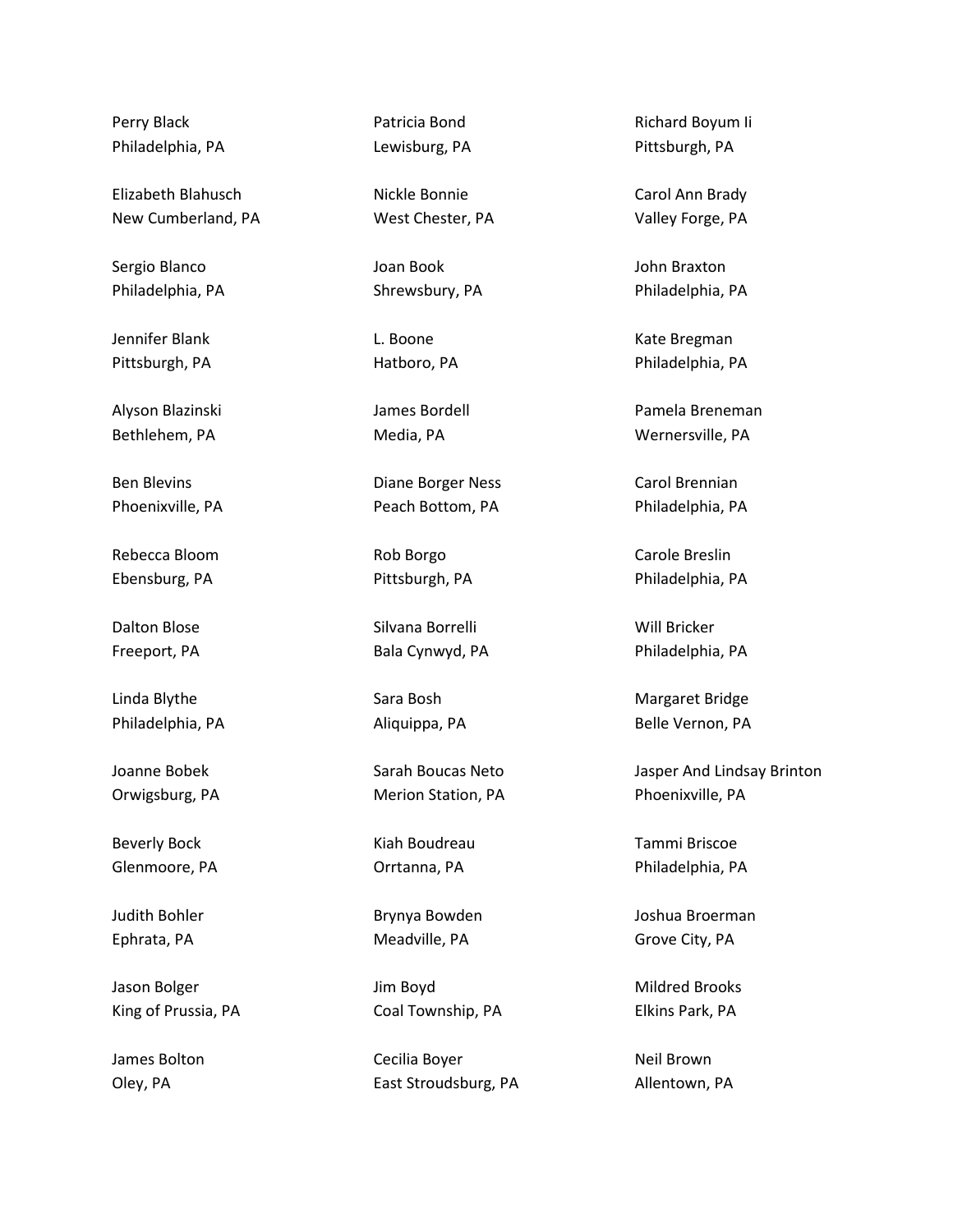Charles Brown Newtown, PA

Sara Brown Warminster, PA

Malika Brown Bethlehem, PA

Brian Brown Uniontown, PA

Raymond Brown Selinsgrove, PA

Thomas Brown Scott Township, PA

Amanda Brown Willow Street, PA

Donique Browsh Havertown, PA

Jonathan Bruck Wyomissing, PA

Robert Bruckman West Chester, PA

Martin & Susan Bruegel West Chester, PA

Jonathan Bryan Philadelphia, PA

Earl Buchmoyer Hershey, PA

Judy Buchsbaum Philadelphia, PA

Richard Bukowski Kennerdell, PA

Mike Burger Croydon, PA

Theodore Burger Bethlehem, PA

Peter Burk Blawnox, PA

Debra Burk Brogue, PA

Dianne Burnham Pittsburgh, PA

Judith Burns Eddystone, PA

Jon Burns Slatington, PA

James Burrage Bellefonte, PA

James Bursley Pittsburgh, PA

Grace Burton Phoenixville, PA

Amy Bush Philadelphia, PA

Ellen Butkus Russell, PA

Tom Butler Greensburg, PA

Michael Butryn Warrington, PA

Marissa Calafaty west reading, PA

Daniel Calderon Lancaster, PA

Diane & James Calkins Philadelphia, PA

Patrick Callaghan Quakertown, PA

Donald Callahan Sharon, PA

Thomas Campanini York, PA

Tom Campbell Allison Park, PA

Ian Campbell Wilkes Barre, PA

George Campbell Nottingham, PA

Amanda Campbell Washington, PA

Richard Campbell Montoursville, PA

Joseph Candela East Berlin, PA

Rosemary Caolo Scranton, PA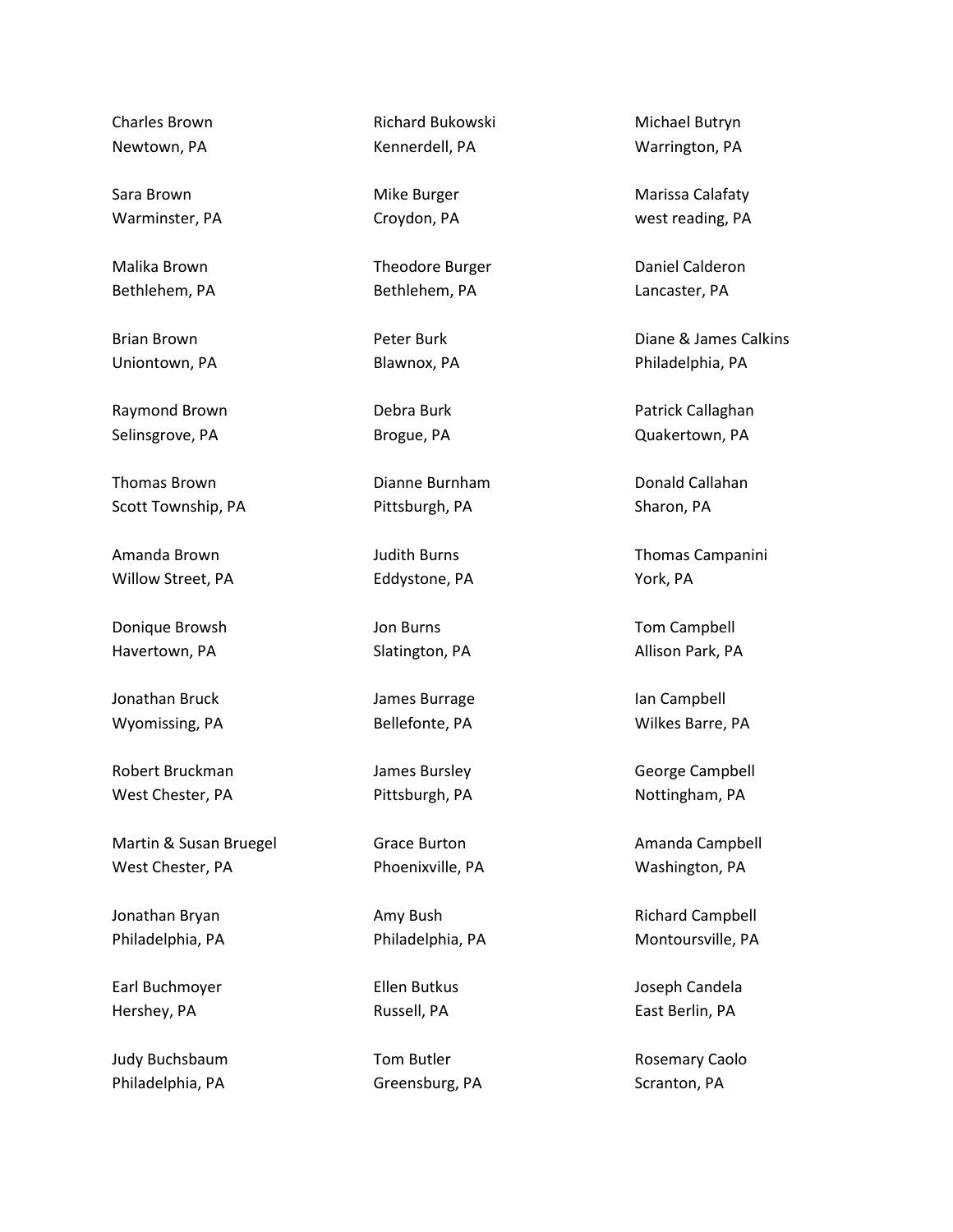Jerilyn Capaccione Aliquippa, PA

Anthony Capobianco Bethel Park, PA

Pamela Caprio New Hope, PA

Kathleen Card Philadelphia, PA

Mona Cardell Havertown, PA

Stephen Carl Lansdale, PA

Cailin Carlton Harrisburg, PA

Margaret Carman Limerick, PA

KC Carney Pittsburgh, PA

Marc Carrella Philadelphia, PA

Donna Carswell Huntingdon Valley, PA

Christina Carter Montrose, PA

Anita Cartwright New Castle, PA

John Cartwright New Castle, PA

Kevin Carvell Ephrata, PA

Charles Casey Philadelphia, PA

Virginia Cassidy Schwenksville, PA

Diego Castano Malvern, PA

Susan Catherwood Bryn Mawr, PA

Domenick Catrambone Phila, PA

William Caughlan Drexel Hill, PA

Natalie Cecchini Vestaburg, PA

Dorothy Cellini Morrisville, PA

Asad Chaghtai Philadelphia, PA

Jill Chambers Bristol, PA

Michael Chappie Johnstown, PA

Alex Charles Ambler, PA

Marie Chittester Mechanicsburg, PA

Mark Choi Pittsburgh, PA

Robert Christensen Paoli, PA

David Christiansen Mechanicsville, PA

Dino Ciabattoni Lawrence, PA

Claudia Ciaro Philadelphia, PA

Nicholas Ciasullo Roslyn, PA

Thomas Ciaverelli Warminster, PA

Barbara Cicalese Philadelphia, PA

Tom Clark Pittsburgh, PA

Barbara Clarke Newtown Square, PA

Charles Clarke Philadelphia, PA

Marina Clementi North Huntingdon, PA

Terry Cobab Point Pleasant, PA

elyse cody Lehighton, PA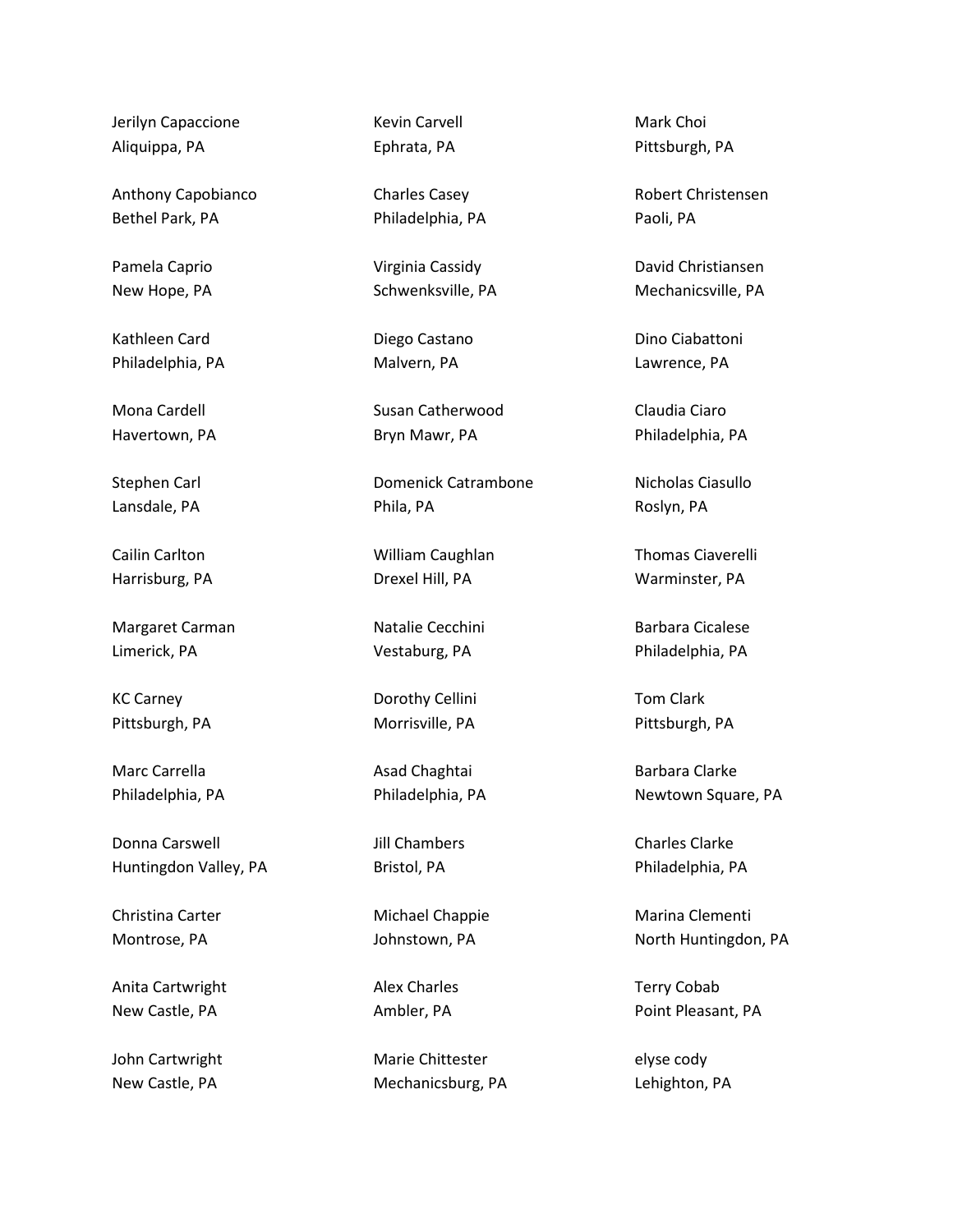Rosemary Coffey Pittsburgh, PA

Monica Colberg Glenshaw, PA

Janet Cole Pittsburgh, PA

Ann Coleman Willow Street, PA

John Colgan-Davis Philadelphia, PA

John Comella Philadelphia, PA

Michael Comfort Norristown, PA

Roy Conard Philadelphia, PA

Marshall Conklin Lock Haven, PA

Beverly Conley Erie, PA

Craig Conn Pittsburgh, PA

Craig Conn Pittsburgh, PA

Louis Connell Chambersburg, PA

Murray Connelly Pittsburgh, PA

Agnes Connors Bryn Mawr, PA

Mihaela Constantinescu Temple, PA

Wendy Contos Conshohocken, PA

Julianne Conway Springfield, PA

Janet Cooke Philadelphia, PA

John Cooke Haverford, PA

Jerry Coolbaugh Moosic, PA

William Copestick Gilbertsville, PA

Riina Corrigan Furlong, PA

Gabrielle Corson Pittsburgh, PA

Andrea Cortese Scranton, PA

Donna Cosgrove Philadelphia, PA

Chris Costanzo Downingtown, PA

Laura Coulson York, PA

Bernie Couris Conshohocken, PA

Maryann Covello Levittown, PA

Chris Cowden Philadelphia, PA

Ann Marie Coyne Scranton, PA

Morgan Craig Philadelphia, PA

Terry Craig Easton, PA

Michael Craner Chester Springs, PA

Caleeta Crankfield Harrisburg, PA

Kelsey Crawford Newtown, PA

Robert Cremeans Ivyland, PA

E Bryan Crenshaw Philadelphia, PA

Richard Crisman Titusville, PA

Phyllis Criswell Philadelphia, PA

Piotr Crittenden Lititz, PA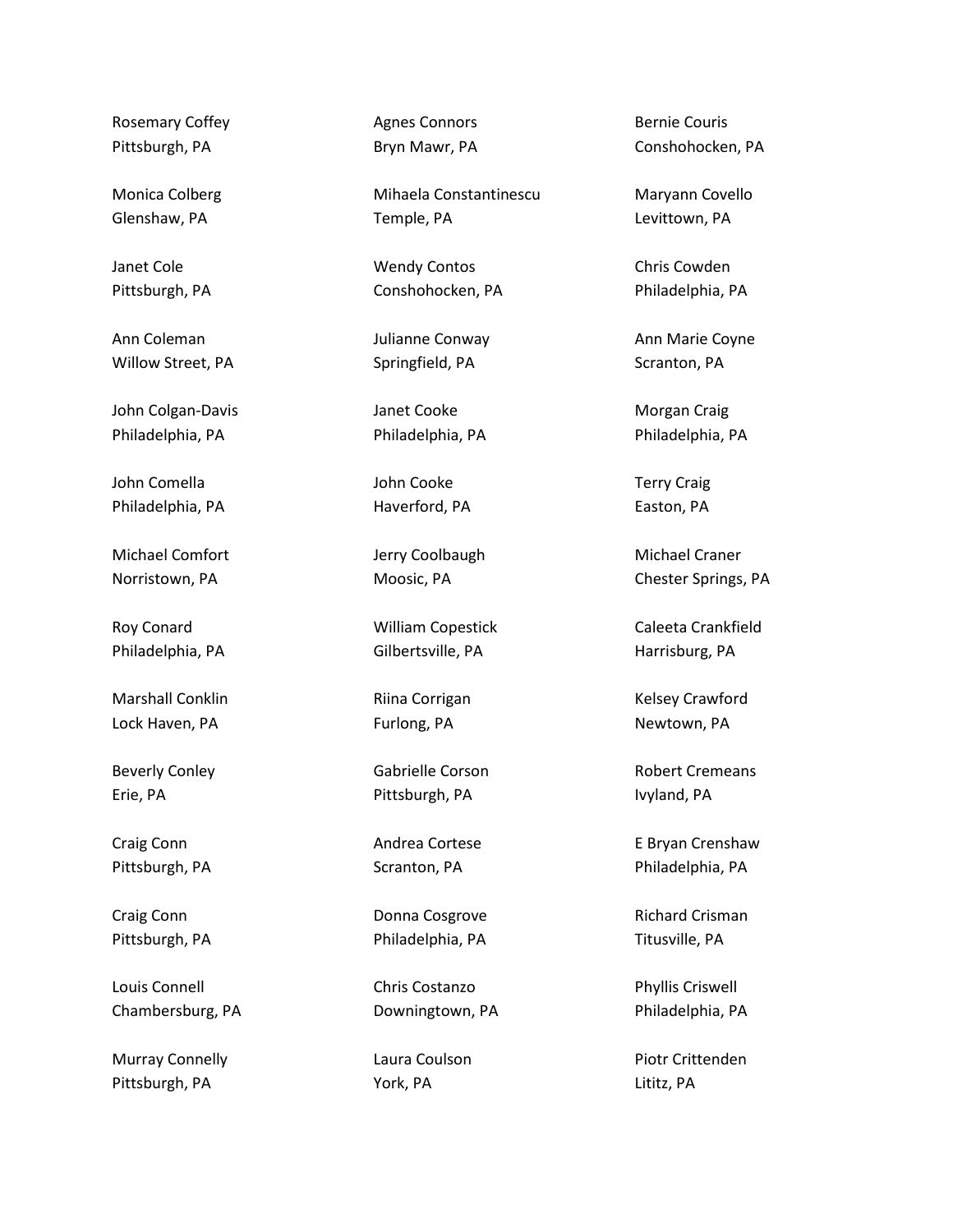Jordan Crolly State College, PA

Joyce Crowley Morton, PA

Richard Crozier Port Royal, PA

Frank Csorba Lucinda, PA

Brinton Culp Lititz, PA

Donna Cunningham Rockledge, PA

Lynn Cunningham Milroy, PA

Pat Currie Breinigsville, PA

Arthur Curry Newtown, PA

Dan Cush Aspinwall, PA

Elizabeth Custer Doylestown, PA

Lisa Daly West Chester, PA

Marybeth Daly Quakertown, PA

Jeanne Damon Spring City, PA

Rosalie Dance Jersey Mills, PA

Rodney Daniels Wernersville, PA

Dale Dankulich New Cumberland, PA

Ellen Dannin State College, PA

Rich D'Apollo Swarthmore, PA

S Das Fort Washington, PA

Robert Davey Flemington, PA

Phyllis Davidson Pittsburgh, PA

Janet Davis Weatherly, PA

Mathew Davis Philadelphia, PA

Ruth Anne Dayton Pittsburgh, PA

Allyson de Groat Wayne, PA

Suzanne De Seife Media, PA

Marjorie DeAngelis Ambridge, PA

Theresa Dearden York, PA

Margaret DeArdo Pittsburgh, PA

Beverly Decer Philadelphia, PA

Richard Decker Bethlehem, PA

Lauren Dee Philadelphia, PA

Richard Defazio Erie, PA

Rachel Dehaven Ardmore, PA

Freddy Del Rosario Hazleton, PA

Elaine Dellande Fountain Hill, PA

Mike Dellapenna Malvern, PA

Rosemary Delpino Butler, PA

Marian Demcisak Hatboro, PA

Alan Dench Chalfont, PA

George Denlinger Glenmoore, PA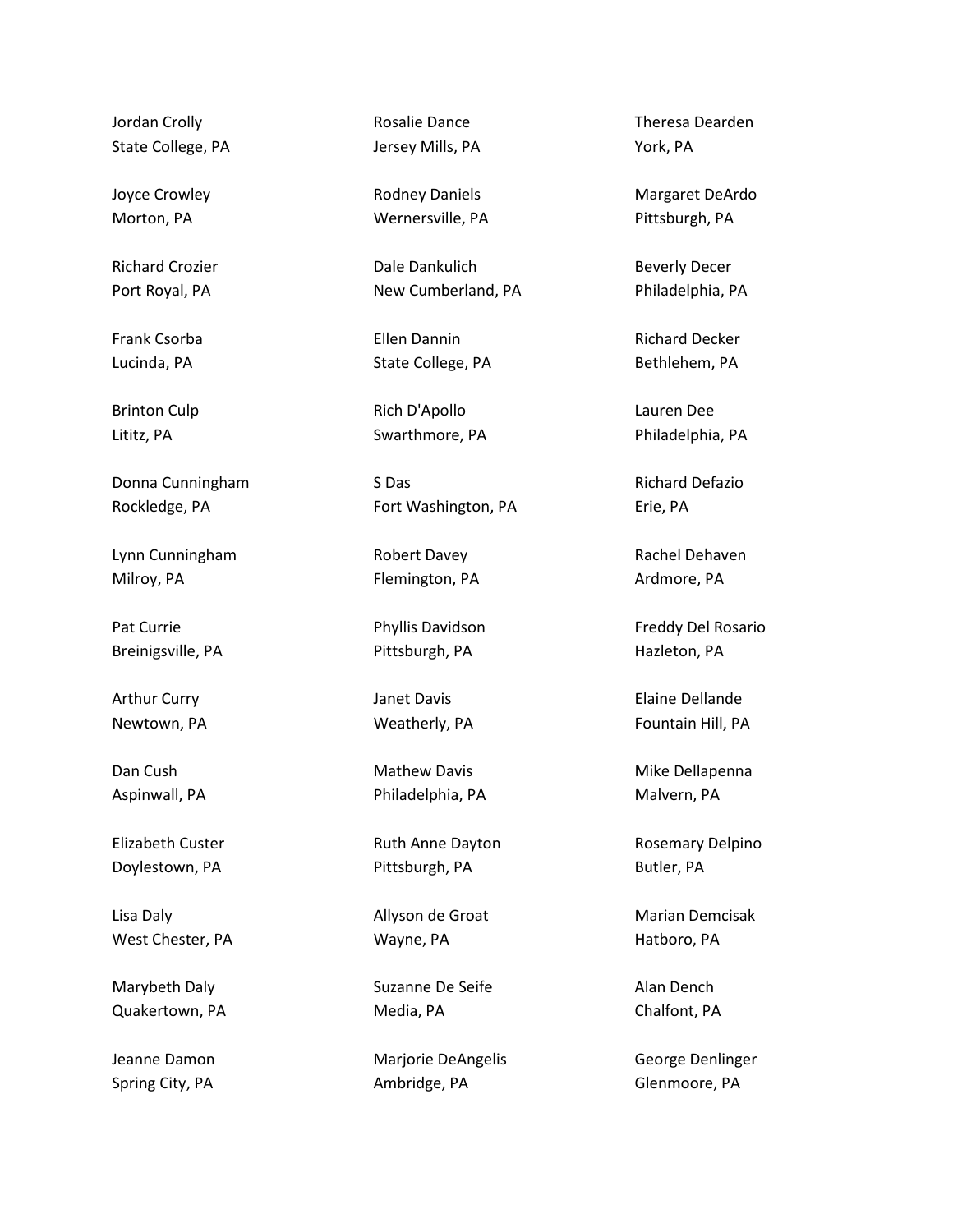Ricky Deodati York, PA

Sheri Deorio Pittsburgh, PA

Claudia Detwiler Pittsburgh, PA

Bill Deutsche New Providence, PA

Dennis Devine Bensalem, PA

Megan Devirgilis Philadelphia, PA

Barbara Di Pipi Philadelphia, PA

Paul Dickey Bethlehem, PA

Bruce Dickie Royersford, PA

Barbara Dickman Delmont, PA

Thomas Diehl Stroudsburg, PA

Stephen Dieringer Parkesburg, PA

Kim Dieter Devon, PA

Chris Digangi Gulph Mills, PA Jim Dillinger Fairbank, PA

Sherry Dinnen Allison Park, PA

Dawn Dippre Scranton, PA

Anthony Dirocco Philadelphia, PA

Bonnie Disciullo Lancaster, PA

Ned Dixon Lititz, PA

Donald Dixon Pittsburgh, PA

Ophelia Dixon Pittsburgh, PA

Henry Dixon Lancaster, PA

Max Dobles Honey Brook, PA

Stephanie Doleniak Shillington, PA

Garry Doll Williamsport, PA

Margaret Dombrowski Lancaster, PA

Michael Dombrowski Coraopolis, PA

Heather Donald Mifflinburg, PA

Mark Donnelly Pittsburgh, PA

Barbara Donnini State College, PA

Karen Donofrio Philadelphia, PA

Martha Donohue Downingtown, PA

Andrew Doren Macungie, PA

Chelsea Dougherty Philadelphia, PA

Leonard Douglass Clairton, PA

Sandra Dowling West Chester, PA

Eileen Downard South Abington Township, PA

Judith and Stephen Downing Sewickley, PA

Sally Doyle Phoenixville, PA

Phyllis Doyle Drexel Hill, PA

Angela Drake Lewistown, PA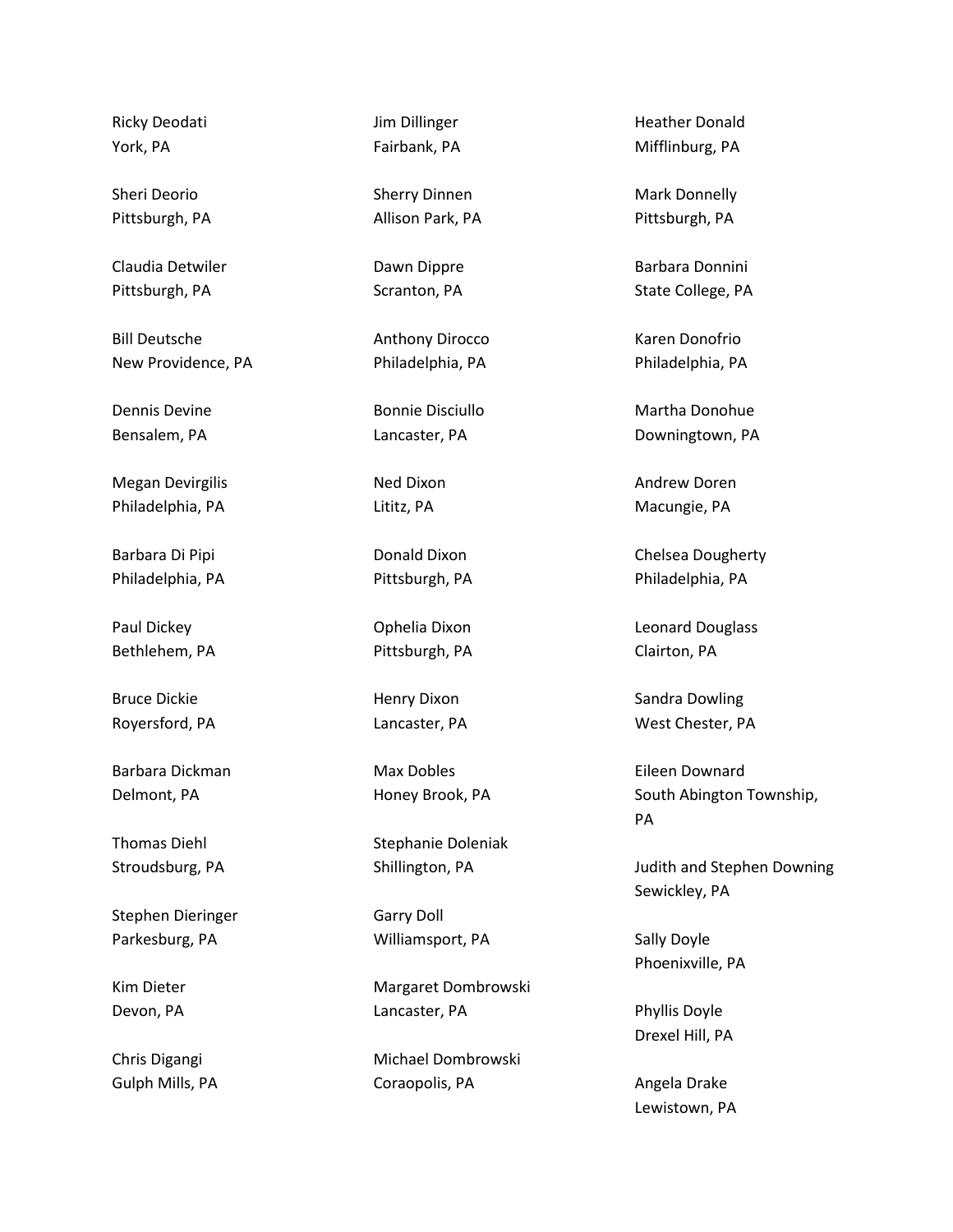Neil Dreibelbis Exton, PA

Barry Dresher Allentown, PA

Edward Drew Philadelphia, PA

David Drews Alexandria, PA

Robert Drummey Collegeville, PA

Alisha Dubb Philadelphia, PA

Trella Dubetz Lancaster, PA

Maria Duca Phila, PA

Joanna Dudley Bryn Mawr, PA

Connor Duffy Norwood, PA

John Dulik Philadelphia, PA

Eileen Dunn Bellefonte, PA

Norma Dupire Pittsburgh, PA

Wilbert Durant Lansdowne, PA Eric Durante Port Matilda, PA

Joyce Durkin Mountville, PA

James Durko Mcmurray, PA

Mark Dzmura Pittsburgh, PA

D Scott Eaby Ephrata, PA

Andrew Earley Shillington, PA

Carl East Harrisburg, PA

Robert Eby Scottdale, PA

Amy Edelman Bala Cynwyd, PA

Susan Edwards Swarthmore, PA

Nancy Egolf Pottstown, PA

Paul Eisenhauer Phoenixville, PA

Hillary Eisenman Plymouth Meeting, PA

Fred Eisler Swissvale, PA Laurie Elliott Wayne, PA

Sean Elliott Philadelphia, PA

Angele Ellis Pittsburgh, PA

Michael Emich Pittsburgh, PA

Robert Emory Bryn Mawr, PA

Edward Engler Sewickley, PA

Edward Epstein Philadelphia, PA

George Erceg Natrona Heights, PA

Joseph Erdeljac West Chester, PA

John Esser Abington, PA

Kristina Evans Philadelphia, PA

Sherlene Evans Reading, PA

Melissa Evans Factoryville, PA

Joyce Eveleth State College, PA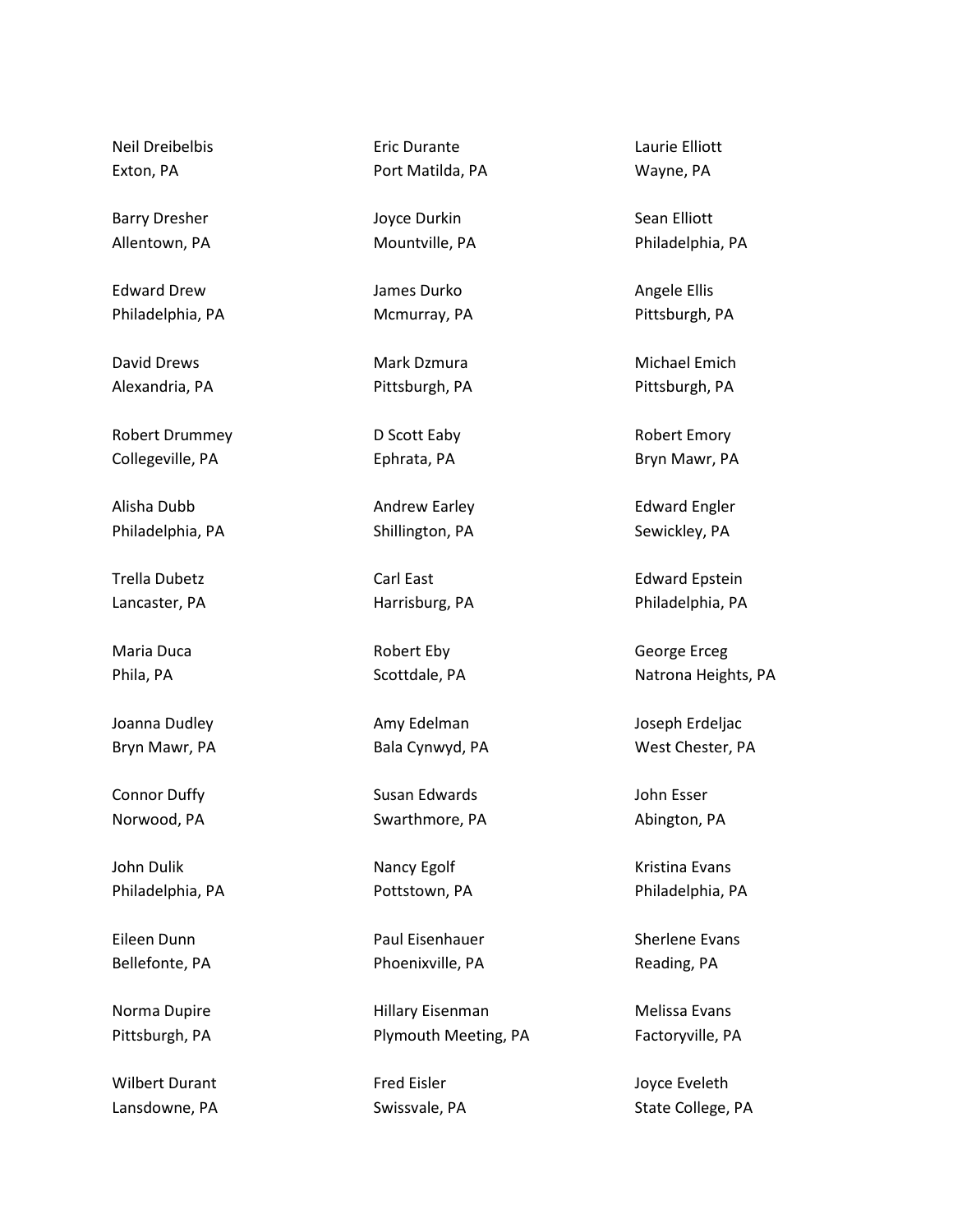Stephen Ewall Bensalem, PA

Janelle Eyler Dover, PA

Mark Fabian Pittsburgh, PA

Joan Fabrega Pittsburgh, PA

Timothy Fagan Philadelphia, PA

Anne Faigen Pittsburgh, PA

Michael Fair Fairfield, PA

Laura Fake Womelsdorf, PA

Cheryl Fala Lansdale, PA

Corinne Falencki Bryn Mawr, PA

Helen Faller Philadelphia, PA

Martin Fanrak Upper Black Eddy, PA

Clare Farabaugh Dallas, PA

Farhad Farahmand Pittsburgh, PA

Hannah Farda East Stroudsburg, PA

Paul Farkas West Chester, PA

James Farrelly Hanover, PA

Zipporah Farrior Philadelphia, PA

Rose Fasciocco Springfield, PA

Courtney Feairheller Pottstown, PA

Jeremy Fearn Springfield, PA

Ed Fedorchak Pittsburgh, PA

Joel Feldman Radnor, PA

Bethann Fende Philadelphia, PA

Leonard Fennessy Levittown, PA

Pat Fenstermacher Newtown, PA

Myrna Fergison Waynesboro, PA

Julie Ferris West Chester, PA Al Ferrucci Pittsburgh, PA

Andre Feulner Erie, PA

David Fiedler Bensalem, PA

Michelle Fielding Pittsburgh, PA

Stephanie Fields Wyncote, PA

Steven Filante Towanda, PA

Leo Filon III Spring City, PA

Theodore Finberg Philadelphia, PA

Robyn Finer Lancaster, PA

Patricia Finkbeiner Womelsdorf, PA

Thomas J. & Ann Mari Finn-Cusick Ridley Park, PA

Niels Finsen Bristol, PA

Richard Firestine Myerstown, PA

Dennis Fisher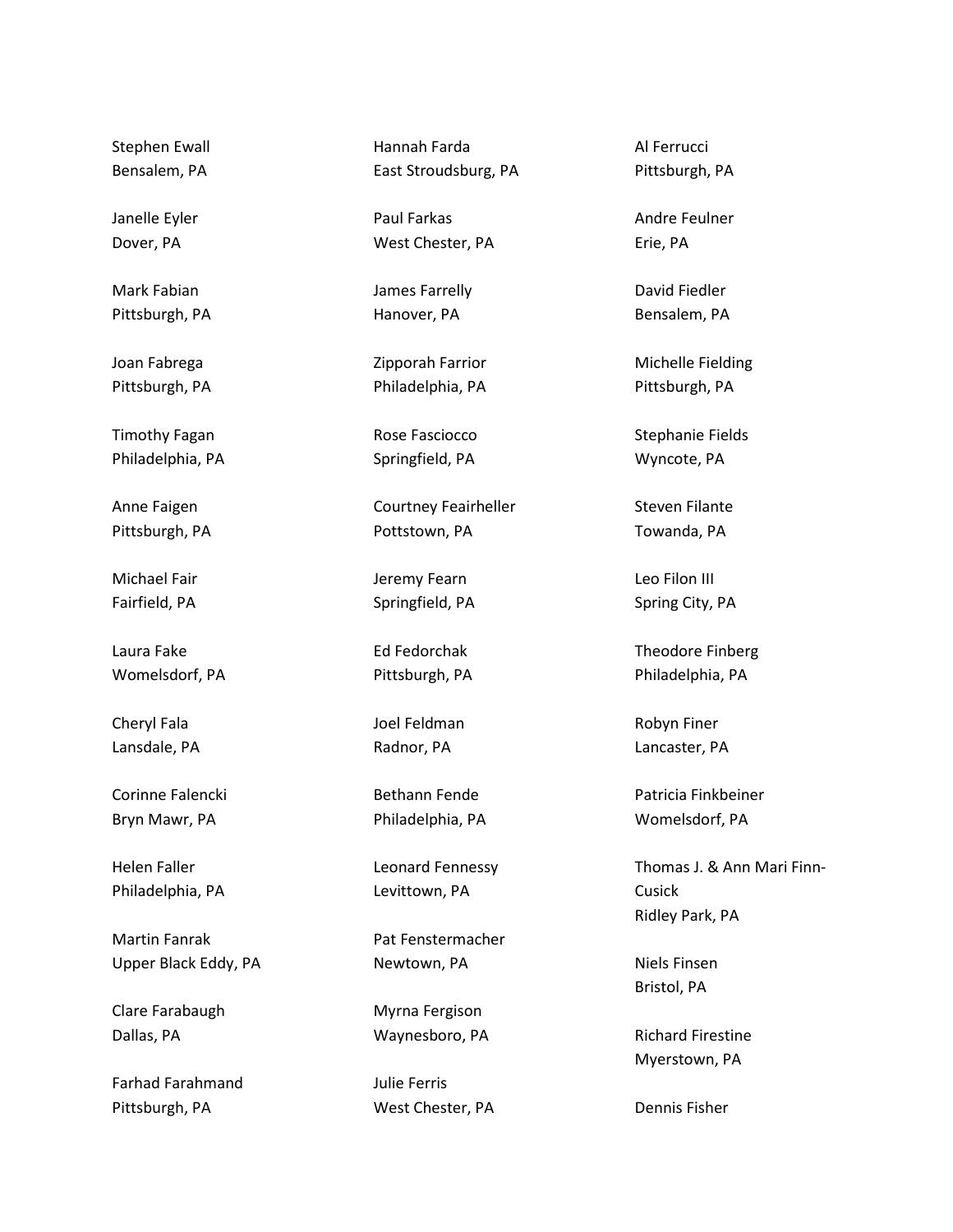Lock Haven, PA

Pamela Fisher Gap, PA

Andy Fisher Morrisdale, PA

Lorna Fisher Manchester, PA

Amanda Fisher Philadelphia, PA

Janet Fishman Philadelphia, PA

John Fitzmorris Stroudsburg, PA

Kerrie Fitzsimmons Lake Ariel, PA

Marcie Fleming Harrisburg, PA

Kelly Fletcher Gibsonia, PA

Marisa Floro Sewickley, PA

John & Joann Flynn Washington Crossing, PA

John Flynn Bloomsburg, PA

Assefa Foche Mount Joy, PA

Brandy Fogarty

Monaca, PA

Emily Foht Erie, PA

Jamie Folweiler Tamaqua, PA

Ron Ford Tannersville, PA

James & Judith Fordham Coburn, PA

Valeri Fornagiel Wellsboro, PA

Robert And Jean Forsberg Julian, PA

Bruce Foster Orwigsburg, PA

Beverly Foster Wayne, PA

Tonya Foster King of Prussia, PA

Jennifer Foulk Chalfont, PA

Robert Foyder Quakertown, PA

Philip Franceschelli Allison Park, PA

Arthur Frank Gordonville, PA

Edward And Sandra Frank

Albrightsville, PA

Madeline Frankel West Chester, PA

Glenn Frantz Paoli, PA

Brian Frederick Philadelphia, PA

Jamie Fredrick West Homestead, PA

Aaron & Carol Freedland Philadelphia, PA

Erich Freimuth St Davids, PA

Joseph Freiwald Quakertown, PA

Dawn French Hatboro, PA

Jean Friday Belle Vernon, PA

William Fridey Hatfield, PA

Michael Friedrich Pittsburgh, PA

Lani Fritz Beaver, PA

Monica Frolander-Ulf Pittsburgh, PA

Ralph Frulio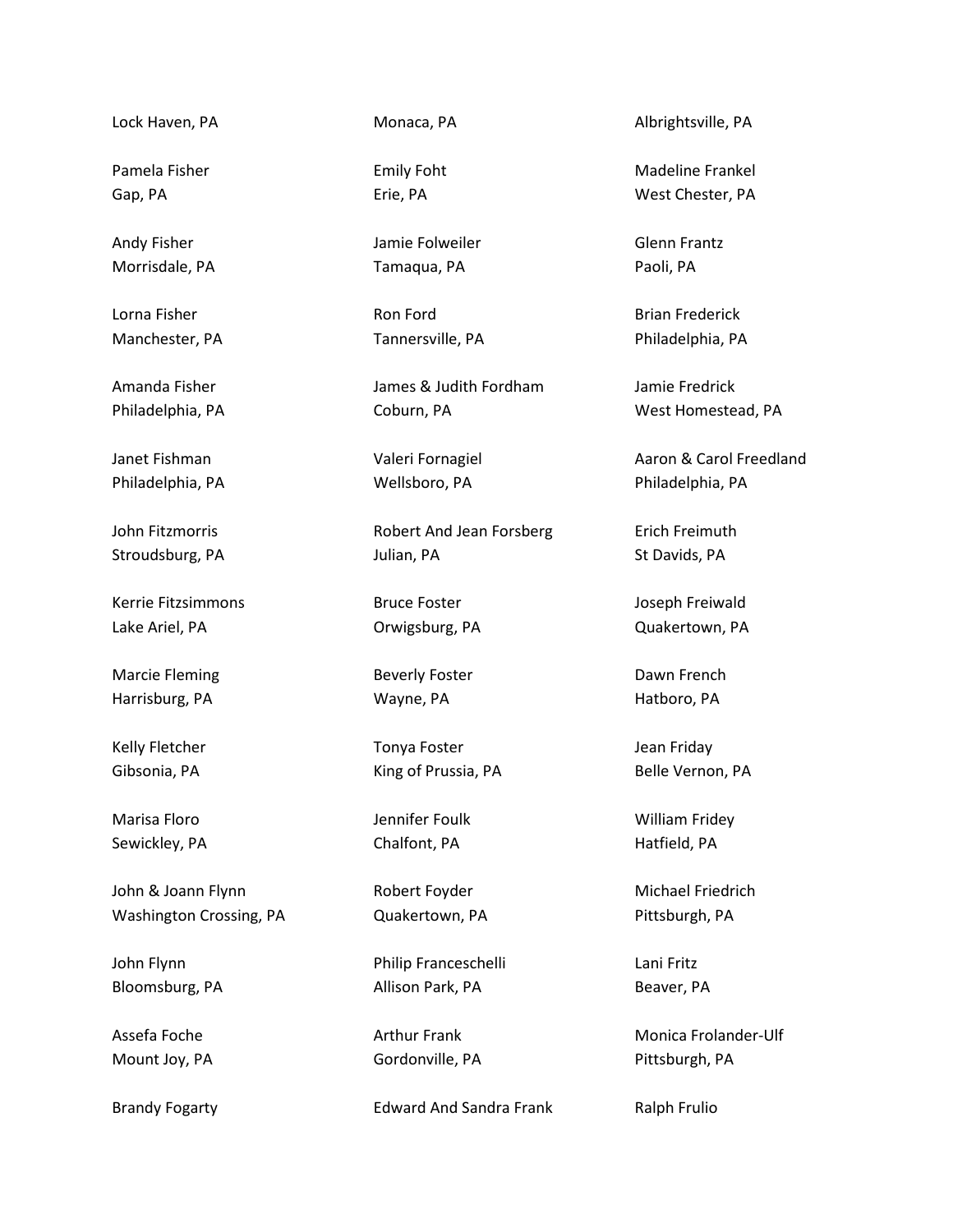East Stroudsburg, PA

Fernando Fuentes State College, PA

Brian Fullerton Erie, PA

Melissa Fulmer Mc Donald, PA

Frank Furey Bala Cynwyd, PA

John Furlong Trevose, PA

Ellen Furman Bryn Mawr, PA

Wendy Futrick Shillington, PA

Tiffany Gaal Bryn Mawr, PA

Cody Gable York, PA

Judith Gabriel Reading, PA

Michael Gadomski Sterling, PA

Susan Gage Douglassville, PA

Scot Gagen Malvern, PA

John Gainer

Washington, PA

Sheila Gallagher Easton, PA

Joseph Gallagher Kirkwood, PA

Michael Gallagher Wyomissing, PA

Tina Gallaway Harrisburg, PA

Carol Garber Red Lion, PA

Leslie Gardner Philadelphia, PA

Miriam Garey Reading, PA

Francis Garfoli Sharon, PA

Lynn Garney Larksville, PA

Thomas Garrett York, PA

Jean Garrick Pittsburgh, PA

Walt Garvin Bethlehem, PA

Marla Gates Duncannon, PA

Genevieve Gavin

Philadelphia, PA

Eileen Geake Wind Gap, PA

Robert Gebert Bangor, PA

Chris Gebert West Newton, PA

Terence Gemmell Lancaster, PA

Debra George Reading, PA

Barbara Gerhardt Honesdale, PA

Carol Getty Wallingford, PA

pete giacca Warminster, PA

Robert Gibb Homestead, PA

Boyd Gibb Carlisle, PA

Jonathan Gibson Butler, PA

James Gigliotti Easton, PA

Mary Gildea Marietta, PA

Claudia Gilmore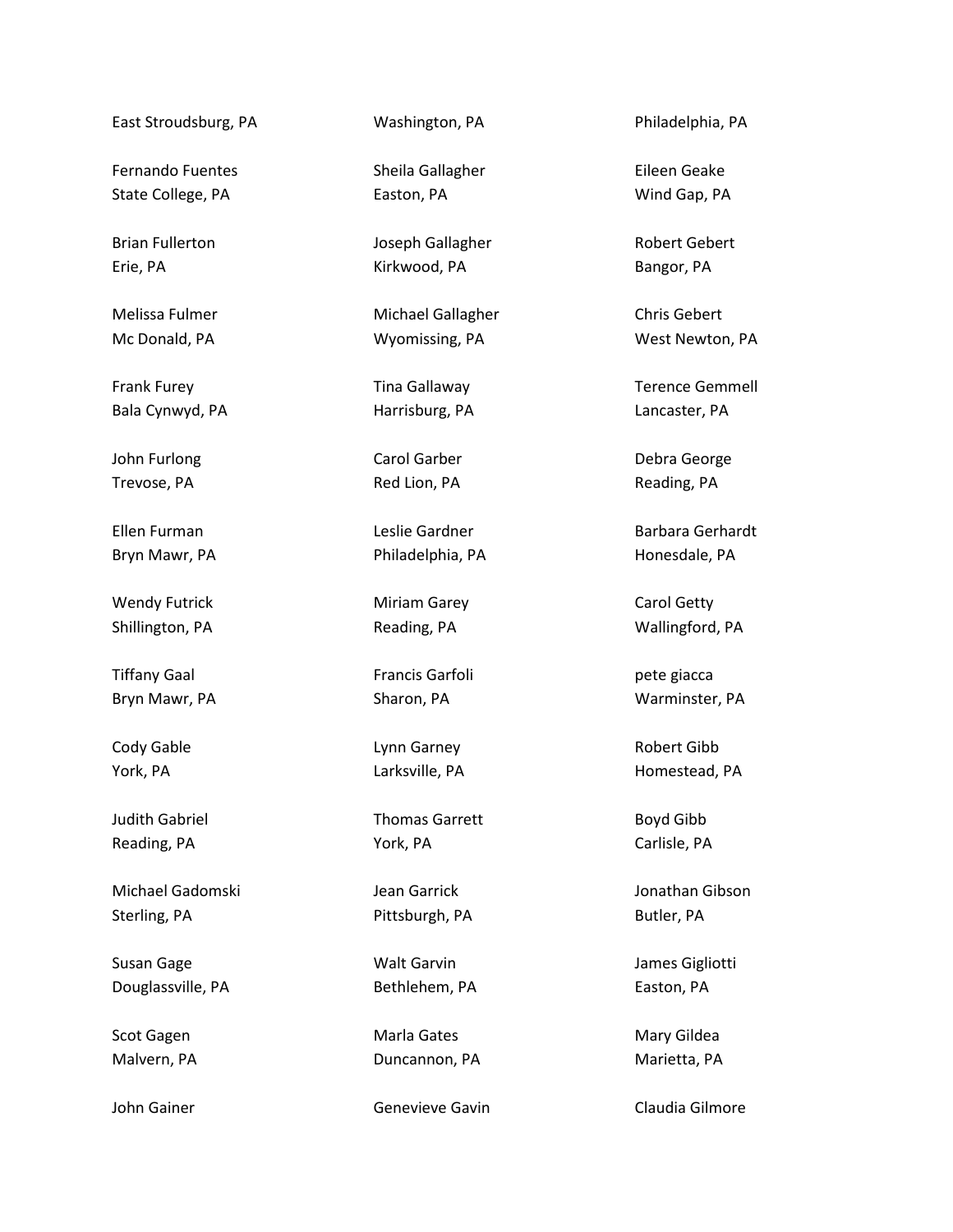Pittsburgh, PA

Fay Gitman Pottsville, PA

Charles Gladfelter Manchester, PA

James Glatz Greentown, PA

Elaine Gleason New Cumberland, PA

Jill Gleeson Philipsburg, PA

Katie Glick Bala Cynwyd, PA

Lynn Glorieux Pittsburgh, PA

John Godek Mechanicsburg, PA

Emily Godfrey Philadelphia, PA

Jennifer Goeckeler Pittsburgh, PA

Estelle Gold Penn Valley, PA

brenda golden Honey Brook, PA

Libby Goldstein Philadelphia, PA

Ramon L Gonzalez Jr

Lancaster, PA

Ed Good Harrisburg, PA

Margaret Goodman Glen Mills, PA

jackie goodman Philadelphia, PA

Alicia Goodrich Philadelphia, PA

Luana Goodwin Philadelphia, PA

Kenneth Gordon Philadelphia, PA

Diana Goslin Chicora, PA

Arlana Gottlieb Havertown, PA

Deborah Gouge Pittsburgh, PA

R Gould Secane, PA

Audrey Gozdiskowski Tunkhannock, PA

Dee Gradee Philadelphia, PA

Glenn Graeber Havertown, PA

Mary Ann & Frank Graffagnino Bethlehem, PA

Mark Graham Downingtown, PA

Linda Granato Philadelphia, PA

Karen Granche Ridgway, PA

Thomas Graney, Jr New Wilmington, PA

Anthony Grasso Wilkes Barre, PA

Alison Gray Stroudsburg, PA

Jenny Graybill Manheim, PA

Lawrence Green Swarthmore, PA

Karl Green Philadelphia, PA

Rosemary Green Scranton, PA

Michelle Green Scranton, PA

David Greene North Huntingdon, PA

Michele Greene Blue Bell, PA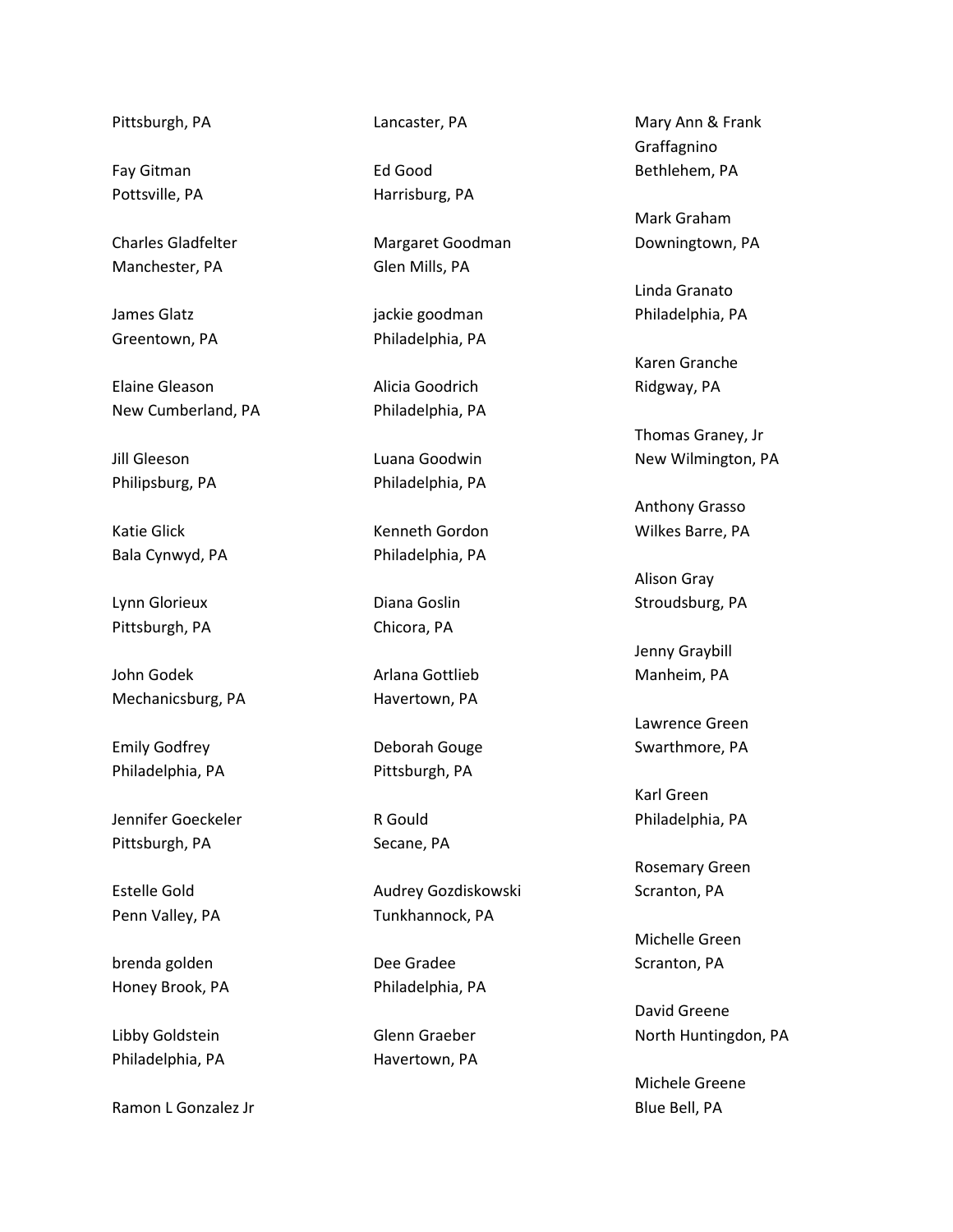Daniel Greider Lancaster, PA

Carl Griffin Schnecksville, PA

Chris Grimley North Wales, PA

Deborah Grimm Johnstown, PA

Armand Gripp Philadelphia, PA

Linda Grnaato Philadelphia, PA

Amy Gross Philadelphia, PA

Lauren Gross Enola, PA

Stephen Gross Allentown, PA

Eric Grote West Chester, PA

Rick Gruenewald Dillsburg, PA

Edward Gruver Lancaster, PA

Matthew Gryn Pittsburgh, PA

Ilonka Guenther Souderton, PA

Ric Guevara North Wales, PA

David Guleke Chester, PA

Ronald Gulla Canonsburg, PA

Jason Gulvas Dubois, PA

Amy Guskin Malvern, PA

Patricia Guthrie Chalfont, PA

Elizabeth Gutman Philadelphia, PA

Randy Gyory Kempton, PA

D H Scottdale, PA

William Haaf Kennett Square, PA

Evelyn Haas Phila, PA

Paul Hagedorn Beach Lake, PA

Aj Hager Oreland, PA

John Hahn Shohola, PA

Mel Hainey State College, PA

Gimone Hall Ottsville, PA

Kathleen Hall-Ditchfield West Grove, PA

William Hallman Springfield, PA

John Haluszczak Pittsburgh, PA

Bob Hamburg Glenside, PA

John Hamill Conway, PA

William Hamilton Holland, PA

Bryn Hammarstrom Middlebury Center, PA

Park Hancock Mill Hall, PA

Keith Hankowsky Philadelphia, PA

Fawn Hanna New Providence, PA

Wayne Hansen Julian, PA

Virginia Harden Middletown, PA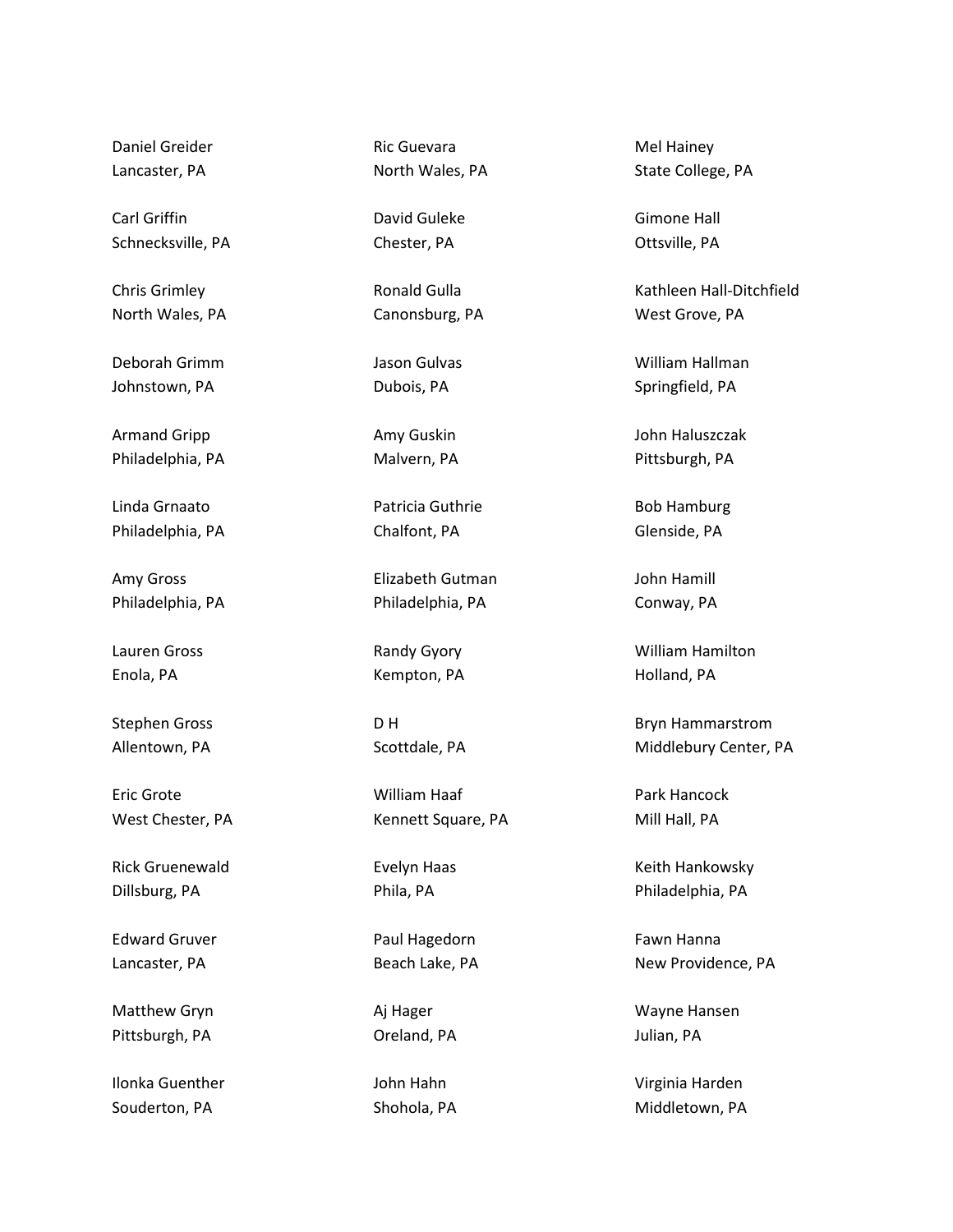Jesse Hare Jr Jamison, PA

Bill Harker Lancaster, PA

Frances Harkins Munhall, PA

Miriam Harlan Philadelphia, PA

Whitney Harlow Harrisburg, PA

E T Harris Philadelphia, PA

Jamie Harris-Gershon Pittsburgh, PA

Lance Harshbarger Nanty Glo, PA

Stan Hart King of Prussia, PA

Dennis Hartenstine Birdsboro, PA

Christian Hartleben Philadelphia, PA

James Hartman Fountain Hill, PA

Travis Harvey Upper Chichester, PA

Barry Harvey Washington, PA Abby Harwood Pittsburgh, PA

Monica Hatton Lancaster, PA

Susan Hauser Fountainville, PA

Robin Hausman Pittsburgh, PA

Robert Havrilla Pittsburgh, PA

Courtney Hayden State College, PA

Sharon Hayes Carlisle, PA

Emily Hayes Swarthmore, PA

chad hayes Philadelphia, PA

Selma Hayman Kennett Square, PA

Jane Hayward Lewisburg, PA

Conley Heaberlin Philadelphia, PA

Lorraine Heagy Lititz, PA

Jeffrey Hearn Hatboro, PA

Jasmine Hearn Pittsburgh, PA

Thayer Heath Bryn Mawr, PA

Charles Heck Greenville, PA

Barbara & Robert Heider Salix, PA

Nichole Heil University Pk, PA

William Heiland Oakford, PA

Michael Held Camp Hill, PA

Jeanne Held-Warmkessel North Wales, PA

Trudy Heller Swarthmore, PA

Terry Heller Brookhaven, PA

David Hemberger Reading, PA

Pamela Hemphill Watsontown, PA

Carole Hemphill Burgettstown, PA

Christine Hendryx Mount Jewett, PA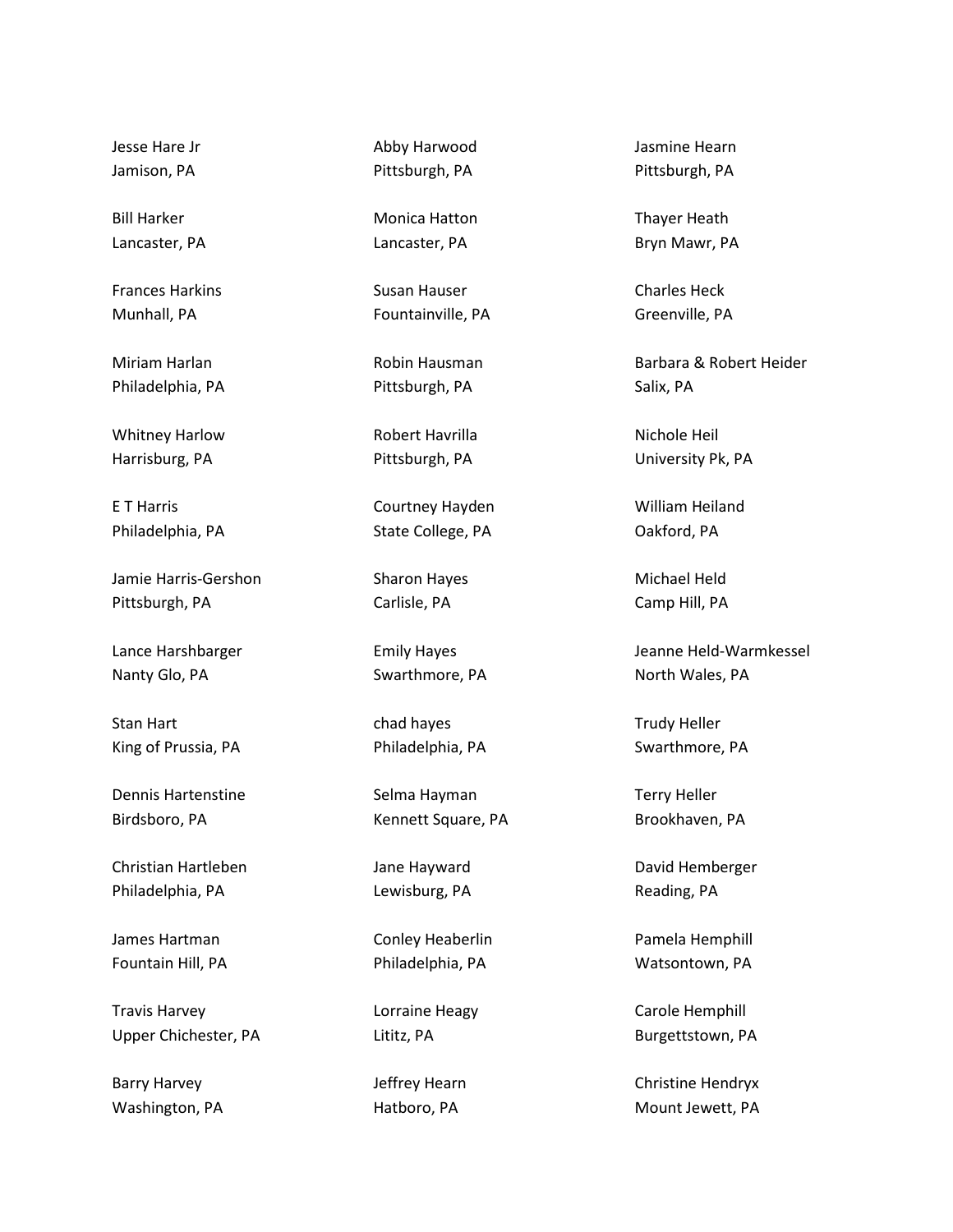Willard Hennemann Wshngtn Xing, PA

Megan Hennessey Downingtown, PA

William Henry Clinton, PA

Francis J Hensler Slippery Rock, PA

Nancy And Walter Herman Merion Station, PA

Tim Herman Hershey, PA

John Herr East Petersburg, PA

Phillip Herrington Pittsburgh, PA

John Herritt Shippensburg, PA

Connie Hershman Philadelphia, PA

John Hertzler Lancaster, PA

Mary Heston Sabinsville, PA

Dixie Hetrick Freeport, PA

Dorn Hetzel State College, PA Susanne Hewitt Newtown, PA

Edward and Adrienne Hickey Lititz, PA

Mary Hicks Wynnewood, PA

Jeffrey Hill Muncy, PA

Lana Hill Pocono Pines, PA

Mathew Himmelein Phila, PA

Daniel Hinkle Atglen, PA

John Hintz Bloomsburg, PA

Brad Hirschhorn Rockledge, PA

Janet Hitz Graysville, PA

Dustin Hobaugh Middletown, PA

Alyce Hobson Philadelphia, PA

Virginia Hochmuth Pittsburgh, PA

Jessica Hockley Pittsburgh, PA

Ruth Hockley Carlisle, PA

Pennny Hoeltzel Maple Glen, PA

Michelle Hoff Kintnersville, PA

Derek Hoffman Lititz, PA

Tuesday Hoffman Carlisle, PA

Andy Hoffman Newtown, PA

Linda Hoffman Salunga, PA

Joy Holden Pittsburgh, PA

Curtis Holgate Lancaster, PA

Patrick Hollis Phoenixville, PA

Harold Holtzinger York, PA

Allison Holub Emmaus, PA

Tiffani Hooper Etters, PA

Doug Hopkins Bloomsburg, PA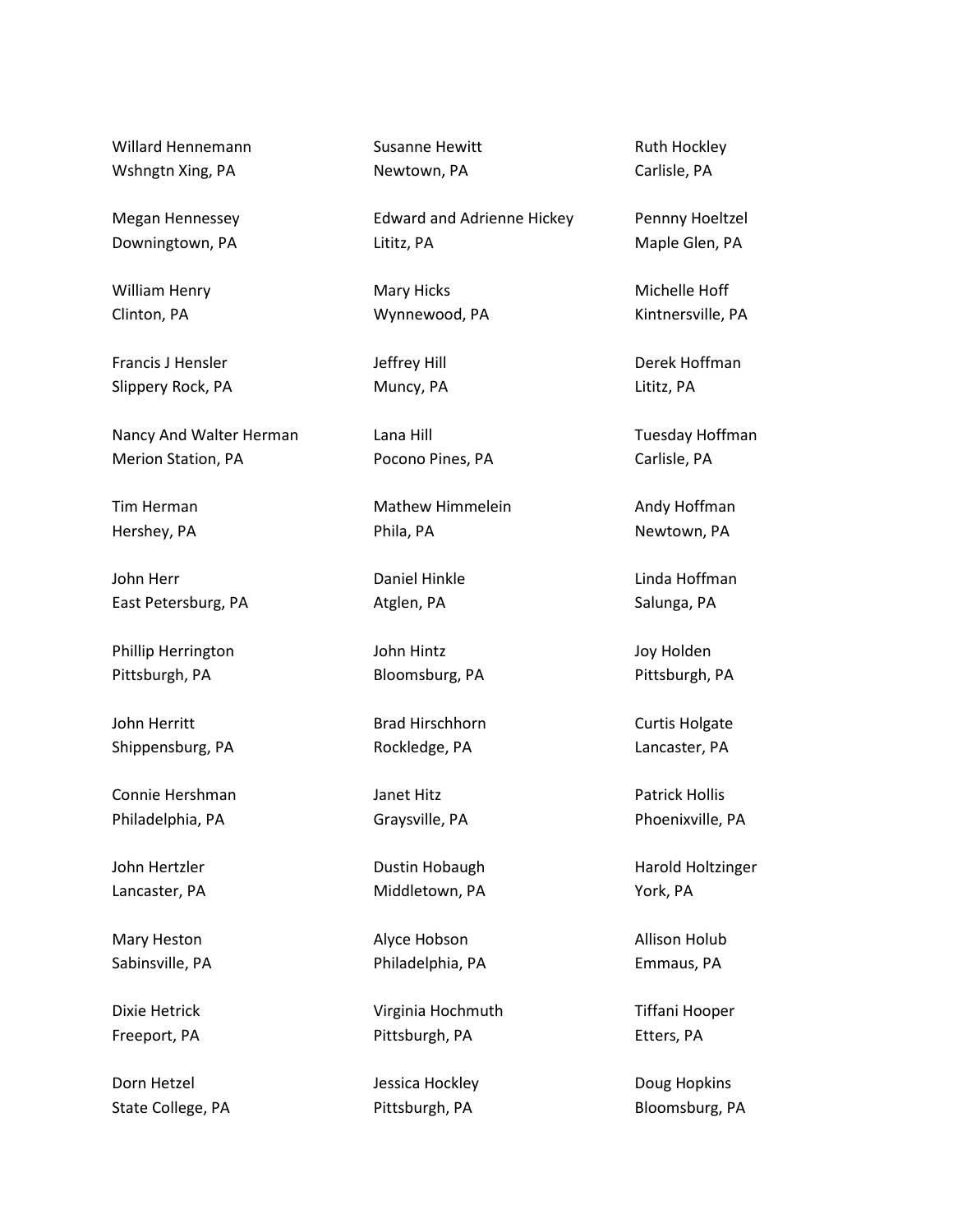Thad Hoppe Meadowbrook, PA

David Horinko Hazleton, PA

Roger Horn Clarion, PA

Tim Horneman Freeport, PA

Chris Horning Sharon, PA

Laura Horowitz Pittsburgh, PA

Suzanne Horst Gordonville, PA

Irving Horton Philadelphia, PA

Janet Hosey Carlisle, PA

Christopher Hoshauer Lititz, PA

Joel Houser Williamsport, PA

Shaun Howard Lake Ariel, PA

Jamal Howard Harrisburg, PA

Megan Howard Pipersville, PA

Carol Howell Henryville, PA

Jordan Howells Scranton, PA

Linda Huber Hanover, PA

Francis Huber Pittsburgh, PA

Chris Hudock Bethlehem, PA

Kristie Hudzik West Lawn, PA

Colin Hughes Chester Springs, PA

Elaine Hughes Ambler, PA

Carolyn Hughey Montoursville, PA

Leesa Hulbert Ambler, PA

John Hull Malvern, PA

Donald Hunt Philadelphia, PA

Gene Hunter Easton, PA

Sandra Hurst Narvon, PA

Eugene Huttie Jr. Lehighton, PA

David Hyde Elverson, PA

Beverly Brilhart Ibanez Tyrone, PA

Emile Ilchuk Catasauqua, PA

Richard Inglis Kennett Square, PA

Fran Interrante Downingtown, PA

Hagop Ishkhanian Upper Darby, PA

Tim Ivers Pittsburgh, PA

Anne Jackson Morgantown, PA

John Jameson Mont Clare, PA

Lisa Jamgochian West Chester, PA

Tiffany Janis Catasauqua, PA

Bob & Donna Janusko Bethlehem, PA

Robert Jehn Cochranton, PA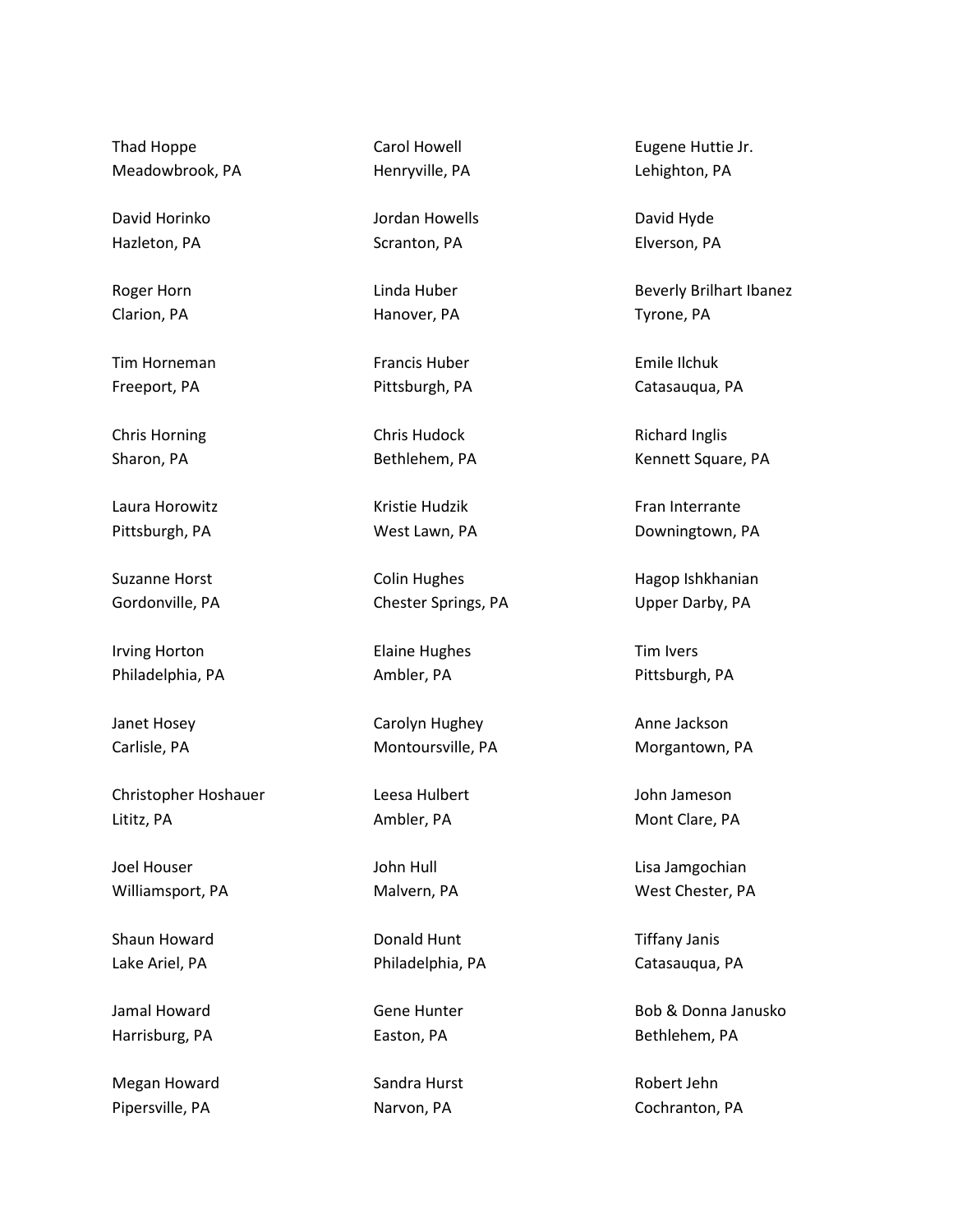Robert Jenks Landisburg, PA

Nancy Jennings Fort Washington, PA

Herbert Jeschke Philadelphia, PA

Neil Jesiolowski Upper Black Eddy, PA

Shirley Jeude Morrisville, PA

David Jeude Morrisville, PA

Cynthia Jimenez Wyomissing, PA

Shirley Johannsen York, PA

Robert Johnson Shippensburg, PA

Andrew Johnson Pittsburgh, PA

Barbara Johnson Warminster, PA

Thomas Johnson York, PA

Joan Johnson Bushkill, PA

Scott Johnson Pittsburgh, PA Lois Johnson-Hamerman Philadelphia, PA

James Johnston Dubois, PA

Mark Jordan Philadelphia, PA

Joseph Jordan Philadelphia, PA

Myrna Jordan Gladwyne, PA

Shelly Joscelyn Lansdale, PA

Francis Josephe Analomink, PA

Ira Josephs Rose Valley, PA

Lawrence Josephs Pittsburgh, PA

Reid Joyce Valencia, PA

Patricia Joyce Philadelphia, PA

Karol Judy Clinton, PA

James Jurchak Harding, PA

Betti Kahn Wynnewood, PA

Paul Kalka Conshohocken, PA

Ed Kane Fairfield, PA

Joseph Kargol Marshalls Creek, PA

Eric Karrfalt Mckean, PA

Frank Karvan Scranton, PA

Dale Kashner Seven Valleys, PA

Madelyn Kasula Pittsburgh, PA

Melissa Katterson South Heights, PA

David Katz Newtown, PA

Helene Katz Jim Thorpe, PA

John Katz Bernville, PA

Deb Kavanagh Levittown, PA

Michael Keating Pittsburgh, PA

Ron Keeney Warren, PA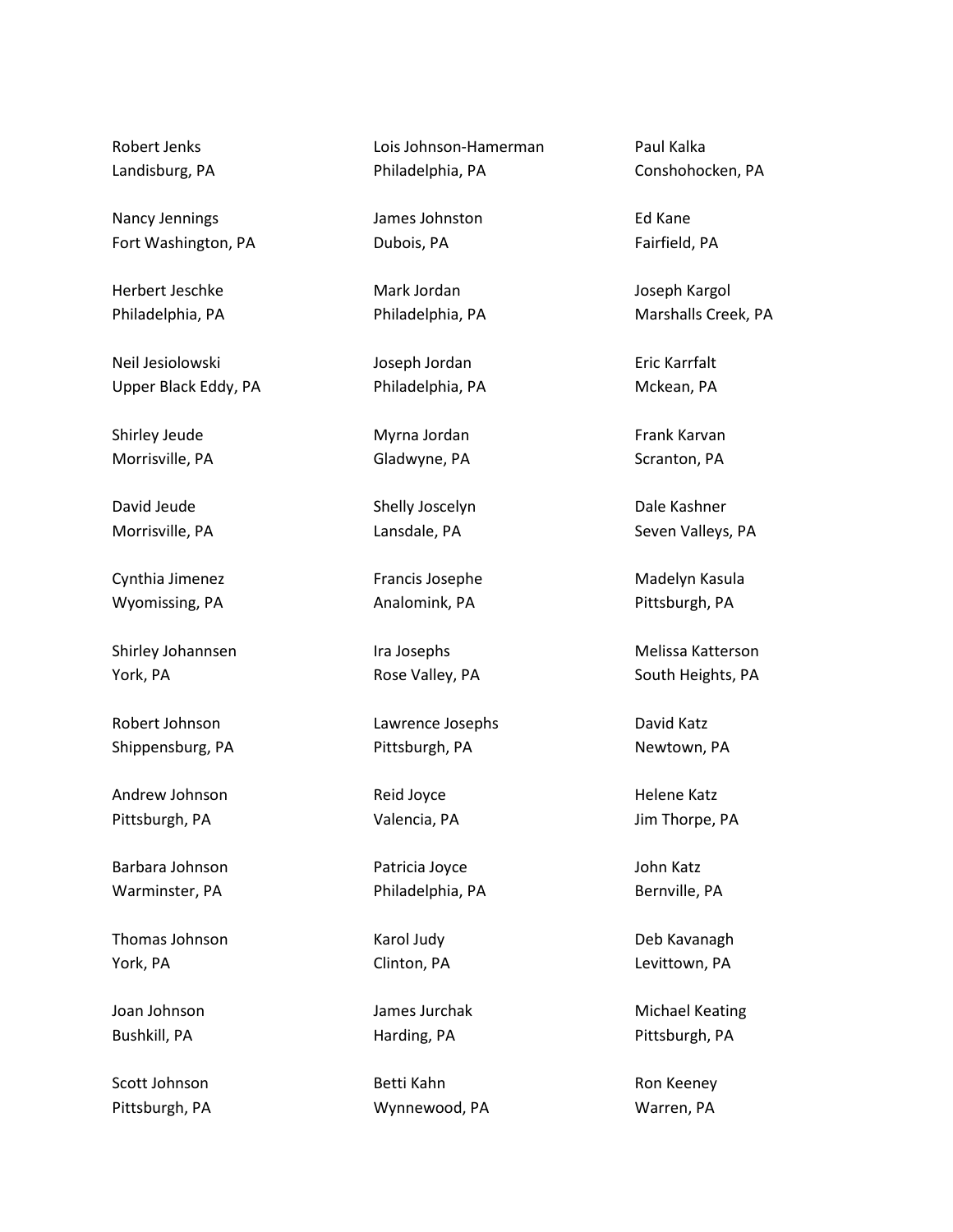Bashar Keilany Plymouth Meeting, PA

Jennifer Keitz Stewartstown, PA

Susan Kelleher Doylestown, PA

Chris Kelleher West Chester, PA

Bonnie Keller Bensalem, PA

Molly Kelly Lancaster, PA

Lisa Kemmerling Perkasie, PA

Bryan Kemper Melrose Park, PA

Patricia Kennedy Harrisburg, PA

Zachary Kerr Pittsburgh, PA

Paul Kesler Bridgeport, PA

Lynn Kessler North East, PA

Kathy Kettlety Downingtown, PA

Anne Keys Collegeville, PA Barbara Keyser Peckville, PA

Robert Kiefer Southampton, PA

Maria Kiernan Jenkintown, PA

Linda Kilby Phila, PA

George Kilian Philadelphia, PA

Eileen Killeen Yardley, PA

Harold Kimmelman Haverford, PA

Kelly King Mt Pleasant, PA

Paul King Girard, PA

Gary John Kinkley Annville, PA

Martha Kirby Philadelphia, PA

Mary Kirby,r.N. Pittsburgh, PA

Stephanie Kirk West Chester, PA

Kathryn Kitchen Edinboro, PA

Ethan Klabunde Upper Chichester, PA

Kara Klaus-Major Stroudsburg, PA

Alex Klein Philadelphia, PA

Mary Lou Kleinbach Mertztown, PA

Judith Knaiz Pittsburgh, PA

Dennis Knepp Mc Clure, PA

Marlene Knight Wyalusing, PA

Nichelle Knobloch Hanover, PA

Nadia Knoblock Pittsburgh, PA

Mary Jo Knox Bakerstown, PA

Nicholas Koenig Philadelphia, PA

Melinda Kohn Macungie, PA

Stacy Kohut Pittsburgh, PA

Steve Kokol Wallingford, PA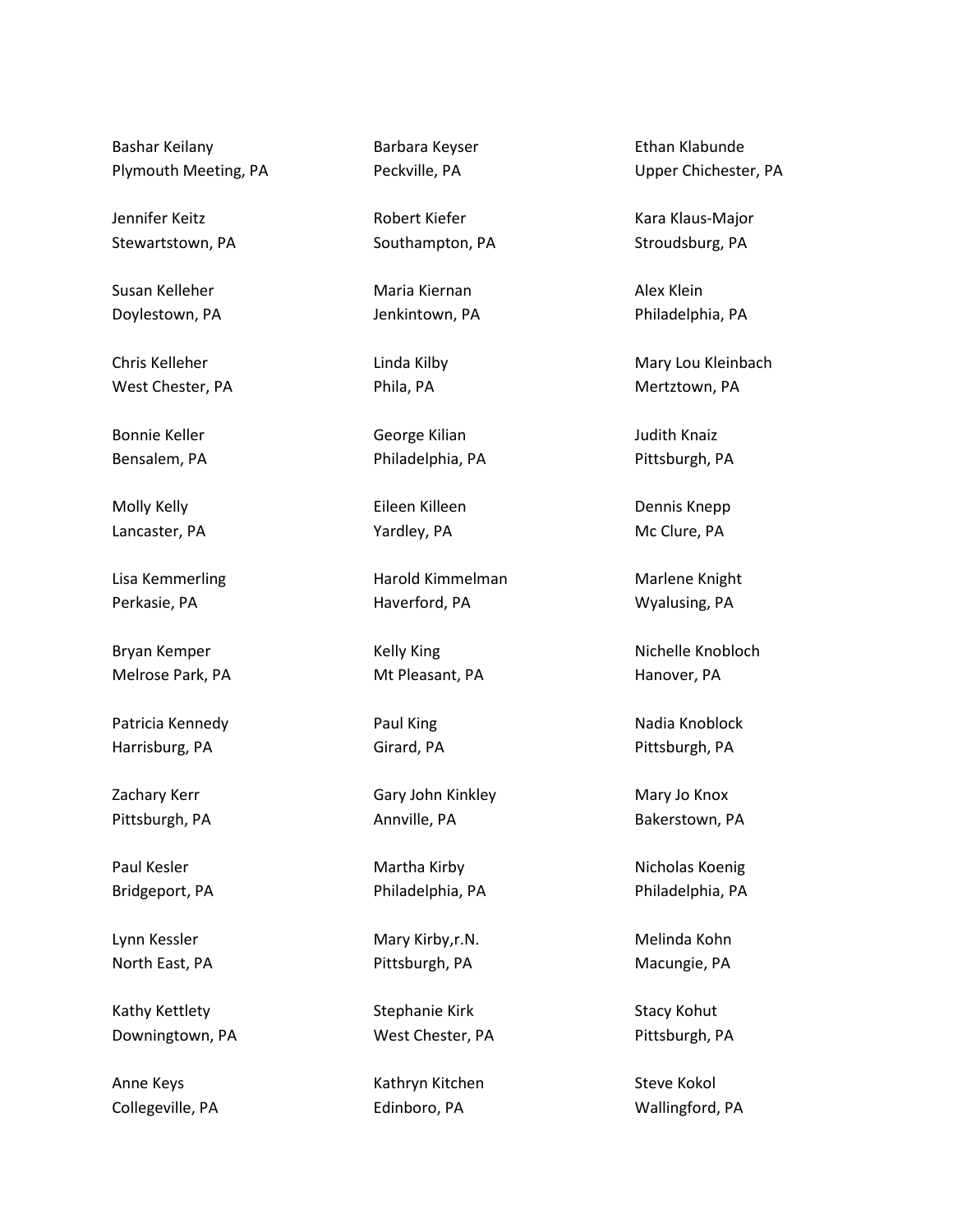Kevin Koller Venetia, PA

Michael Koloshinsky Latrobe, PA

Traci Koon Mckeesport, PA

Richard Koontz Burgettstown, PA

Stanley Kopacz East Stroudsburg, PA

Stan Kotala Altoona, PA

Georgann Kovacovsky New Bethlehem, PA

Elizabeth Kovacs Sewickley, PA

Kerry Kowalchuk Bethlehem, PA

Robert Kramer Fountain Hill, PA

Lauren Kramer Womelsdorf, PA

Laura Kramer Bryn Mawr, PA

Laura Kramer Bryn Mawr, PA

Barbara Krause Mechanicsburg, PA Fred Kraybill Pittsburgh, PA

Nancy Kreisher Fleetwood, PA

Jesse & David Krempasky South Abington Township, PA

M Renee Krempasky Peckville, PA

Rebecca Kretschmann Rochester, PA

Brenda Kriley Butler, PA

Deborah Krupp Huntingdon Valley, PA

Brian Ksiazek Harrisburg, PA

Corrine Kucirka Orefield, PA

Fabe Kuhn Hanover, PA

Carol Kulik Levittown, PA

Danielle Kulp Coatesville, PA

L Kultsar Philadelphia, PA

Charles Kunkle

Greensburg, PA

Joan Kyler Philadelphia, PA

Tina Laber Mc Kees Rocks, PA

David Labowitz Narberth, PA

JoDee LaCasse Mount Bethel, PA

Paul Ladow Doylestown, PA

Theresa Lafer State College, PA

Donald Lambert York Haven, PA

Suzanne Lamborn Nottingham, PA

Scott Lamson Philadelphia, PA

Barbara Langan Huntingdon, PA

Louise Larkin Pittsburgh, PA

Cris Larson Philadelphia, PA

Nancy Latimer Pittsburgh, PA

John Lauruska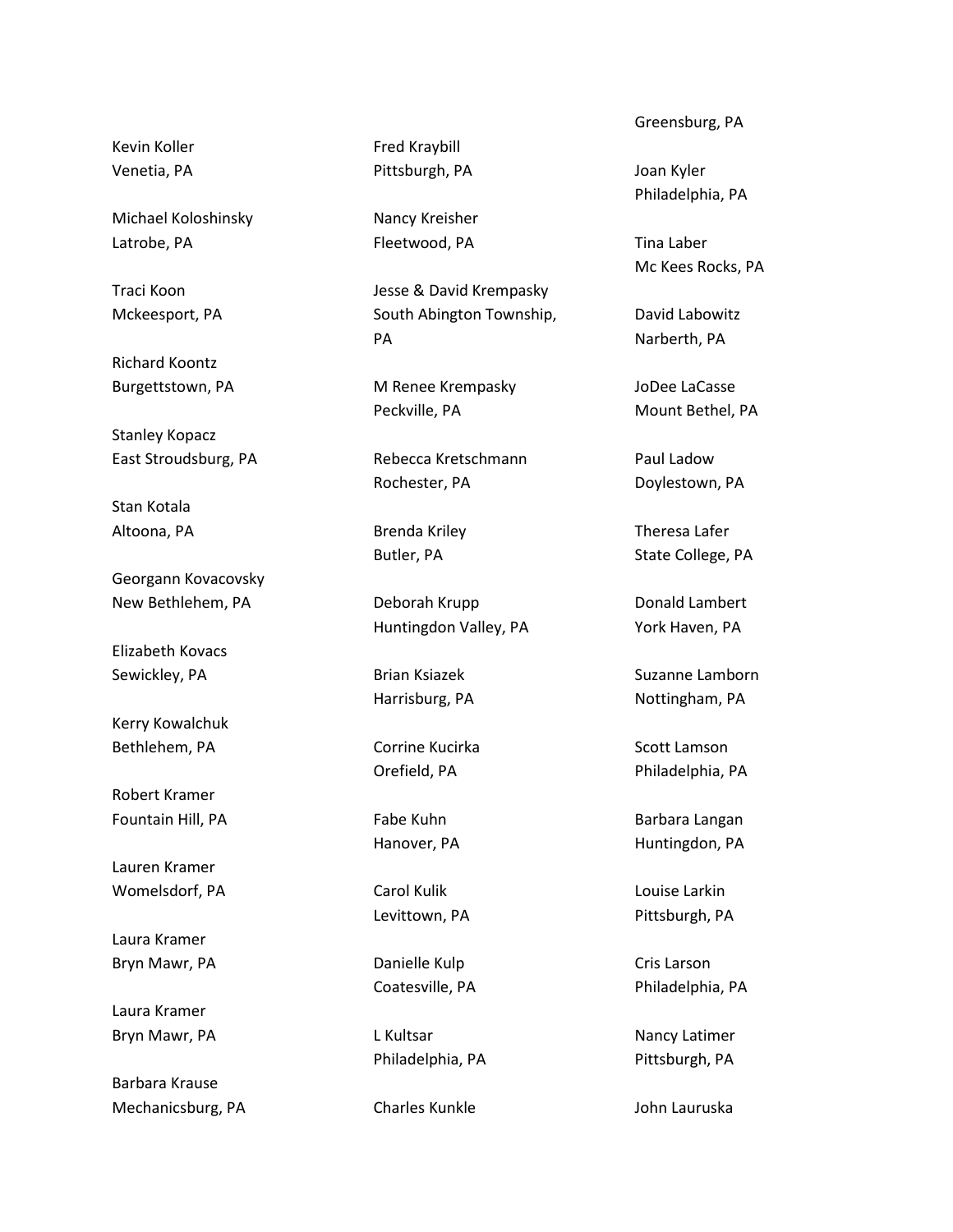## Effort, PA

Deane Lavender Cranberry Twp, PA

David LaVerne Dickson City, PA

Stephanie Lavorgna Springfield, PA

Ron Lawrence Langhorne, PA

Robert Lawson Indianola, PA

Judith Leach Unionville, PA

James Leach Collegeville, PA

Gerald Learn Wynnewood, PA

Lynn Leclaire Pittsburgh, PA

Donna Lee Philadelphia, PA

Michael Leeling Souderton, PA

Otto Lehrbach Alburtis, PA

Charles Leiden Altoona, PA

Bonnie Leisey-Bartsch

Glenmoore, PA

Mary Leitch Phila, PA

Tret Lemak Homestead, PA

Melissa Lemons Kempton, PA

Julia Lennon Houston, PA

Mary Lenox Pittsburgh, PA

Ryan Leo Camp Hill, PA

Lisa Lester Johnstown, PA

B Lettiere Newtown, PA

Angela Leventis Philipsburg, PA

Joel Levin Philadelphia, PA

David Levin Haverford, PA

Jon Levin Macungie, PA

Donovan Levine Royersford, PA

Susan Lewandowski

West Chester, PA

Ellen Lewis East Stroudsburg, PA

Patricia Libengood Erie, PA

Aaron Libson Philadelphia, PA

Silvia Licciulli Philadelphia, PA

Elsa Russell Lichtenberg Kennett Square, PA

Dennis Lieb Easton, PA

William Liepack Pittsburgh, PA

Mara Linaberger Sewickley, PA

Miriam Lindauer Bethel Park, PA

Diane Lindsey State College, PA

Andrea Linebaugh York, PA

Peggy Lingwall Clarion, PA

Cathy Link Jenkintown, PA

Herbert Lintelman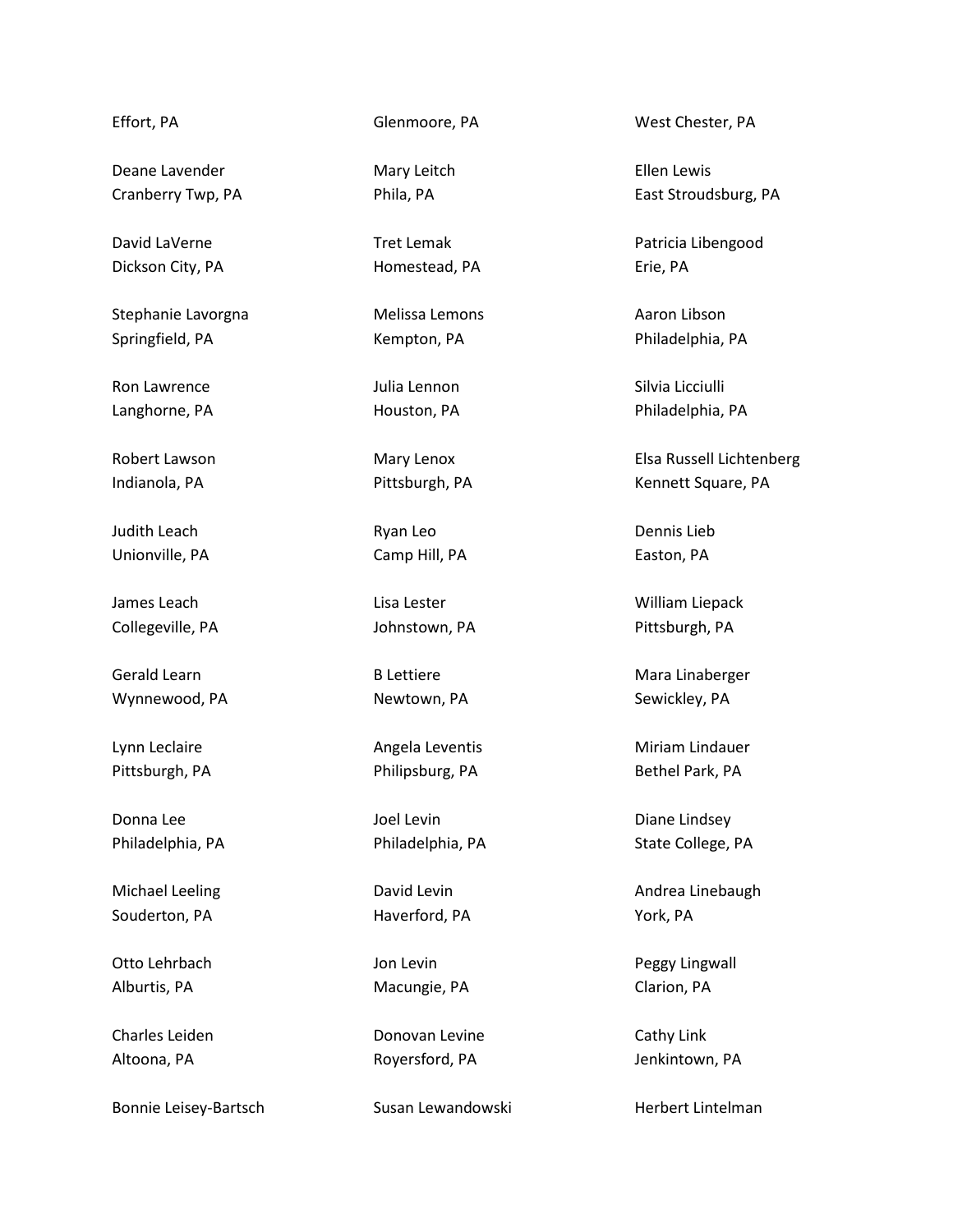Pittsburgh, PA

Sam Lipman Philadelphia, PA

Bernard Lisowski Upper Darby, PA

Linda Listing Canonsburg, PA

Veronica Litras-Meehan East Stroudsburg, PA

Barbara Litt Pittsburgh, PA

Susan Lock Nazareth, PA

Edward Lockmar Glen Rock, PA

Tara Logan Ambler, PA

Bruce Loigman Philadelphia, PA

Michael Lombardi Levittown, PA

Seth Long Washington, DC

Angela Long Philadelphia, PA

Austin Loomis Chambersburg, PA

Nikki Loscalzo

Yardley, PA

Joshua Louis Croydon, PA

vivian lovingood Unionville, PA

David Low Flourtown, PA

Jennifer Lowans Fayetteville, PA

Luz Loyola Cheltenham, PA

Emily Lubahn Erie, PA

Katie Lubieski Philadelphia, PA

Roger Lucas Greenville, PA

Susan Luckowski West Chester, PA

Lois Lunetta State College, PA

David Lutes Washington, PA

Amber Lutsko Pittsburgh, PA

Mary Lynch Warfordsburg, PA

Ami Lynch

Philadelphia, PA

Mary Lynn Lynch Mechanicsburg, PA

Christina Lynch Harleysville, PA

Jonathan Lyons Lewisburg, PA

Barbara Macdonald Zelienople, PA

Fran Macera West Chester, PA

Raymond Macik Tannersville, PA

Lawrence & Elizabeth Macken Pittsburgh, PA

Skip Mackson Pittsburgh, PA

Elizabeth Macneil King of Prussia, PA

Pat Maculloch Dallas, PA

Pam Macwell Pittsburgh, PA

Mary & Brian MacWhinney Pittsburgh, PA

Katherine Madison Pittsburgh, PA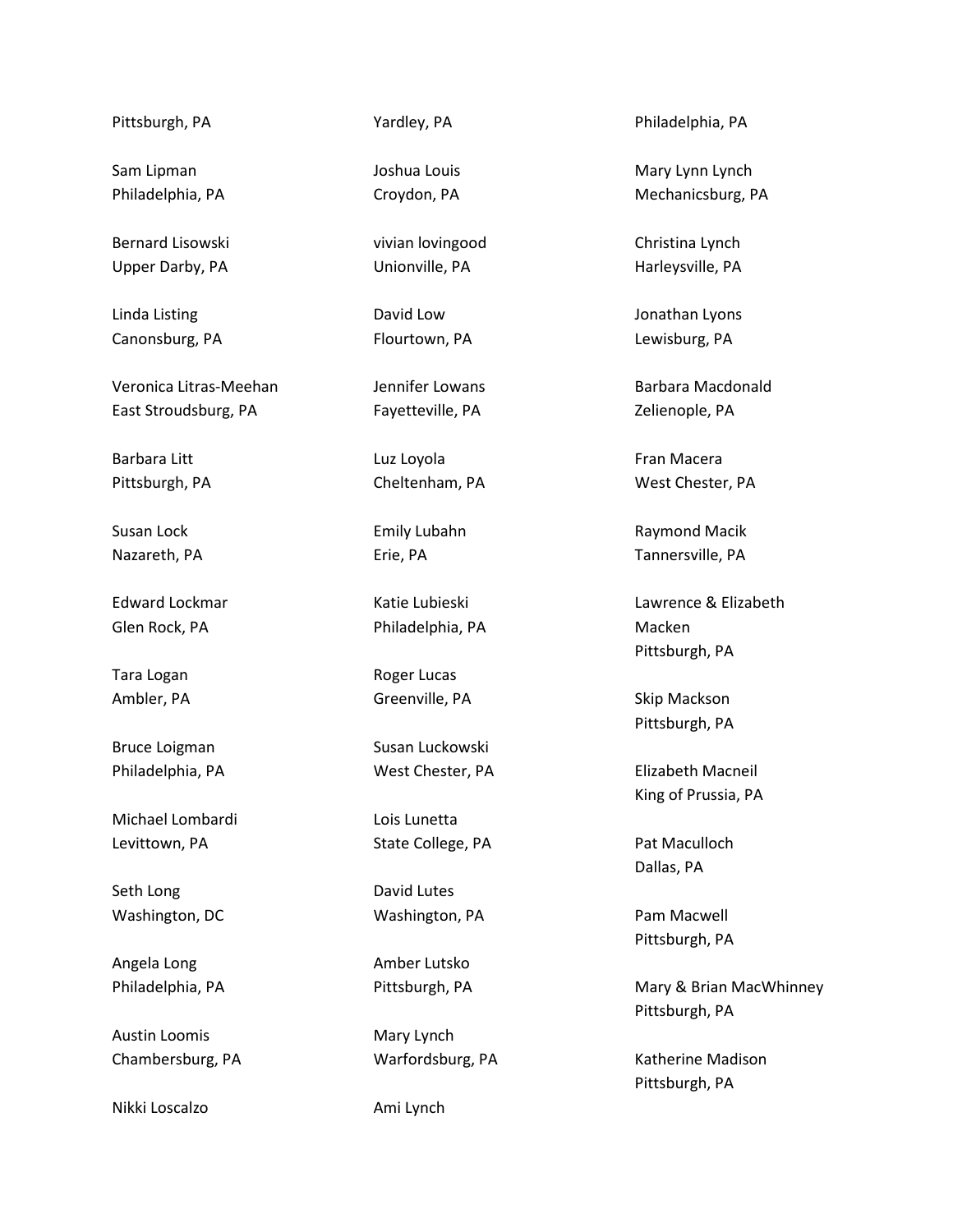William Magee Waynesboro, PA

Richard Magnelli Pittsburgh, PA

Aimee Maisano Monessen, PA

Valerie Majercsik Johnstown, PA

Grace Malcom York, PA

Colleen Maldonado Philadelphia, PA

Rocco Malerbo Pittsburgh, PA

Ron Malik Pittsburgh, PA

Catherine Malin Philadelphia, PA

Edith Malin Hatfield, PA

Michelle Malkin Philadelphia, PA

Mary Franceline Malo Philadelphia, PA

Liam Maloney Lancaster, PA

Lee Maloy Lansdale, PA

Peter Mamula Oakdale, PA

David Maniaci State College, PA

Jeffrey Manmiller Temple, PA

Kevin & Alexandra Manning Downingtown, PA

Laura Manz Ingomar, PA

Al Marazas Minersville, PA

Marc Marchioli Pittsburgh, PA

Laura Marcus Churchville, PA

Natasha Margulis Monroeville, PA

Gina Marinello Philadelphia, PA

David Marino Warminster, PA

Monika Markovic Philadelphia, PA

Anna Marrinan Bryn Mawr, PA

David Marshall Duncannon, PA Andrew Marshall Mcmurray, PA

Gary Marshall Monaca, PA

Anne Marshall Prospect Park, PA

Valerie Martin Selinsgrove, PA

Rodney Martin Lititz, PA

Jill Martin Collegeville, PA

Craig Martin New Stanton, PA

Lou Martin Daisytown, PA

Alton Martin Elkins Park, PA

Sal Martinez Clinton, PA

Terry Martin-Murley Philadelphia, PA

Judith Marvin Lewisburg, PA

Ian Marvin PITTSBURGH, PA

Brian Maserick Harrisburg, PA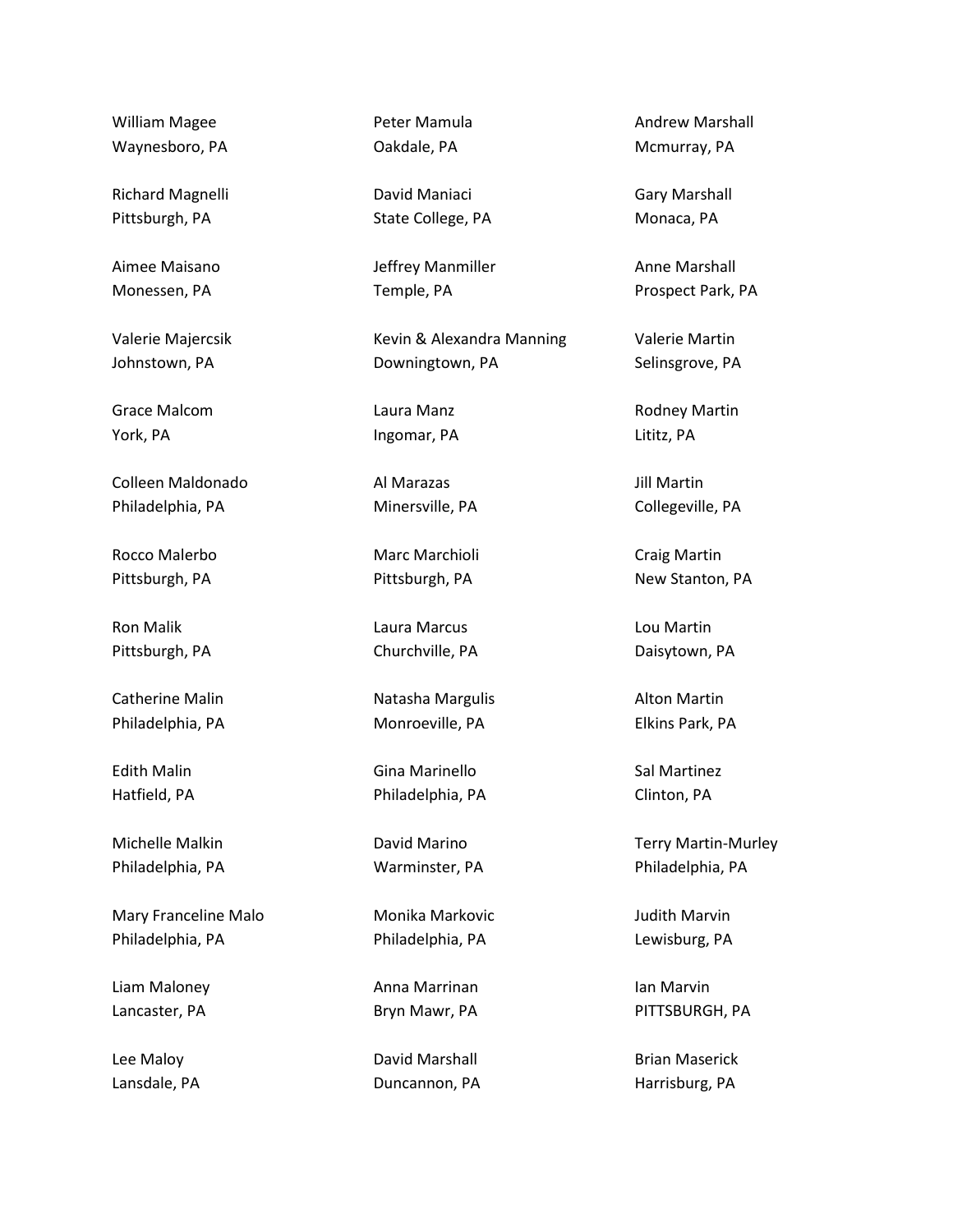Teresa Masia Perales Eaubonne 95600, PA

Douglas Mason State College, PA

Dawn Mason Pottsville, PA

Dawn Mason Pottsville, PA

Mike Massari Bethlehem, PA

Linda Masten Sellersville, PA

Walter & Eve Mastropaolo Pittsburgh, PA

Sharon Matter Cooperstown, PA

Richard Mattis Wayne, PA

Jane Matusick Hermitage, PA

Jamie Mauck Pittsburgh, PA

David Mauriello Norristown, PA

Judith Max Philadelphia, PA

Mary Maxion Ambler, PA

Kenneth Mayer Mohnton, PA

Peter Mayes Narberth, PA

Christine Mc Highspire, PA

Nicholas Mc Donough Philadelphia, PA

Edward Mcauliffe Tarentum, PA

Ellie Mccaffrey Philadelphia, PA

Colleen Mccann Harrisburg, PA

Noreen McCarthy Pottstown, PA

Tom Mccartney Pittsburgh, PA

Hugh Mccartney North East, PA

Jennifer & Daniel Mccarty-Prefontaine Berwyn, PA

Finula Mccaul Pittsburgh, PA

Jim Mccauley Williamsport, PA

Ellen McCauley- Blake Kresgeville, PA

Patrick Mccloskey Havertown, PA

Denise Mccole Philadelphia, PA

Joe Mccormick Media, PA

Arthur Mccullough Drexel Hill, PA

Darlin Mcdaniel Fayetteville, PA

Linda Mcdermond Upper Chichester, PA

Melanie Mcdonald Lititz, PA

Bob McDunn Pittsburgh, PA

Renee McEwens Pittsburgh, PA

Catherine Mcfarlane Philadelphia, PA

Michael McFarlin Pottstown, PA

Kelly Mcgarry-Lauer Sewickley, PA

Brian McGill Ambler, PA

John Mcginley Cochranville, PA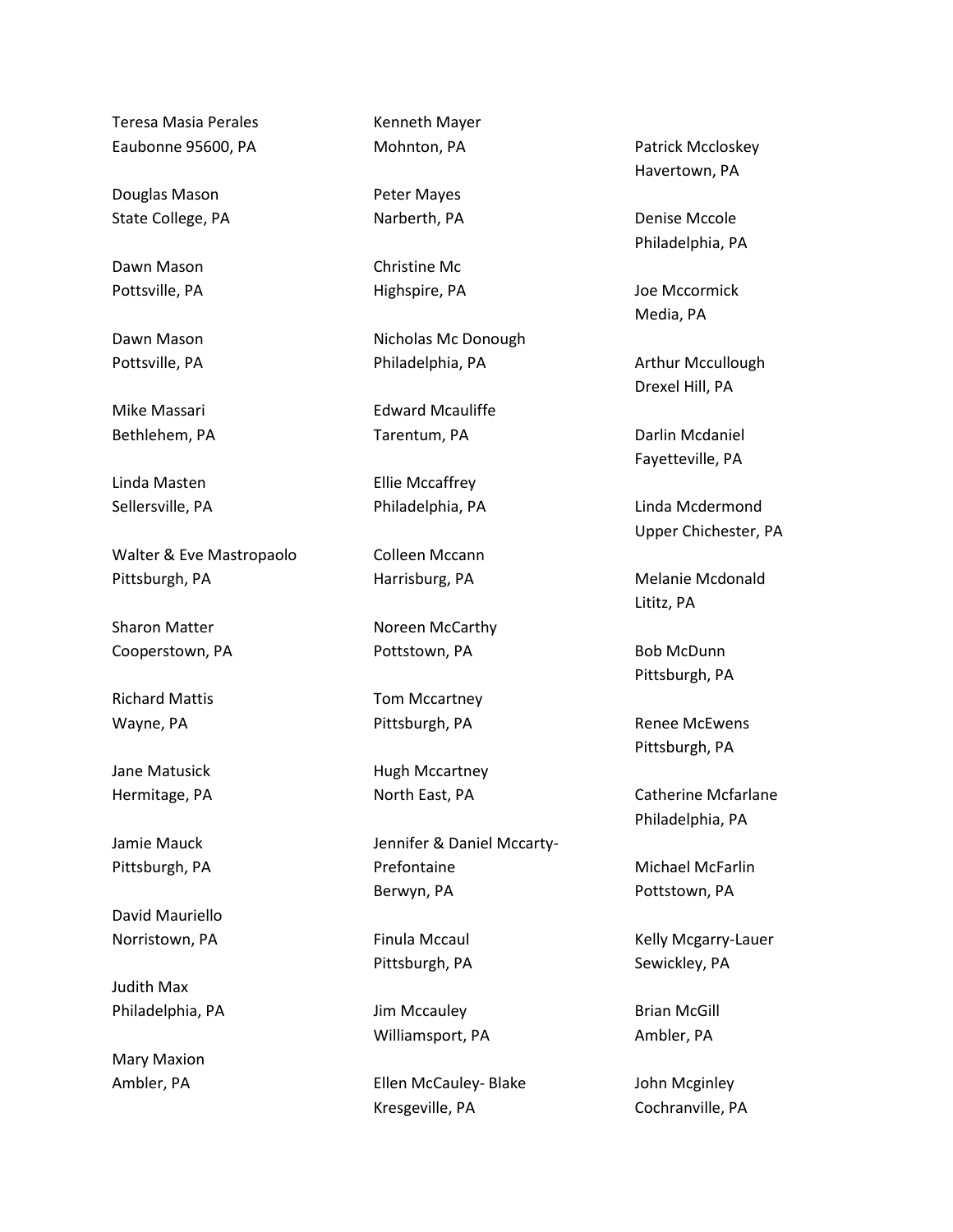Michael Mcgoldrick Morton, PA

Edward Mcgrath Horsham, PA

Barbara Mcgraw Lancaster, PA

Dominic McGraw Doylestown, PA

Edward Mcgraw Scranton, PA

Steve Mcguinness Hulmeville, PA

James Mcinnes Glen Rock, PA

Bruce McKenzie Philadelphia, PA

Leeann Mclaughlin Bradfordwoods, PA

debbie mcleod Drexel Hill, PA

Sherry McNeil Butler, PA

Max Mcnelis Luzerne, PA

Mary Mcrae Drexel Hill, PA

Martin Mcsweeny Pittsburgh, PA

David Meade Apollo, PA

Brian Meadows West Chester, PA

Alyssa Meadows Kunkletown, PA

Jarred Mechanick Lansdale, PA

Carol & Steven Meister Wayne, PA

John Meister Emmaus, PA

Donald Melhado Oxford, PA

Gwenn Meltzer Woodlyn, PA

Stephen Menasian Breinigsville, PA

Ann Mener Nazareth, PA

Alec Mento Philadelphia, PA

Mark Mershon Chester Springs, PA

Jason Mesaros Morrisville, PA

Donna Meyers Stowe, PA

Sharon Meyers Pittsburgh, PA

Terry Miale Bridgeville, PA

Sandy Michael Altoona, PA

Chris Milani Penn Valley, PA

Pam Milavec Windber, PA

Joan Miles Sewickley, PA

James Miles E Stroudsburg, PA

Michael Miller Philadelphia, PA

Jack Miller Middleburg, PA

Kathleen Miller Philadelphia, PA

Tara Miller Boyertown, PA

David Miller Philadelphia, PA

Elliot Miller Southampton, PA

Rosemarie Miller Birchrunville, PA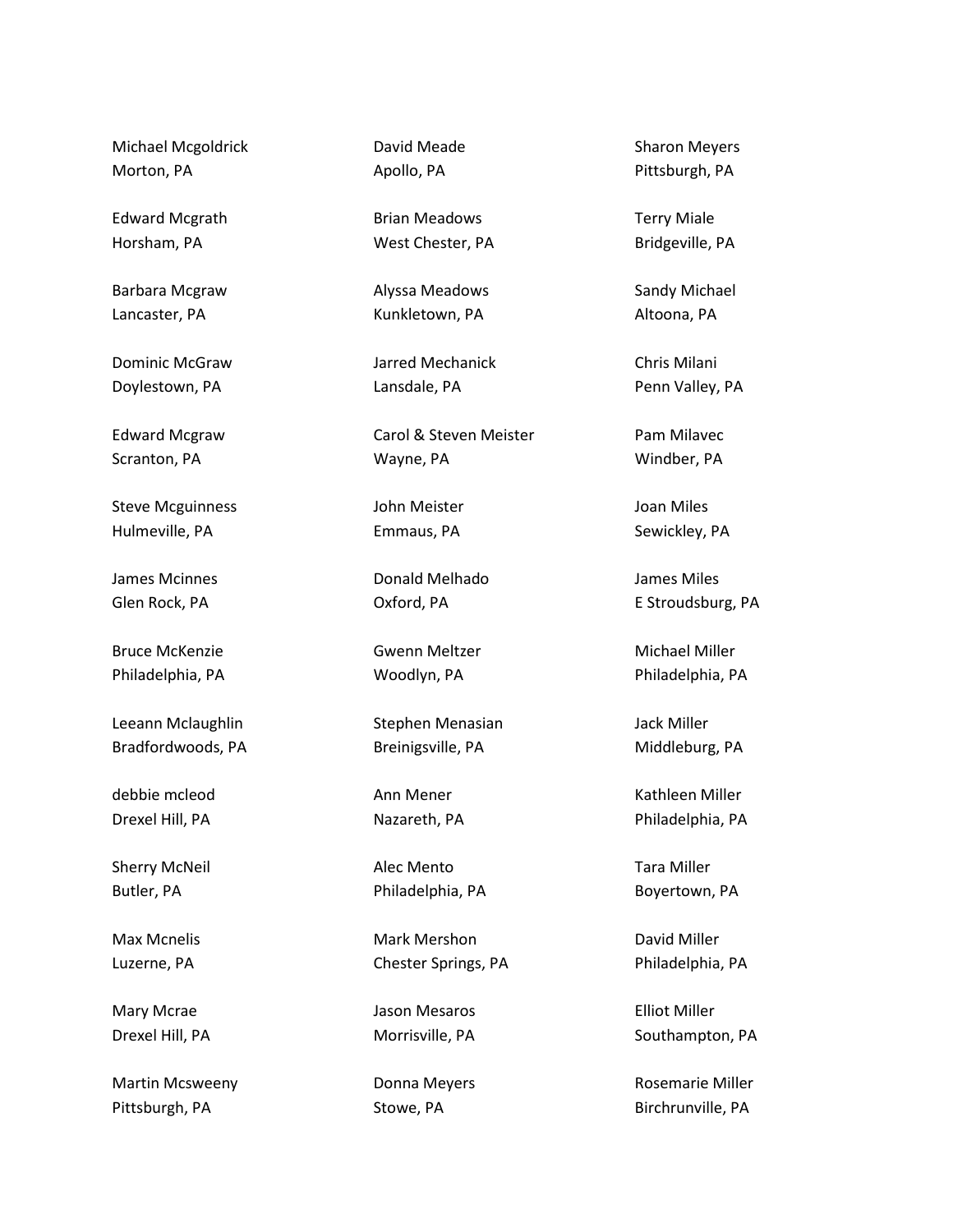Hannah Miller West Chester, PA

Amanda Miller Philadelphia, PA

Patti Miller Manchester, PA

Marianne Miller Emmaus, PA

Alexander Milone Brookhaven, PA

Chris Minich Lewis Run, PA

Daniel Mink Harrisburg, PA

Nancy Mitko Kintnersville, PA

Ken Mitsch Willow Grove, PA

Philip Mitzkavich Mount Joy, PA

Andrew Mix Downingtown, PA

Alan Moeser Bensalem, PA

Jason Mollure West Chester, PA

Theresa Mondello Easton, PA

Dot Montaine Harrisburg, PA

Patricia Monteith State College, PA

Floyd Montgomery Lancaster, PA

Eliz Montgomery-Lewis West Chester, PA

Lauri Moon Williamsport, PA

Dottie Moore Palmer, PA

Harry Moore Lansdale, PA

Patricia Moorhead Pittsburgh, PA

Emmanuel Morales Philadelphia, PA

Christopher Moran Devon, PA

Selena Morgan Pennsburg, PA

Elmer Morra Oakdale, PA

Chrys Morris Imperial, PA

Jason Morris Pittsburgh, PA Alvin Morris Berwyn, PA

Kim Morris Dillsburg, PA

Timothy Morrow Acme, PA

David Morse Allison Park, PA

John James Morton Phoenixville, PA

Caroline Moscariello Philadelphia, PA

Marc Mostovoy Philadelphia, PA

Judith Mould Norristown, PA

Susan Mucha Crafton, PA

Tom Muchow Ben Avon, PA

George Mullen Wellsboro, PA

Jay Mullings Exton, PA

Gregory Mundy Penn Valley, PA

Jane Munley Mountain Top, PA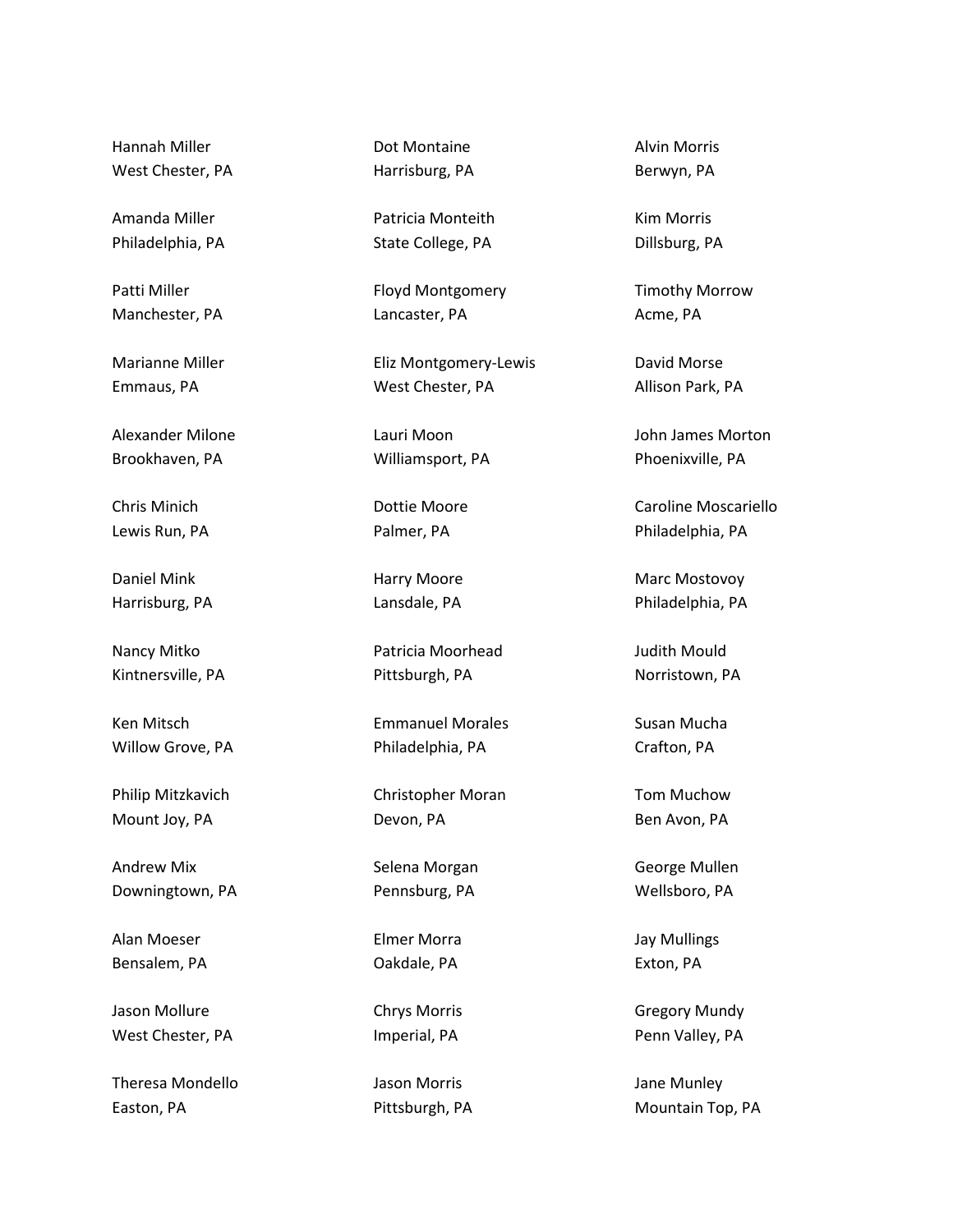Brandon Murphy Donora, PA

Maureen Murphy Jefferson Township, PA

John Murray Pottstown, PA

Dale Musselman Pittsburgh, PA

H Robert Myers Franklin, PA

Nancy Myers Shippensburg, PA

Shirley Myers Upper Black Eddy, PA

Pam Myers Stowe, PA

Barbara Nadel Milford, PA

Jon Nadle Pittsburgh, PA

Russell Namie Youngwood, PA

Sharon Narushoff Hanover, PA

Arthur Naylor Wyomissing, PA

Joyce Neifeld Philadelphia, PA Nora Nelle Phoenixville, PA

Thomas Nelson Lansdowne, PA

Lori Nemenz Erie, PA

Mary Nevins Bryn Mawr, PA

Andi New Blue Bell, PA

Mariandl Newbold Hershey, PA

Michele Newhard State College, PA

Linda Newman Philadelphia, PA

James Nichols Phila, PA

Mark Nielsen Quakertown, PA

Richard Niller Upper Darby, PA

Kenneth Nitchman Lancaster, PA

Evelyn Nitka Philadelphia, PA

Todd Nixon Croydon, PA

Mary Norcross Mifflinburg, PA

Brenda Norris Brookhaven, PA

Malcolm Norton Berwick, PA

Arthur Notaro Pittsburgh, PA

Michael Novick Sayre, PA

Kamila Novicki Girard, PA

Tara Noyes Wallingford, PA

Norma Nye Robesonia, PA

Terence O Leary Kng of Prussa, PA

Chuck Oatman Drumore, PA

Mara Obelcz Hatfield, PA

Dennis Ober Shamokin, PA

Errol O'Brien Dallas, PA

Evelyn Och Pittsburgh, PA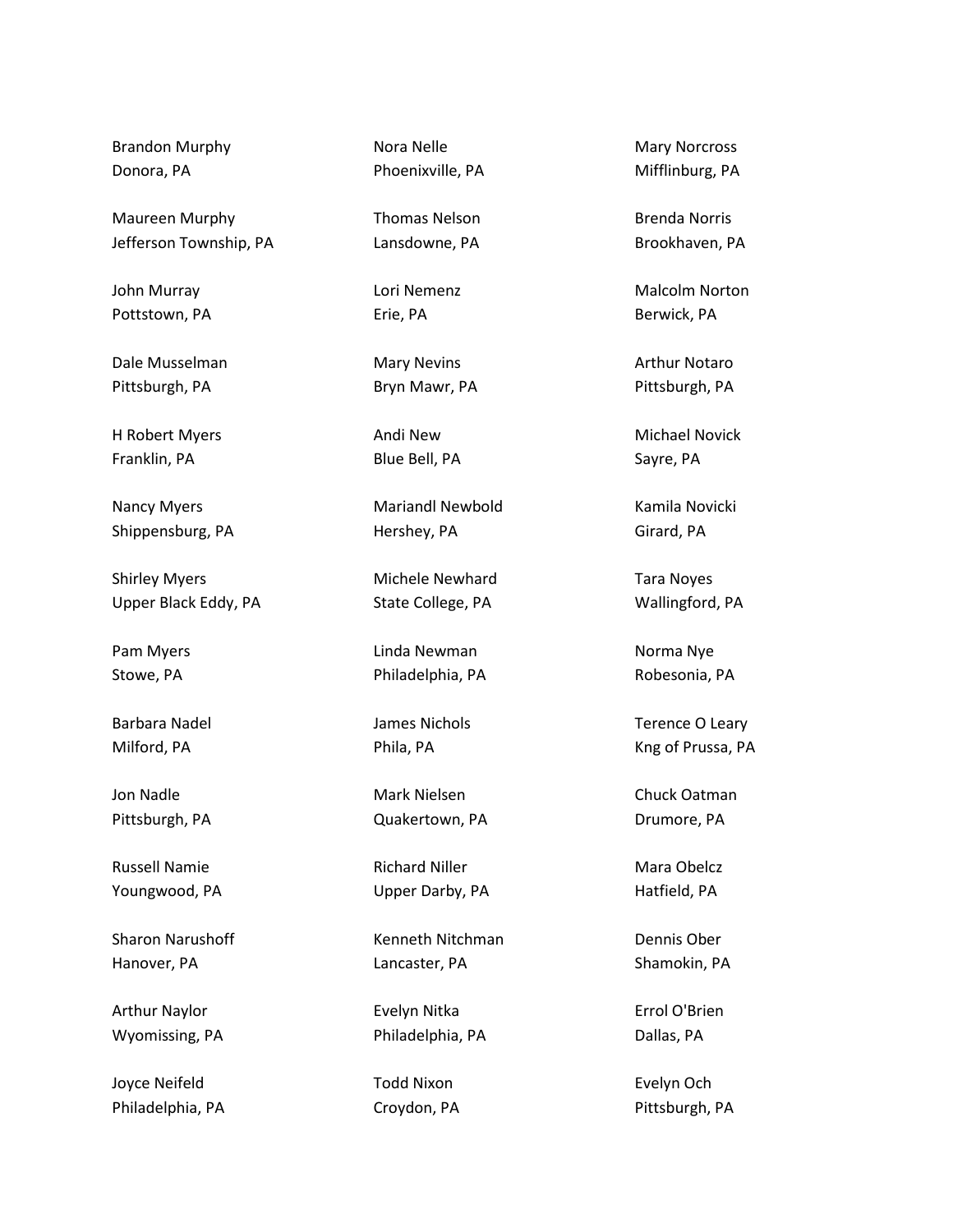Kathleen O'Donnell Philadelphia, PA

Colleen O'Donnell Philadelphia, PA

Linda O'Donnell Matamoras, PA

Sean Erik O'Donnell Ardmore, PA

scott ohm Douglassville, PA

Matthew ONeill Kempton, PA

Richard Oneill Schwenksville, PA

Linda O'Neill Schwenksville, PA

Zachary Ordo Houston, PA

Penny Ordway Ardmore, PA

Pamela Oriszko Sewickley, PA

Victoria Orlando Mechanicsburg, PA

Stephen Orosz Pittsburgh, PA

Katherine Oshana Bethlehem, PA

Carol Ossesia Sligo, PA

Sharon Owens Philadelphia, PA

Robert Owens Southampton, PA

Jon Owens Harrisburg, PA

Kimberly & Tobey Oxholm Glenside, PA

Kathryn Ozog Boalsburg, PA

Roberto Pace Philadelphia, PA

Theresa Paci Perkasie, PA

Carmen Paddock Carlisle, PA

John and Marilyn Palmer Athens, PA

Eric Palmer Pittsburgh, PA

Andrea Palmer Kennett Square, PA

kevin Palmer Philadelphia, PA

Danielle Palochik Verona, PA

Kathleen Palombaro Elkins Park, PA

Mark Panichella Bellevue, PA

Joseph Panichelle Greensboro, PA

Walter Pankoe Doylestown, PA

Eleni Papakonstandinou Akron, PA

Danette Paris Moon Township, PA

Judith Parker Philadelphia, PA

Nancy Parks Aaronsburg, PA

Linda Parks Phila, PA

Jacqueline Parrish Oreland, PA

Sara Parysz Yardley, PA

Dorene Pasekoff Phoenixville, PA

Mary Ann Pastore Lehighton, PA

Deb Paterline West Newton, PA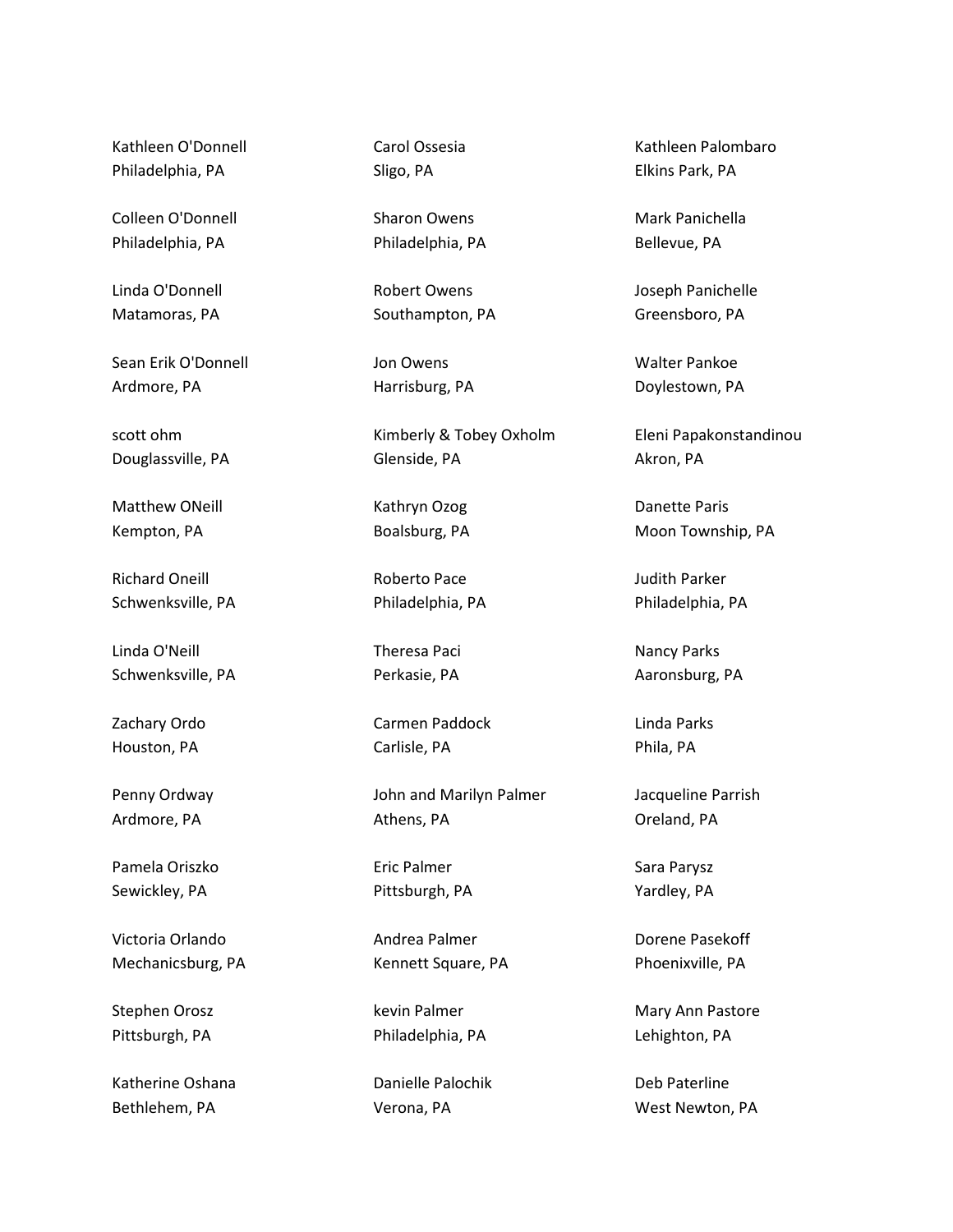Susan Patrone Philadelphia, PA

Christopher Patterson North Wales, PA

Robert Paustian Whitehall, PA

Eric Pavlak Oaks, PA

Andrea Payne Wynnewood, PA

Richard Pearce Jenkintown, PA

C Pearsall Pittsburgh, PA

Judith Pearsall Lansdowne, PA

Linda Peduzzi Monaca, PA

Jaime Pena Lancaster, PA

Shannon Pendleton Bryn Athyn, PA

Michelle Pepitone Pittsburgh, PA

Kathryn Perez Philadelphia, PA

Aggie Perilli Lancaster, PA Alice Perry Trexlertown, PA

Benjamin Perry Philadelphia, PA

H Peters West Grove, PA

Linda Peterson Irwin, PA

Terrence Petrarca Latrobe, PA

Saundra Petrella Beaver, PA

Carol Pettit Philadelphia, PA

Zoe Peyton Jones Swarthmore, PA

Nezka Pfeifer Scranton, PA

David Pflieger Kane, PA

Cheryl Phillips Cresco, PA

Cheryl Phillips Scranton, PA

Bert Phillips Norristown, PA

Ebonie Phillips Braddock, PA

Jon Piersol Wexford, PA

Stephen Pilder Ridley Park, PA

Anne Pinkerton Phoenixville, PA

Kerrie Pinkney, MD Bethlehem, PA

Dan Pinsky Pittsburgh, PA

Brian Pinsley North Wales, PA

Ryan Piontkowski Nanticoke, PA

Jesse Pires Philadelphia, PA

Joanne Pisano Philadelphia, PA

Ann Marie Pitts Darby, PA

Paul Pituch Wilkes Barre, PA

John Pivovarnick Dunmore, PA

David Platt Halifax, PA

Lisa Pletz Mount Joy, PA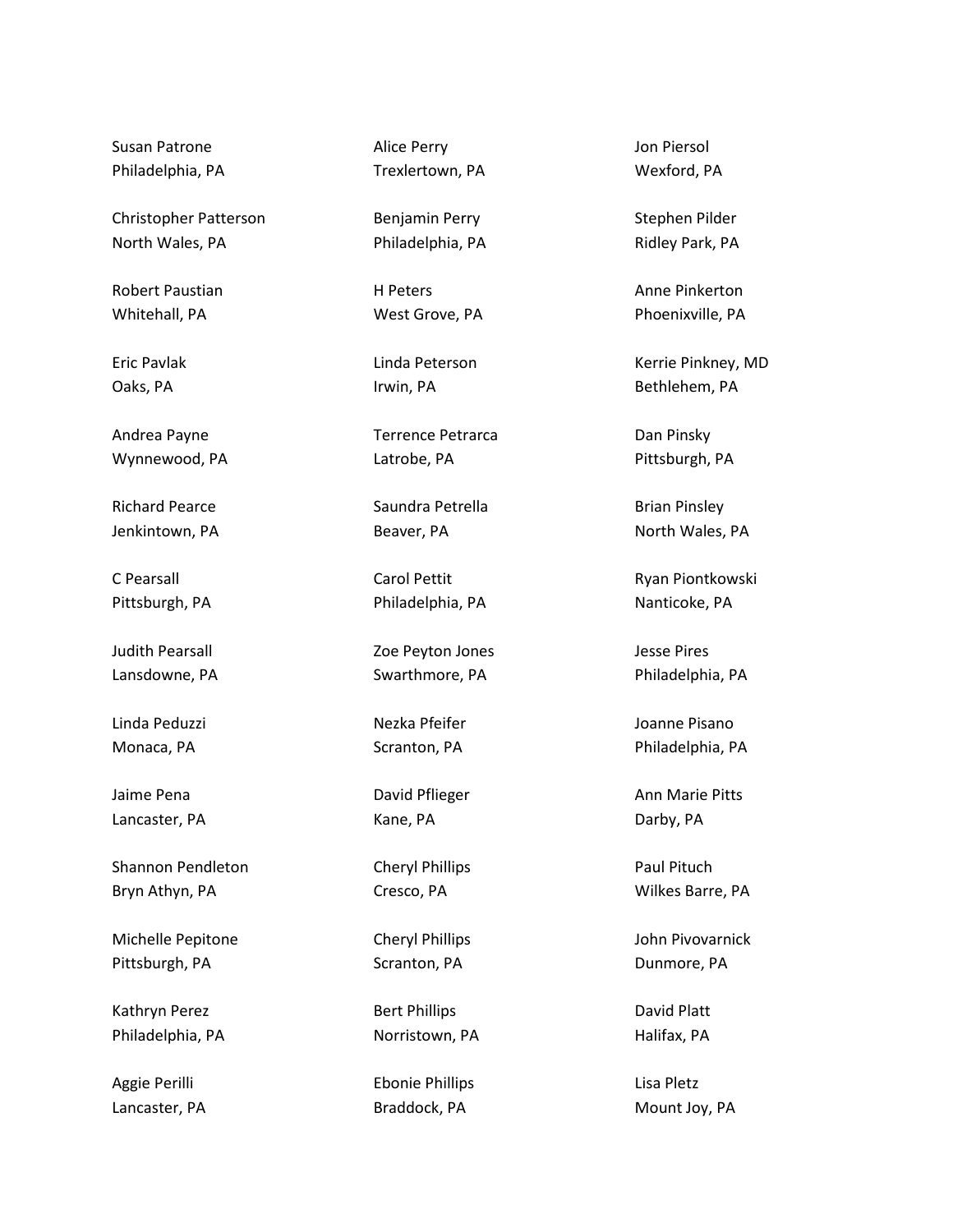Richard Plut State College, PA

Edward Poder Johnstown, PA

Angelique Polakovic Jefferson Hills, PA

Michael Poll Bryn Mawr, PA

Vicki Poole Dallastown, PA

Keith Porika Cheswick, PA

Donna Porter Clarks Summit, PA

Whitney Postman Philadelphia, PA

Adena Potok Merion Station, PA

Lawrence Povlow Eagleville, PA

James Powell Washington, PA

Marjorie Powers Newtown, PA

Charis Price Philadelphia, PA

Sr. Mary Price Pittsburgh, PA

Anne Pritz Philadelphia, PA

Rene Pugh Downingtown, PA

Jessica Puk Chesterbrook, PA

Tali Pukerson Philadelphia, PA

Faith Purdy Clarks Summit, PA

Tali Purkerson Philadelphia, PA

Johanna Purwin Carlisle, PA

Paul Pysher Bath, PA

Richard Quesada Carmichaels, PA

Jennifer Quick Hummelstown, PA

Frances Raab Quakertown, PA

Josiah Racchini Indiana, PA

Robert Raggazino Dresher, PA

Sue Ragusa Bethlehem, PA

Dorothy Raizman Ligonier, PA

Lisa Rambo Collegeville, PA

Karen Ramsburg Mercersburg, PA

Deborah Randall State College, PA

Stephanie Randall Gray, PA

Priyanka Ray Penn St Univ, PA

Michele Ray Birdsboro, PA

Janet Rea Damascus, PA

B. Lynne Reba Susquehanna, PA

Diane Redner Churchville, PA

Kay Reed Haverford, PA

Adam Regnery Southampton, PA

Dan Reid Pittsburgh, PA

Frederick Reif Pittsburgh, PA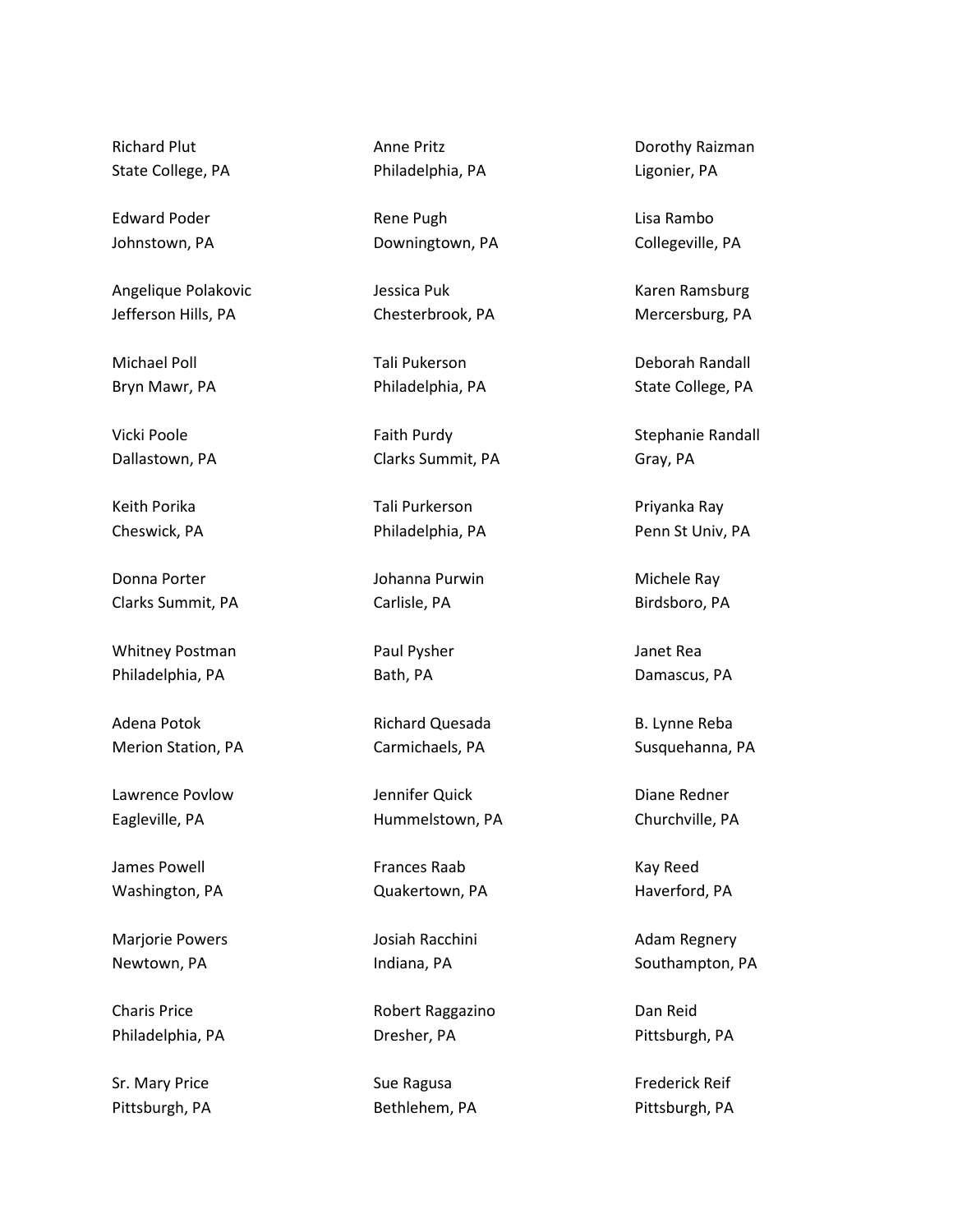Theresa Reiff Norristown, PA

kathleen reifke Pottstown, PA

Sheila Reilly Berwyn, PA

William Reinard Shickshinny, PA

Kay Reinfried Lititz, PA

Susan Reinhart New Providence, PA

Ysan Reischke West Grove, PA

Lyndsi Reisman Philadelphia, PA

April Reiss Sellersville, PA

Samuel Reitman Meadville, PA

Kathleen Rengert Unionville, PA

David Ressel Lancaster, PA

Michelle Reynolds Philadelphia, PA

Joseph Reznik Pittsburgh, PA Lindsay Rhebb Clinton, PA

Lennie Rhodes Meadville, PA

Tony Rice Orwigsburg, PA

Bryn Richard Morton, PA

Laree Richard Lewisburg, PA

Jasmin Richardson Browne Philadelphia, PA

Melvyn & Linda Richter Elkins Park, PA

Matthew Ricketts Allentown, PA

Bill Ridgeway Scranton, PA

Bill Ridgeway Scranton, PA

Kelly Riley Hatfield, PA

Timothy Rindt Pittsburgh, PA

Glenn Rinker Hatfield, PA

Rod Rishel Clearfield, PA Patricia Risso Middleburg, PA

Virginia Rivers Benton, PA

Kendall Roark Philadelphia, PA

Eloise Robbins Chesterbrook, PA

David Roberts Bellefonte, PA

Roberta Roberts Kennett Square, PA

Amber Roberts Altoona, PA

Christopher Roche Reading, PA

Lisa Rochelle Martins Creek, PA

Tyreece Rogers Phila., PA

Carolyn Rogers Delmont, PA

Pattie Roke Philadelphia, PA

Beverly Rolfsmeyer Philadelphia, PA

Karol Roman Brackney, PA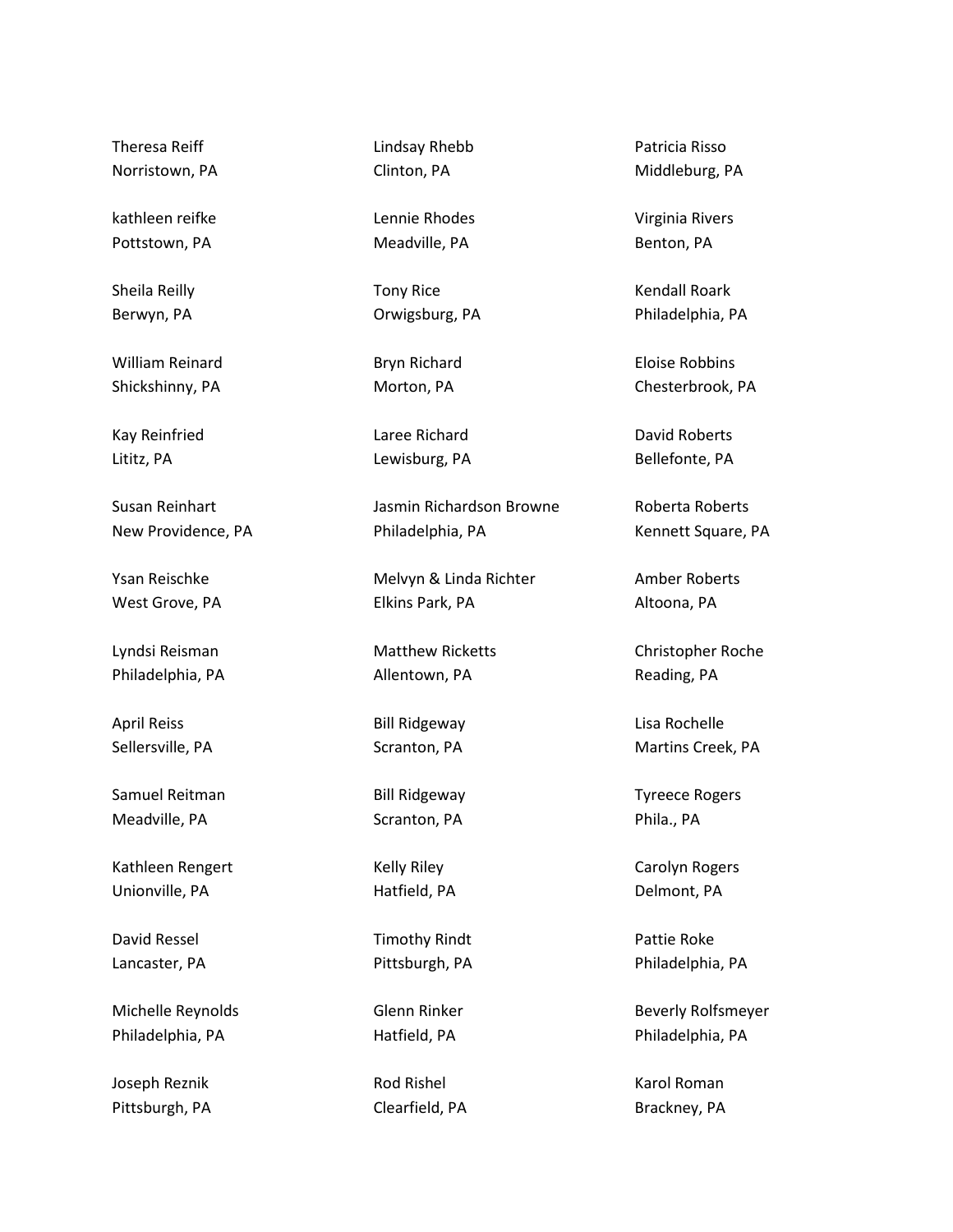Joseph Romesburg Washington, PA

Mike Roome Thompson, PA

Stephen Rosasco Bala Cynwyd, PA

Patti Rose Reading, PA

Bill Roseberry Levittown, PA

Frederick Rosen Ambler, PA

Helene Rosen Ivyland, PA

Pauline Rosenberg Philadelphia, PA

Bertha Rosin Garnet Valley, PA

Lori Ross Hatboro, PA

Elliot Ross Union Dale, PA

Kay Roth Coal Township, PA

Donny Rothbardt Abington, PA

Samuel Rothermel Elizabethtown, PA

Rose Rothermel Orwigsburg, PA

Roger Rothove Philadelphia, PA

Peter Rothstein Huntingdon, PA

Jill Rouke Erie, PA

Susan Rovin Newtown Sq, PA

Charles Rowe Pittsburgh, PA

Marian Rowland Barto, PA

Karen Rubb Sewickley, PA

Derek Rudisill York, PA

Charlene Rush Allison Park, PA

Jeannette Russell Sewickley, PA

Ivan Russell Pittsburgh, PA

Valerie Rutherford Sharon, PA

Jaime Rutkowski Philadelphia, PA

Sheral Rutledge Mount Carmel, PA

Mary Ruttenberg Elkins Park, PA

Kevin Ryan Yardley, PA

Paul Ryan Lansdale, PA

De Anne Saab Allentown, PA

Toni Sabatini Langhorne, PA

Bonnie Sabbi Malvern, PA

Bruce Sadowskas Reading, PA

Elaine Sadowski Pittsburgh, PA

Carol Sagin Philadelphia, PA

James Salvaggio Hershey, PA

Judith Samans-Dunn Philadelphia, PA

David Sams Chester, PA

Mary Samsonoff East Stroudsburg, PA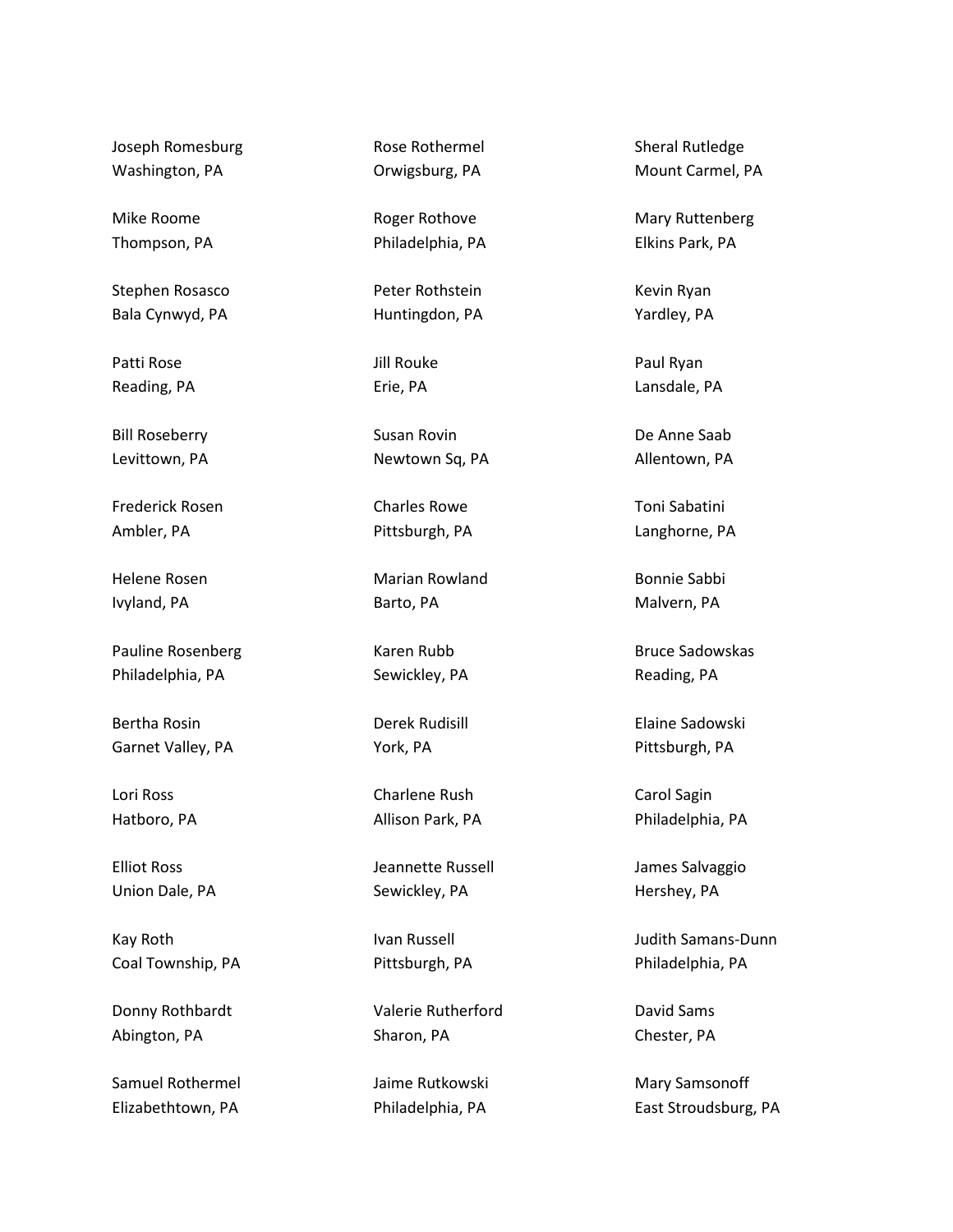Scott Samuels Slatington, PA

Juan Gabriel Sanchez Philadelphia, PA

Leslie & Marilyn Sandler Hummelstown, PA

Kathleen Sannicks-Lerner Huntingdon Valley, PA

David Saplanskly Glenside, PA

Ed Sarver Cranberry Twp, PA

Saeema Saunders Philadelphia, PA

Julia Saurbaugh Conestoga, PA

Sharon Sauro Holland, PA

Susan Saxe Philadelphia, PA

Dawn Schaef Harrisburg, PA

Barbara Schaeffer Erie, PA

Stephan Schaffrath Indiana, PA

Vivian Schatz Philadelphia, PA B Schein New Albany, PA

Steve Schepis Pittsburgh, PA

Laura Schilling Philadelphia, PA

Ralph Schlesinger Woolrich, PA

Mark Schmerling Bryn Athyn, PA

Robert Schmetzer South Heights, PA

Alice Schmid Connoquenessing, PA

Linda Schmidt Gibsonia, PA

Jeff Schmidt Shermans Dale, PA

William & Linda Schmidt Gibsonia, PA

Roman Schmitt Erie, PA

Michael Schmotzer York, PA

James Schneider Reading, PA

Mary Schneider Elysburg, PA

Gary Schoenberg Havertown, PA

Don Schoeps Carlisle, PA

Joan Schoff Allison Park, PA

Brandon Schoonover Eldred, PA

Tyler Schott Philadelphia, PA

Carol Schramke Pittsburgh, PA

Troy Schreiber Millersburg, PA

Kathleen Schreiber Lititz, PA

John Schubert Coopersburg, PA

Gwendolyn Schulman Penn Valley, PA

William Schultz Fairfield, PA

Brett Schultz Wernersville, PA

Maria Schwalbe Philadelphia, PA

Andrew Schwarz Pittsburgh, PA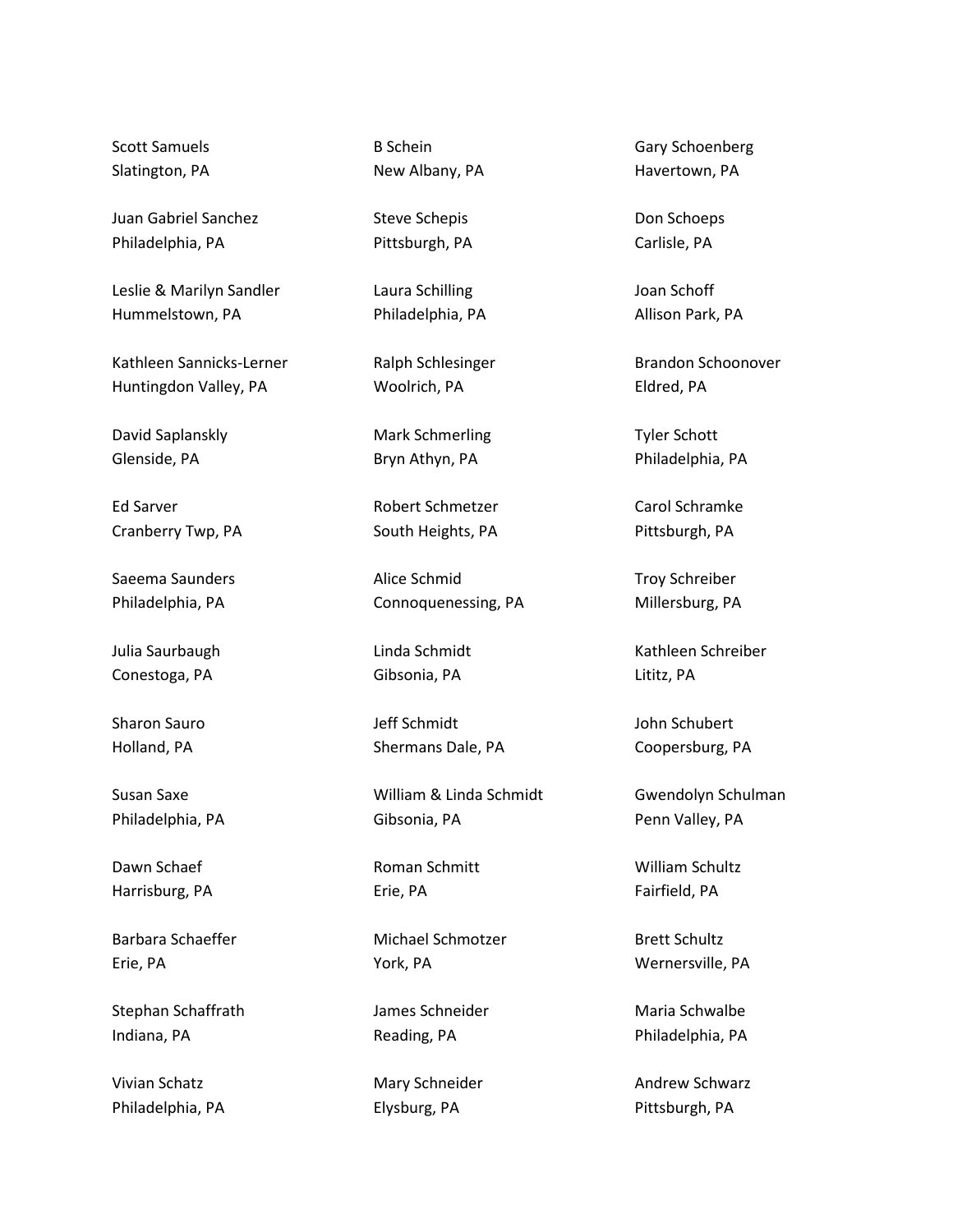Connie Schwickrath Pittsburgh, PA

Joseph Scorza Philadelphia, PA

Charles Scott Philadelphia, PA

Alexander Scott State College, PA

Judy Scriptunas Chambersburg, PA

Malcolm Seaholm Pittsburgh, PA

Andrew Seawell Philadelphia, PA

Gussie Segal Philadelphia, PA

Kimberly Seger Kittanning, PA

Brian Seiler Souderton, PA

Meg Sellers Kintnersville, PA

Tiffany Senkow Pittsburgh, PA

Adriene Sere Philadelphia, PA

Kathleen Serrano Havertown, PA

Susan Shaak Reading, PA

Linda Shadgett Wexford, PA

Suzanne Shaffer Spring Grove, PA

Joanne Shaffer Tunkhannock, PA

P Shah Philadelphia, PA

Gerald Shambaugh Willow Grove, PA

Candace Shandlay Norristown, PA

Paul Shane Philadelphia, PA

Adrian Shanker Bethlehem, PA

Abd Allah Sharif Phila, PA

Leslie Sharlock Butler, PA

Jennifer Sharp Media, PA

Rosemary Shearer Media, PA

Timothy Shelley Kennett Square, PA Arthur Shelly Easton, PA

Christopher Shelton Havertown, PA

Ryan Shields Pittsburgh, PA

Naomi Shinn Philadelphia, PA

Melinda Shirk Hanover, PA

Gayle Shisler Doylestown, PA

Elizabeth Shober Philadelphia, PA

Emy Shock Paoli, PA

Fred Shoemaker Harmony, PA

Amanda Shoulson Phila, PA

sterling showers York, PA

Paul Shreiner Solebury, PA

Jeffrey Shuben Philadelphia, PA

Dennis Shumaker Marietta, PA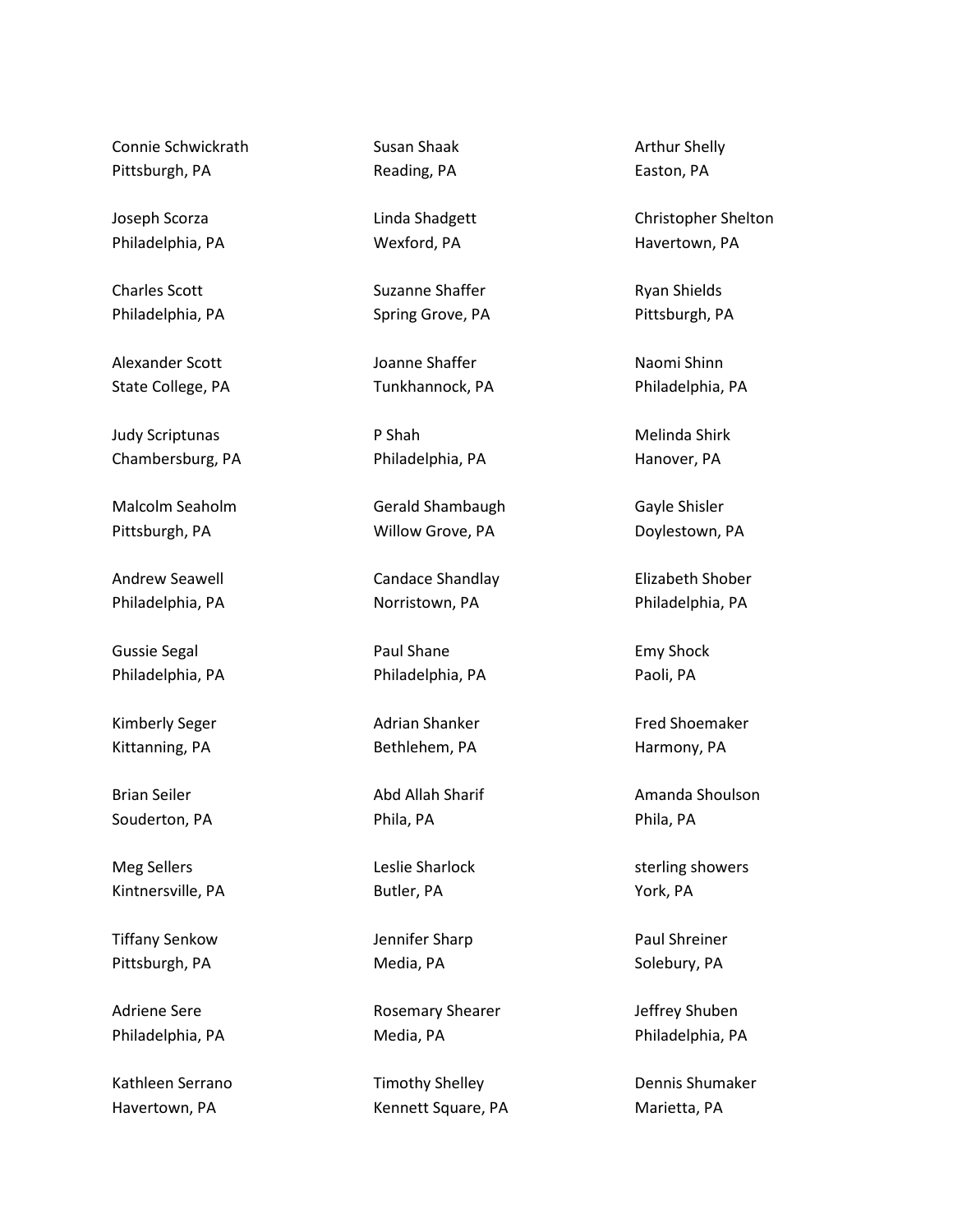Crystal Shumberger Mechanicsburg, PA

Diane Sicotte Philadelphia, PA

Nathan Sieber Harrisburg, PA

Kirk S. Siegel Mohnton, PA

James Sieracki Mont Clare, PA

Daniel Sifer Pittsburgh, PA

Stephanie Siler Pittsburgh, PA

Barbara Silverstein Mansfield, PA

Samantha Silverstein Philadelphia, PA

Grant Silvertein Mansfield, PA

Brent Silvis Slippery Rock, PA

barry simon Warren, PA

Barbara Simonds Chadds Ford, PA

Kathy Simonik Jessup, PA

Rachel Simpson-Loizou Fombell, PA

Paulett Simunich Johnstown, PA

Steven Singer White Oak, PA

Stuart Singer Yardley, PA

Darrel Sisson Edinboro, PA

Alyssa Sitarik Fleetwood, PA

Jocelyn Sivalingam Philadelphia, PA

David Skellie Erie, PA

Sherry Skramstad Scranton, PA

Greg Skutches Bethlehem, PA

Dallas Slagle Richeyville, PA

Holly Slaski Schnecksville, PA

Lucinda Slotcavage Ephrata, PA

Allison Sly Edinboro, PA Linda Small New Freedom, PA

Diann Smith New Britain, PA

Debbie Smith Upper Black Eddy, PA

Gary Smith Lancaster, PA

Ellen Smith Havertown, PA

Marcia Smith Pittsburgh, PA

Stephen Smith Bethlehem, PA

Thomas Smith Springtown, PA

Joan Smith Philadelphia, PA

Chet Smith Romansville, PA

William Smith Commodore, PA

Donna Smith Havertown, PA

Robert Smith York, PA

Sheridan Smith York, PA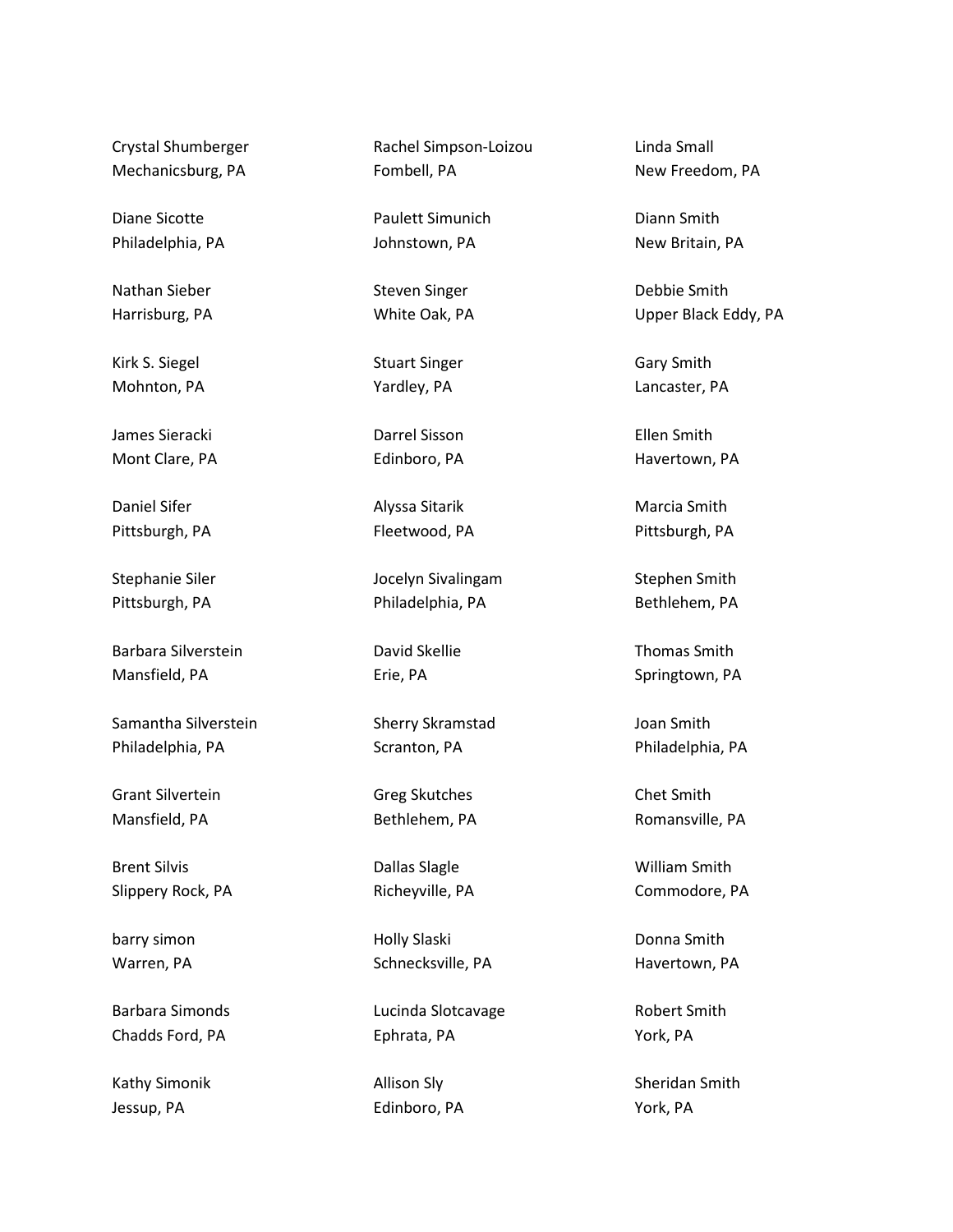J.T, Smith Dublin, PA

Jacob Smith State College, PA

Patrick Smith Hanover Township, PA

Roger Smith Palmerton, PA

Marty Smyczek Cuddy, PA

Michael Smyth Bethlehem, PA

Howard Snyder Lords Valley, PA

Lori Snyder New Oxford, PA

Linda Snyder Levittown, PA

Bryce Snyder Philadelphia, PA

James Solomon Philadelphia, PA

Michael Solomon Ii Harrisburg, PA

Laurence Somers Lafayette Hill, PA

Gerald Soslau Feasterville Trevose, PA Michael Soso Pittsburgh, PA

Ruth Souder Red Hill, PA

Sue Sovitch Old Forge, PA

Barbara Spiegelberg Pequea, PA

Chuck Spiroff Harrisburg, PA

Roberta Srinivasan Havertown, PA

Susan Stadnicki Shamokin, PA

Suzanne Staggenborg Pittsburgh, PA

Mary Stam Gettysburg, PA

David Stanger Pittsburgh, PA

Michael Stanger New Cumberland, PA

E W Stanley Malvern, PA

Dennis Stanton Plymouth Meeting, PA

Jennifer Starosta Bethlehem, PA

Bill & Lynne Starrett Lansdale, PA

Lisa Steffes Hazleton, PA

robert steffes aliquippa, PA

Clara Steinberg Perkasie, PA

Robert Steininger Phoenixville, PA

Michol Stelma Hughestown, PA

John Stephens Jr Bloomsburg, PA

Liliane Stern Ephrata, PA

Ilene Sternberg West Chester, PA

Fred Stevens Lancaster, PA

Don Stewart West Reading, PA

Kathy Stewart Harrisburg, PA

James A Stewart Downingtown, PA

Steven Stewart Easton, PA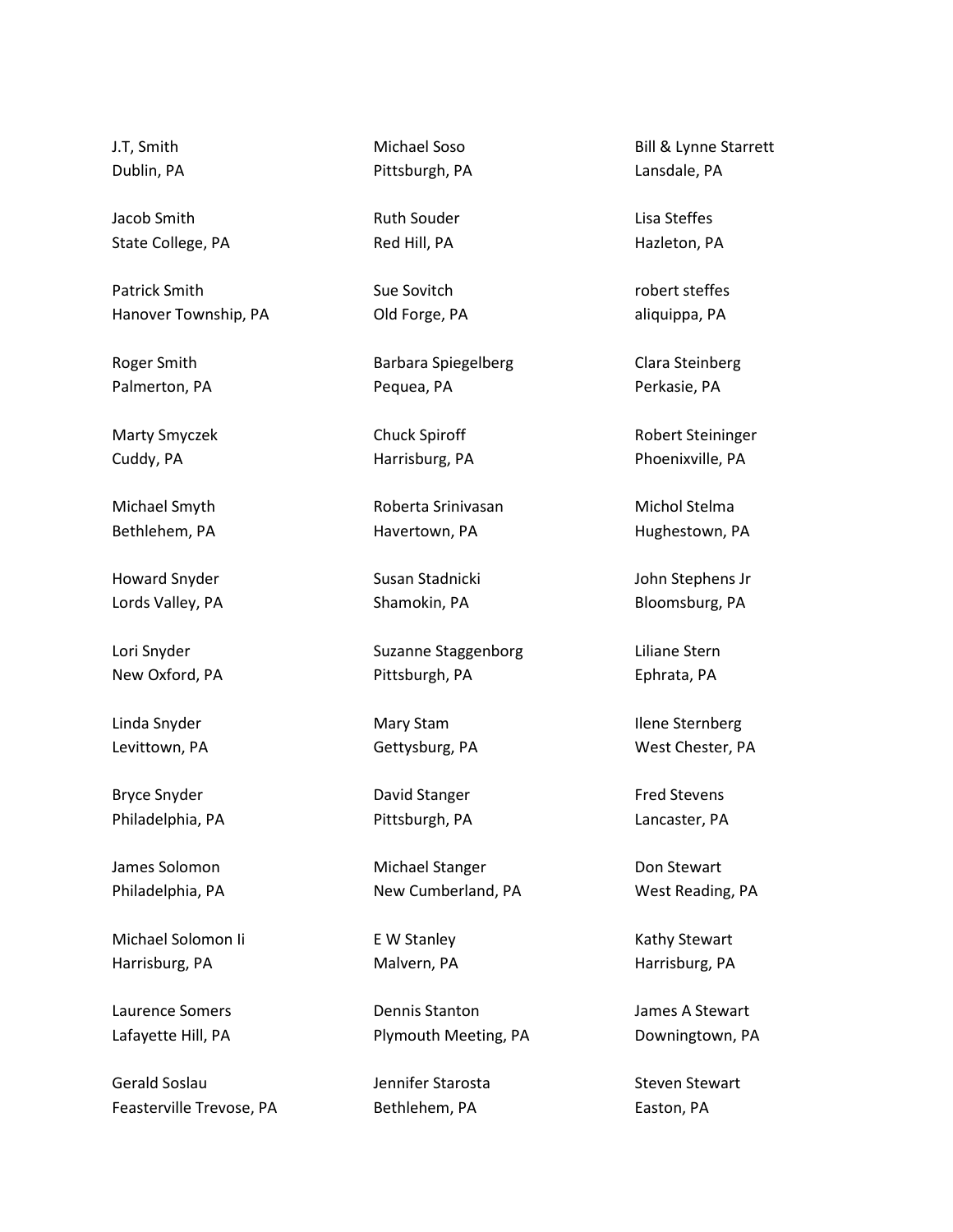Beverly Stickley Harrisburg, PA

Carren Stika Lancaster, PA

Brian Stofko Pittsburgh, PA

Mervin Stoltzfus Lancaster, PA

Rose Stone Dallas, PA

Donald Stone Mountain Top, PA

Mark Storch Downingtown, PA

W Stover Chambersburg, PA

Barry Stover Souderton, PA

David Streck Lancaster, PA

David Strickler Woodlyn, PA

Edith Strong Greensburg, PA

Kurt Strouse Bechtelsville, PA

Mitchell Struble Philadelphia, PA Herb Stull Cranberry Township, PA

Emily Suarez Philadelphia, PA

Lee Sudduth Manchester, PA

Shir Suez Lyon Station, PA

In Bong Suh Philadelphia, PA

Ruadha Sullak Centre Hall, PA

Patrick Sullivan Royersford, PA

Dew Sure Dasf, PA

Mark Sustarsic Pittsburgh, PA

Alton Sutnick Philadelphia, PA

Kim Swartz Bernville, PA

Chris Swatsworth Clearfield, PA

Jay Sweeney Dalton, PA

David Swift Philadelphia, PA robert sybesma Malvern, PA

Rima Synnestvedt Bryn Athyn, PA

Theresa Szeliga Upper Chichester, PA

Richard Taliaferro Glen Lyon, PA

Phillip Tanner Denver, PA

Natasha Tanner Philadelphia, PA

Charles Taormina Johnstown, PA

James Taper Canonsburg, PA

Garry Taroli Dallas, PA

George Tartal Pittsburgh, PA

Michael Tarzian Philadelphia, PA

Llew Taylor New Castle, PA

Tracy Tellep Union Dale, PA

Carol Teodori Mcmurray, PA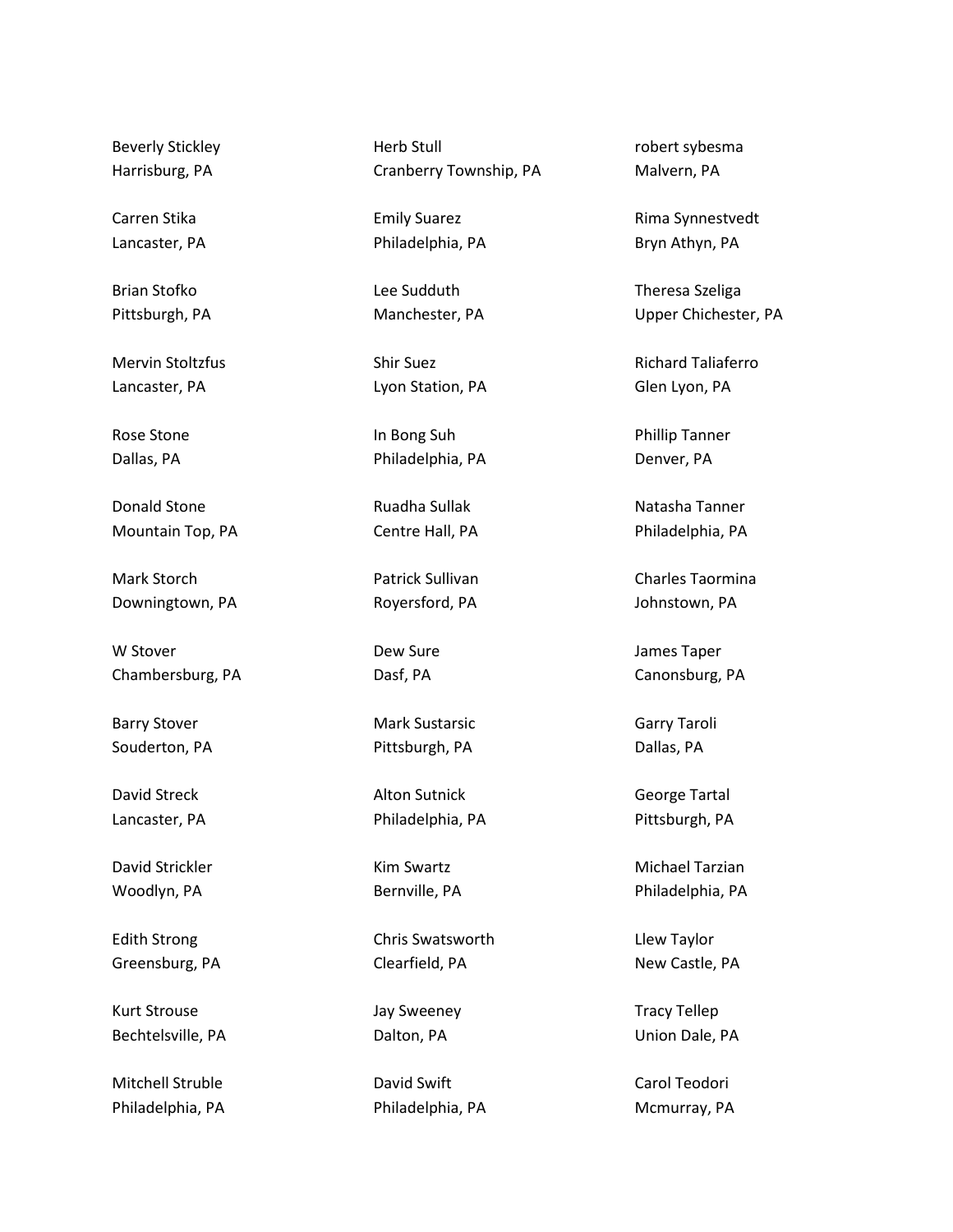Alex Teplyakov Phoenixville, PA

Vanessa Tercero Upper Darby, PA

Ian Terway Philadelphia, PA

Janet Theophano Glenside, PA

Linda Theophilus Pittsburgh, PA

Martha Thomae Uwchland, PA

Carol Thompson South Park, PA

Jim Thompson Jr Knox, PA

Edward Thornton Swarthmore, PA

Geoffrey Thulin Cashtown, PA

David Tilli Levittown, PA

Grace Tillman Philadelphia, PA

Gloria Tobias Blandon, PA

Frank Tobin Philadelphia, PA Melissa Tomaszewski Reading, PA

Amy Tomaszewski Reading, PA

Darleen Tomayko Dallas, PA

Paula Tomczak Kingston, PA

Anna Tomczak Derry, PA

Giovanna Tonelli Philadelphia, PA

Nadia Tornieporth Bethlehem, PA

Victoria Torok Bethlehem, PA

Palma Toscani Lake Ariel, PA

Helen Touster Clarion, PA

Michael Trapp Albrightsville, PA

Scott Trees Aliquippa, PA

Richard Tregidgo Holtwood, PA

Glenn Treichler Northampton, PA Carol Troisi Unityville, PA

Gary Troughton Harrisburg, PA

John Troup Bernville, PA

Michele Troutman Summerville, PA

Jonathan Trumble Lebanon, PA

Bob Trump Harrisburg, PA

Karen Tuminello Erie, PA

Benjamin Turin Pittsburgh, PA

Stephanie Turri Harrisburg, PA

Justine Turzio Long Pond, PA

Barry Tuscano Bolivar, PA

Natasha Ufema Lewistown, PA

Mimzie Uhler Chester Springs, PA

Maryann Ullmann Pittsburgh, PA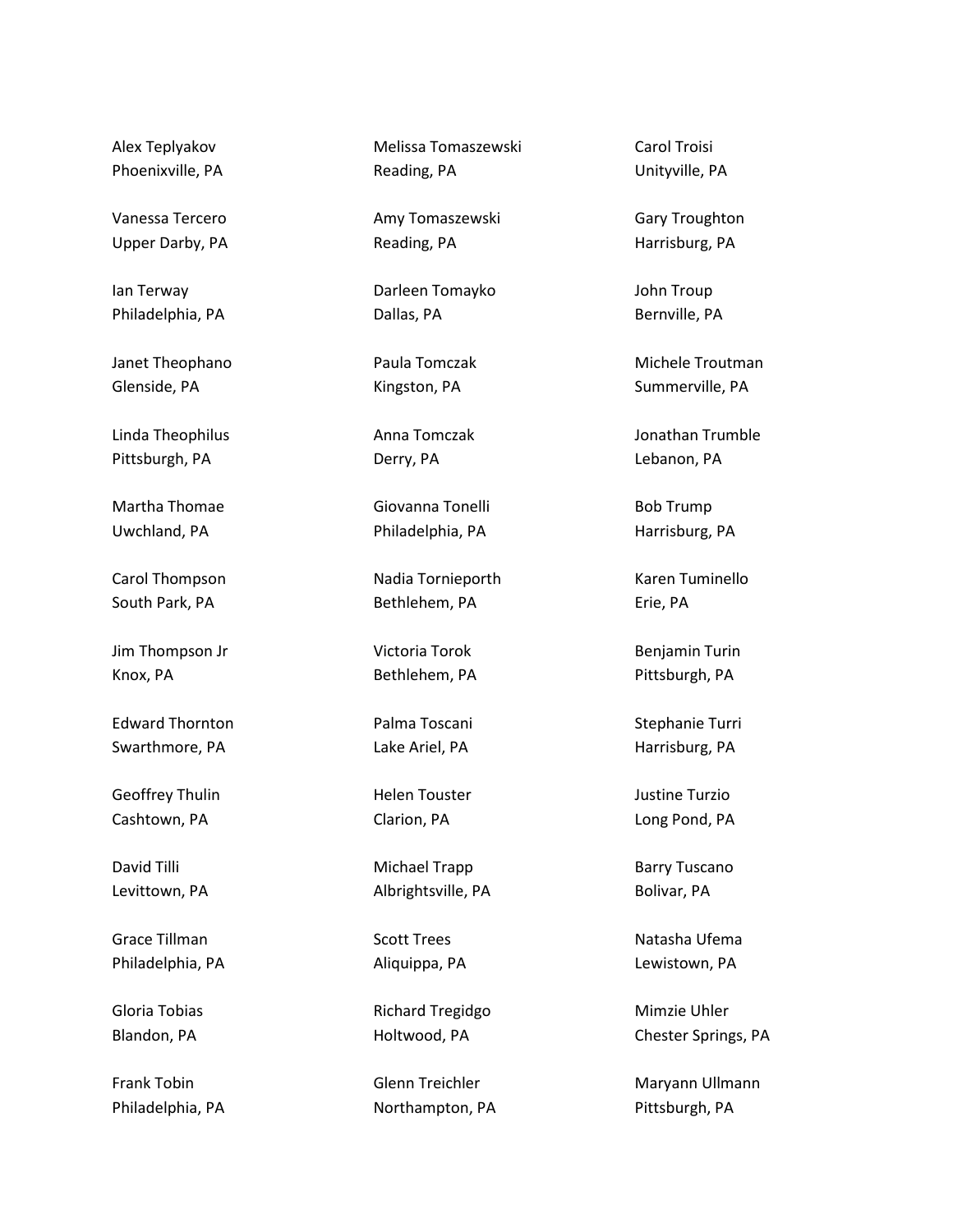Stephanie Ulmer Pittsburgh, PA

Buddy Ulrich Mohnton, PA

Edward Ulrich Wernersville, PA

Dennis & Ann Umphrey Pottsville, PA

Jennifer Unger York, PA

 Unger Bethtwsp, PA

Suzanne Urton East Stroudsburg, PA

Jenny V. Coatesville, PA

Barbara Valaw Pittsburgh, PA

J Valentin Bethlehem, PA

Hans Van Collegeville, PA

Bill Van Stone Philadelphia, PA

Beth Vanburen Plymouth Meeting, PA

Kerry Vandegrift Bristol, PA

Jeffrey Varcoe Bellefonte, PA

Donna Varcoe State College, PA

Lorenzo Varisano Blairs Mills, PA

Rita Varley Philadelphia, PA

Byron Varvarigos Wynnewood, PA

Karen Vasily Eagleville, PA

Wilford Vaulx-Smith Indiana, PA

Marah Vecenie Pittsburgh, PA

Edward Velazquez Northampton, PA

James Vidt Pittsburgh, PA

Rocco Viola Mars, PA

Faith Vis New Milford, PA

Jefferson Vitelli Bethlehem, PA

Andreas Vlasiadis Athens, PA

Patrick Vogelsong Carlisle, PA

Rob Vrabel Easton, PA

Andrew Wadsworth Reading, PA

Jfloyd Waggaman Bryn Mawr, PA

Ronald Wagner Boyertown, PA

Eric Wagner Harleysville, PA

Edward Wagner Wyncote, PA

Tanya Wagner Mechanicsburg, PA

Don Waldron Gouldsboro, PA

Dan Walker Brookville, PA

Helen Walker Gwynedd, PA

Jim Walker New Cumberland, PA

Kelly Walker Bloomsburg, PA

Al Walp Nazareth, PA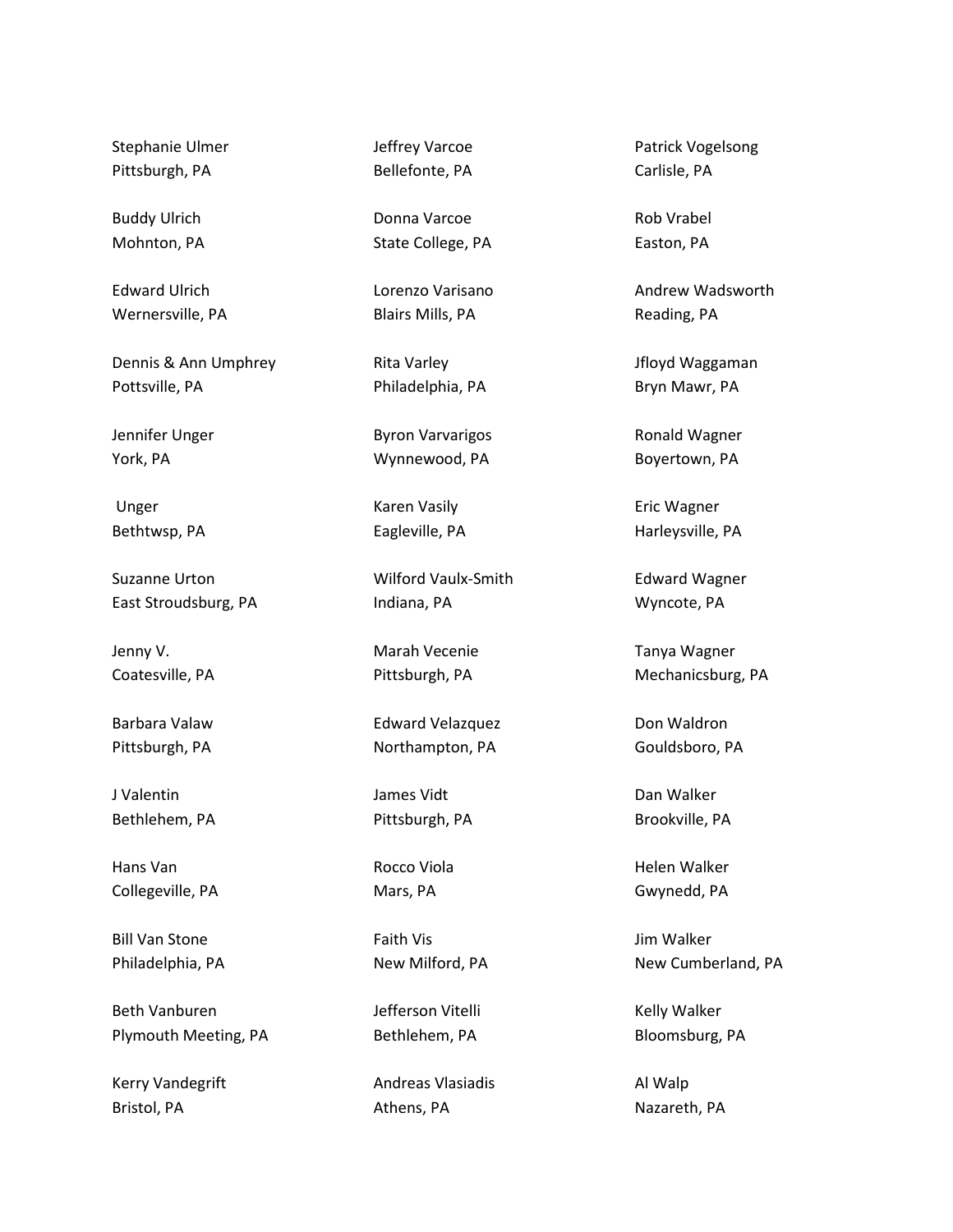Janet Walsh Harleysville, PA

Kenneth Walsh Dickson City, PA

Donald Waltman State College, PA

Christine Walturz Easton, PA

Norene Walworth Pittsburgh, PA

John Wanat Pittsburgh, PA

Barbara Wank Lancaster, PA

R Cody Wanner Mechanicsburg, PA

Nicholas Ward Willow Grove, PA

Zoe Warner Malvern, PA

Jeff Warner Gillett, PA

Pamela Warner Philadelphia, PA

Alex Warwood New Providence, PA

Angela Washington Yeadon, PA

Larry Wasko Northampton, PA

Michael Waskovich North Abington Township, PA

Jill Weaver Pittsburgh, PA

Alyssa Webb Perkiomenville, PA

Rebecca Weber Williamsport, PA

Barbara Weber Pittsburgh, PA

Suzanne E. Webster Roberson Downingtown, PA

Samantha Weekley Windsor, PA

Ruby Weeks Carlisle, PA

Elfriede Wegener Newfoundland, PA

Monica Wegrzyniak Windber, PA

Corina Weidinger Ardmore, PA

Gudrun Weinberg Swarthmore, PA

Helen Weiner Elkins Park, PA

Joseph Weinlick Lititz, PA

Edmund Weisberg Philadelphia, PA

Elysa Weiss Ardmore, PA

Nancy Weissman Philadelphia, PA

Amy Weldon Philadelphia, PA

Mark Weleski Natrona Hts, PA

William Welkowitz Bryn Mawr, PA

Alice Wells Philadelphia, PA

Alan Wells Pittsburgh, PA

Andrew Welsbacher Eighty Four, PA

Patricia Wenner Lewisburg, PA

Tracy Wenner Harrisburg, PA

Noreen Wentz Kunkletown, PA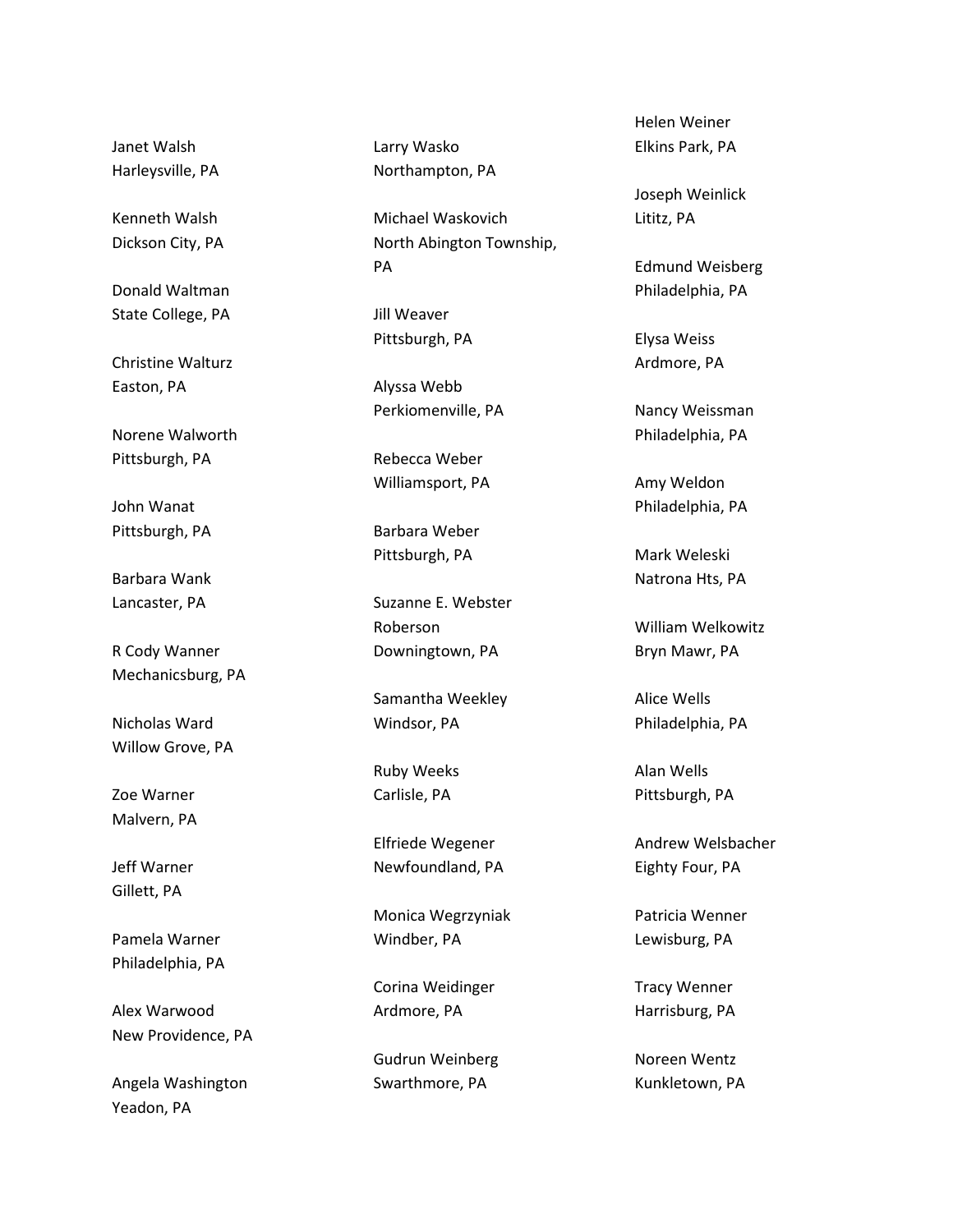Quentin Wenzel Stroudsburg, PA

Barry Werber Pittsburgh, PA

Kirsten Wert Lenhartsville, PA

Karen Weselyk Glen Mills, PA

Samantha West Harrisburg, PA

Roger Westman Pittsburgh, PA

Stephen Weyandt Altoona, PA

Frank Whetsell White Oak, PA

Maxine Wicks Philadelphia, PA

Dennis Wildasin Seven Valleys, PA

Gordon Wildermuth Greeley, PA

Debra Wile Wallingford, PA

Yvonne Williams Phila, PA

Jed Williams Philadelphia, PA Richard Williams Doylestown, PA

Carol Williams Indiana, PA

James Williamson Tionesta, PA

Charleen Williamson Harrisburg, PA

Beverly Williamson-Pecori Mc Kees Rocks, PA

William Willis Mercersburg, PA

Robin Wilson Hawley, PA

Howard Wilson Wyalusing, PA

Donald Wilson Philadelphia, PA

Alan Windle Philadelphia, PA

Ralph Winslow Erie, PA

Kathleen Wissenz Warminster, PA

Meredith Withelder Morton, PA

Laura Wolfberg Selinsgrove, PA

Mara Wolfgang Phila, PA

Teresa Wolgemuth Manheim, PA

M Wolk Philadelphia, PA

Mick Wolk Havertown, PA

Karen Wolstenholme Glenmoore, PA

Becky Wood Blandford, PA

Judith Wood Pittsburgh, PA

Hannah Wood Erdenheim, PA

Timothy Wood Chambersburg, PA

Sandra Wood Boyertown, PA

Glenn Woodard Pittsburgh, PA

John Woodcock West Chester, PA

John Wren Marcus Hook, PA

John Wurzel Merion Station, PA